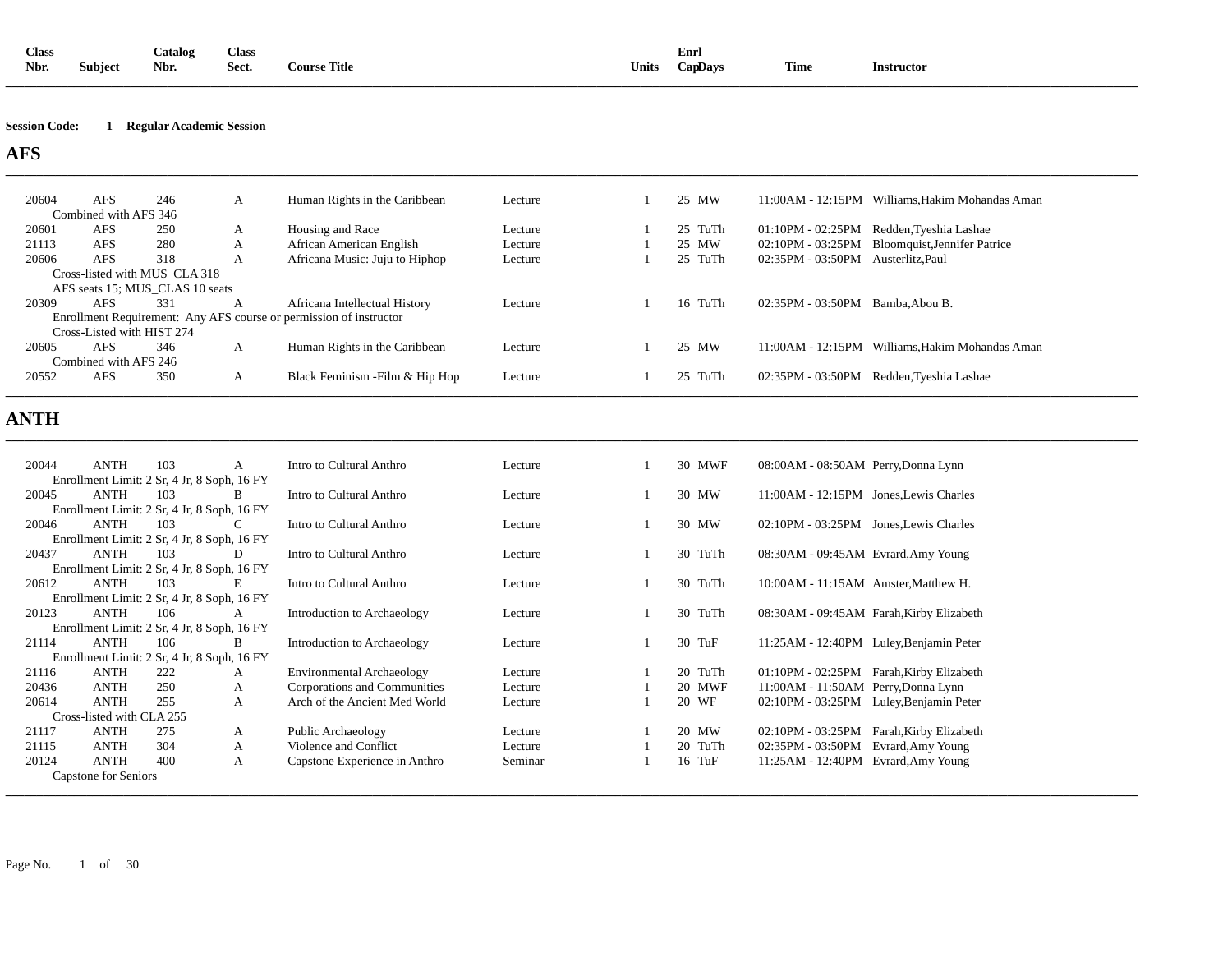| <b>Class</b><br>Nbr.    | Subject                                   | Catalog<br>Nbr.                                                                      | <b>Class</b><br>Sect.  | <b>Course Title</b>                                                             |                               | Units          | Enrl<br>CapDays              | <b>Time</b>                                                        | <b>Instructor</b>                                                                                              |
|-------------------------|-------------------------------------------|--------------------------------------------------------------------------------------|------------------------|---------------------------------------------------------------------------------|-------------------------------|----------------|------------------------------|--------------------------------------------------------------------|----------------------------------------------------------------------------------------------------------------|
| <b>ARB</b>              |                                           |                                                                                      |                        |                                                                                 |                               |                |                              |                                                                    |                                                                                                                |
| 20010                   | <b>ARB</b>                                | 102<br>Prerequisite: ARB 101 or its equivalent                                       | $\mathbf{A}$           | <b>Elementary Arabic</b>                                                        | Lecture                       | -1             |                              |                                                                    | 20 MTuWTh 10:00AM - 10:50AM Said Ramadan, Abdulkareem                                                          |
| 21131<br>20823          | ARB<br><b>ARB</b>                         | 102<br>202                                                                           | B<br>A                 | <b>Elementary Arabic</b><br><b>Intermediate Arabic</b>                          | Lecture<br>Lecture            | $\overline{1}$ |                              |                                                                    | 20 MTuWTh 11:00AM - 11:50AM Said Ramadan, Abdulkareem<br>10 MTuWTh 12:00PM - 12:50PM Said Ramadan, Abdulkareem |
| <b>ARTH</b>             |                                           |                                                                                      |                        |                                                                                 |                               |                |                              |                                                                    |                                                                                                                |
| 20268                   | <b>ARTH</b>                               | 125<br>Seats for 10 FY; 5 SOPH; 10 Jr/Sr                                             | A                      | Survey of Western Art                                                           | Lecture                       |                | 25 TuTh                      | 10:00AM - 11:15AM Staff                                            |                                                                                                                |
| 20615                   | <b>ARTH</b>                               | 126<br>Seats: 10 FY; 5 Soph; 10 Jr/Sr                                                | A                      | Modern and Contemporary Art                                                     | Lecture                       |                | 25 TBA                       | <b>TBA</b>                                                         | Staff                                                                                                          |
| 20527                   | <b>ARTH</b>                               | 131<br>Enrollment Limit: 10 FY; 5 SOPH; 10SR/JR                                      | A                      | Introduction to Asian Art                                                       | Lecture                       | -1             | 25 TuTh                      | 01:10PM - 02:25PM Sun, Yan                                         |                                                                                                                |
| 21118<br>21119<br>20617 | <b>ARTH</b><br><b>ARTH</b><br><b>ARTH</b> | 202<br>210<br>235                                                                    | A<br>A<br>$\mathbf{A}$ | Medieval Art<br>20th Century European Painting<br>Chinese Painting & Aesthetics | Lecture<br>Lecture<br>Lecture |                | 25 TuTh<br>25 TBA<br>25 TuTh | 02:35PM - 03:50PM Staff<br><b>TBA</b><br>01:10PM - 02:25PM Sun.Yan | Staff                                                                                                          |
| 21120<br>20369          | <b>ARTH</b><br><b>ARTH</b>                | 267<br>318                                                                           | A<br>A                 | Art and Public Policy<br>Art After 1945                                         | Lecture<br>Lecture            |                | 20 TuF<br>25 TBA             | 11:25AM - 12:40PM Egan, Shannon<br><b>TBA</b>                      | Staff                                                                                                          |
| 20127                   | <b>ARTH</b>                               | 400                                                                                  | A                      | Seminar in Art History                                                          | Seminar                       |                | 20 TuTh                      | 01:10PM - 02:25PM Else, Felicia Marlene                            |                                                                                                                |
| <b>ARTS</b>             |                                           |                                                                                      |                        |                                                                                 |                               |                |                              |                                                                    |                                                                                                                |
| 20180                   | <b>ARTS</b>                               | 141<br>10 seats for FY Students: 5 seats for SOPH                                    | A                      | Introduction to Drawing                                                         | Studio                        |                | 15 MW                        | 01:10PM - 03:00PM Staff                                            |                                                                                                                |
| 20181                   | <b>ARTS</b>                               | 141<br>10 seats for FY Students; 5 seats for SOPH                                    | B                      | Introduction to Drawing                                                         | Studio                        |                | 15 TuTh                      |                                                                    | 09:00AM - 10:50AM Stiegemeier, Austin Keith                                                                    |
| 21121                   | <b>ARTS</b>                               | 141<br>10 seats for FY Students; 5 seats for SOPH                                    | $\mathbf C$            | Introduction to Drawing                                                         | Studio                        |                | 15 MW                        | 01:10PM - 03:00PM Warwick, Mark K.                                 |                                                                                                                |
| 20618                   | <b>ARTS</b><br>Seats: 8 FY ; 12 SO/JR/SR  | 160                                                                                  | $\mathbf{A}$           | Introduction to Digital Media                                                   | Studio                        |                | 20 TuTh                      | 01:10PM - 03:00PM Staff                                            |                                                                                                                |
| 20237                   | <b>ARTS</b>                               | 251<br>Pre-Req: Intro to Drawing Class ARTS 141                                      | A                      | Introduction to Painting                                                        | Studio                        | 1              | 15 MW                        |                                                                    | 01:10PM - 03:00PM Stiegemeier, Austin Keith                                                                    |
| 20794<br>20329          | <b>ARTS</b><br><b>ARTS</b>                | 252<br>255<br>Pre-Req: Intro to Drawing Class ARTS 141                               | A<br>$\mathbf{A}$      | <b>Intermediate Painting</b><br>Introduction to Printmaking                     | Studio<br>Studio              |                | 15 TuTh<br>15 MW             | 01:10PM - 03:00PM Staff                                            | 01:10PM - 03:00PM Stiegemeier, Austin Keith                                                                    |
| 21122<br>20182          | <b>ARTS</b><br><b>ARTS</b>                | 261<br>263                                                                           | A<br>$\mathbf{A}$      | Introduction to Sculpture<br><b>Introduction to Ceramics</b>                    | Studio<br>Studio              | -1             | MW<br>8<br>10 TuTh           | 09:00AM - 10:50AM Warwick, Mark K.                                 | 01:10PM - 03:00PM Gebhart, Tina Michelle                                                                       |
| 20798                   | <b>ARTS</b>                               | Reserved Seats: 2-SR; 2-JR; 3-SO; 3-FY<br>267<br>Pre-Req: Intro to Ceramics ARTS 263 | $\mathbf{A}$           | <b>Intermediate Ceramics</b>                                                    | Studio                        |                | TuTh<br>8                    |                                                                    | 09:00AM - 10:50AM Gebhart, Tina Michelle                                                                       |
| 20847                   | <b>ARTS</b>                               | 267                                                                                  | B                      | Digital Photography                                                             | Studio                        | -1             | 15 TuTh                      | 06:30PM - 08:20PM Blair, Brent C.                                  |                                                                                                                |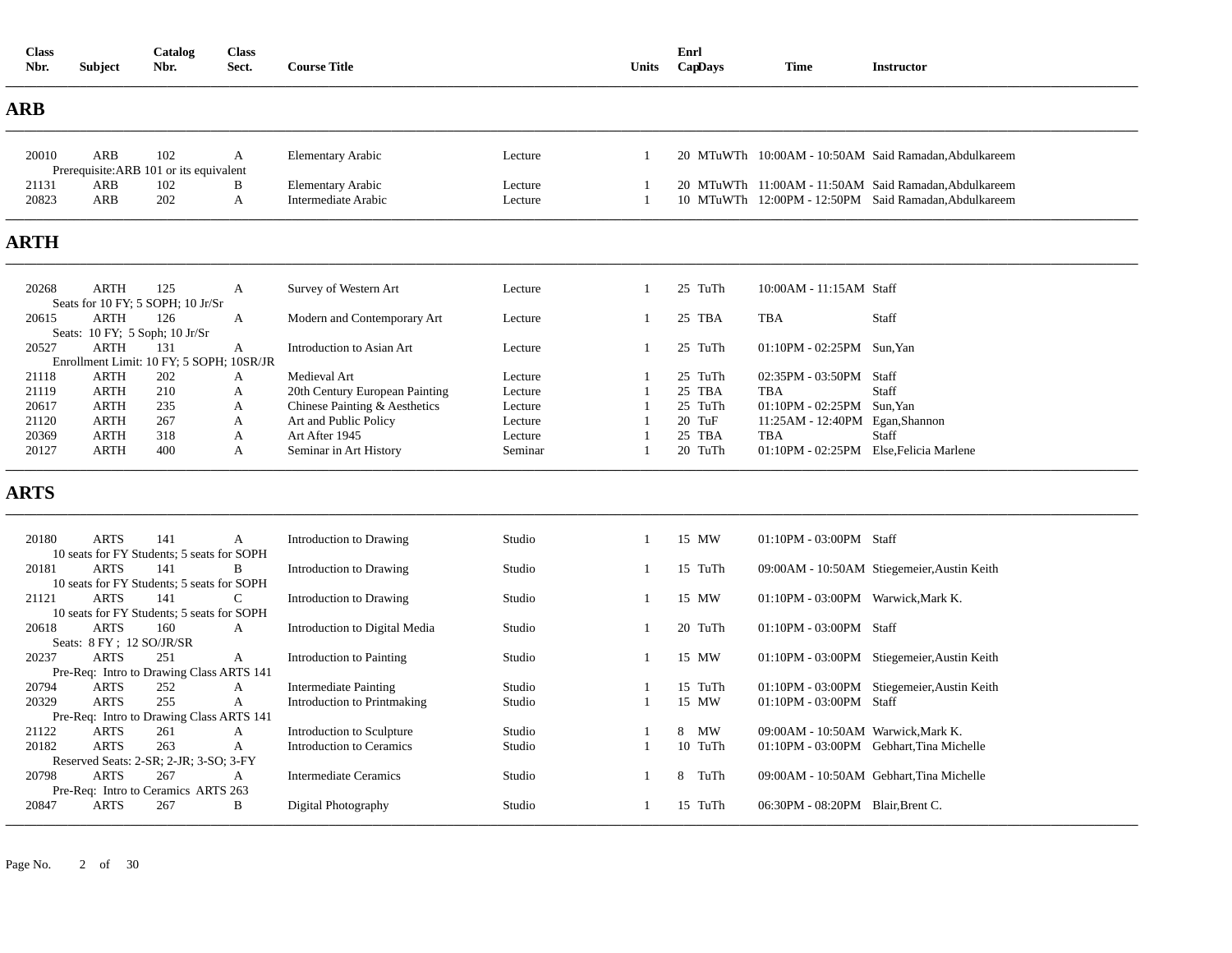| Nbr.       | Subject                                              | Nbr. | Sect.           | <b>Course Title</b>                                                                                                             |            | Units          | CapDays       | Time                                   | <b>Instructor</b>                       |
|------------|------------------------------------------------------|------|-----------------|---------------------------------------------------------------------------------------------------------------------------------|------------|----------------|---------------|----------------------------------------|-----------------------------------------|
| AS         |                                                      |      |                 |                                                                                                                                 |            |                |               |                                        |                                         |
| 20337      | AS                                                   | 150  | A               | Japanese Culture & Society                                                                                                      | Lecture    | $\overline{1}$ | 25 TuTh       | 01:10PM - 02:25PM Nishimura, Yoko      |                                         |
|            | 12 Seats reserved for FY Class of 2022 students      |      |                 |                                                                                                                                 |            |                |               |                                        |                                         |
|            | 3 Seats reserved for Seniors; 10 total for SOPH/JR   |      |                 |                                                                                                                                 |            |                |               |                                        |                                         |
| 21009      | AS                                                   | 151  | A               | Chinese Culture & Society                                                                                                       | Lecture    |                | 25 MW         | 11:00AM - 12:15PM Luo, Junjie          |                                         |
| 21185      | AS                                                   | 242  | A               | Real & Imagined-Japanese Hero                                                                                                   | Lecture    | $\mathbf{1}$   | 25 TuF        | 11:25AM - 12:40PM Hogan, Eleanor J.    |                                         |
| 21186      | AS                                                   | 342  | A               | Real & Imagined- Japanese Hero                                                                                                  | Lecture    | $\overline{1}$ | 25 TuF        | 11:25AM - 12:40PM Hogan, Eleanor J.    |                                         |
| <b>AST</b> |                                                      |      |                 |                                                                                                                                 |            |                |               |                                        |                                         |
| 21048      | <b>AST</b>                                           | 102  | A               | Stellar Astronomy                                                                                                               | Lecture    | -1             | <b>40 MWF</b> |                                        | 01:10PM - 02:00PM Johnson, Ryan Edward  |
|            | Enrollment: 10-SR, 10-JR, 10-SO, 10-FY               |      |                 |                                                                                                                                 |            |                |               |                                        |                                         |
| 21049      | <b>AST</b>                                           | 102  | B               | <b>Stellar Astronomy</b>                                                                                                        | Lecture    | $\overline{1}$ | <b>40 MWF</b> |                                        | 02:10PM - 03:00PM Johnson, Ryan Edward  |
|            | Enrollment: 10-SR, 10-JR, 10-SO, 10-FY               |      |                 |                                                                                                                                 |            |                |               |                                        |                                         |
| 21050      | AST                                                  | 102  | L1              | <b>Stellar Astronomy</b>                                                                                                        | Laboratory |                | 20 M          | 07:00PM - 10:00PM Clarke, Ian R.       |                                         |
| 21051      | <b>AST</b>                                           | 102  | L2              | <b>Stellar Astronomy</b>                                                                                                        | Laboratory |                | 20 Tu         | 07:00PM - 10:00PM Clarke, Ian R.       |                                         |
| 21052      | AST                                                  | 102  | L <sub>3</sub>  | <b>Stellar Astronomy</b>                                                                                                        | Laboratory |                | 20 W          | 07:00PM - 10:00PM Clarke, Ian R.       |                                         |
| 21053      | AST                                                  | 102  | L <sub>4</sub>  | <b>Stellar Astronomy</b>                                                                                                        | Laboratory |                | 20 Th         | 07:00PM - 10:00PM Clarke, Ian R.       |                                         |
| BIO        |                                                      |      |                 |                                                                                                                                 |            |                |               |                                        |                                         |
| 20088      | <b>BIO</b>                                           | 102  | A               | <b>Biological Basis of Disease</b><br>Enrollment Limit: 20 spaces reserved for FY students; 10 Sophomores; 5 Juniors; 5 Seniors | Lecture    | -1             | 40 MWF        | 08:00AM - 08:50AM Ferster, Betty Susan |                                         |
|            | Non-majors offering, fulfills graduation requirement |      |                 |                                                                                                                                 |            |                |               |                                        |                                         |
| 20089      | <b>BIO</b>                                           | 102  | B               | <b>Biological Basis of Disease</b>                                                                                              | Lecture    | $\overline{1}$ | <b>40 MWF</b> | 09:00AM - 09:50AM Ferster, Betty Susan |                                         |
|            |                                                      |      |                 | Enrollment Limit: 20 spaces reserved for FY students; 10 Sophomores; 5 Juniors; 5 Seniors                                       |            |                |               |                                        |                                         |
|            | Non-majors offering, fulfills graduation requirement |      |                 |                                                                                                                                 |            |                |               |                                        |                                         |
| 20286      | <b>BIO</b>                                           | 102  | $\mathsf{C}$    | <b>Biological Basis of Disease</b>                                                                                              | Lecture    | -1             | 40 MWF        |                                        | 09:00AM - 09:50AM James, Steven William |
|            |                                                      |      |                 | Enrollment Limit: 20 spaces reserved for FY students; 10 Sophomores; 5 Juniors; 5 Seniors                                       |            |                |               |                                        |                                         |
|            | Non-majors offering, fulfills graduation requirement |      |                 |                                                                                                                                 |            |                |               |                                        |                                         |
| 20300      | <b>BIO</b>                                           | 102  | D               | <b>Biological Basis of Disease</b>                                                                                              | Lecture    | $\overline{1}$ | <b>40 MWF</b> | 10:00AM - 10:50AM Ferster, Betty Susan |                                         |
|            | Non-majors offering, fulfills graduation requirement |      |                 | Enrollment Limit: 20 spaces reserved for FY students; 10 Sophomores; 5 Juniors; 5 Seniors                                       |            |                |               |                                        |                                         |
| 20090      | <b>BIO</b>                                           | 102  | L <sub>01</sub> | <b>Biological Basis of Disease</b>                                                                                              | Laboratory |                | 28 M          | $01:10PM - 04:00PM$ Staff              |                                         |
| 20091      | <b>BIO</b>                                           | 102  | L <sub>02</sub> | <b>Biological Basis of Disease</b>                                                                                              | Laboratory |                | 28 M          | 07:00PM - 09:50PM Staff                |                                         |
| 20092      | <b>BIO</b>                                           | 102  | L <sub>03</sub> | <b>Biological Basis of Disease</b>                                                                                              | Laboratory |                | 28 Tu         | $01:10$ PM - $04:00$ PM Staff          |                                         |
| 20093      | <b>BIO</b>                                           | 102  | L <sub>04</sub> | <b>Biological Basis of Disease</b>                                                                                              | Laboratory |                | 28 Tu         | 07:00PM - 09:50PM Staff                |                                         |
| 20094      | <b>BIO</b>                                           | 102  | L <sub>05</sub> | <b>Biological Basis of Disease</b>                                                                                              | Laboratory |                | $28\,$ W      | $01:10$ PM - $04:00$ PM Staff          |                                         |
| 20526      | <b>BIO</b>                                           | 102  | L06             | <b>Biological Basis of Disease</b>                                                                                              | Laboratory |                | 20 Th         | 07:00PM - 09:50PM Staff                |                                         |
| 20095      | <b>BIO</b>                                           | 112  | A               | Form&Func in Living Organism                                                                                                    | Lecture    | $\overline{1}$ | 34 MWF        | 09:00AM - 09:50AM Staff                |                                         |
|            | Pre-Req: C- or better in BIO 111                     |      |                 |                                                                                                                                 |            |                |               |                                        |                                         |
|            | Enrollment Limit: First Year and Sophomores only.    |      |                 |                                                                                                                                 |            |                |               |                                        |                                         |
|            | Juniors by permission of instructor.                 |      |                 |                                                                                                                                 |            |                |               |                                        |                                         |
| 20096      | <b>BIO</b>                                           | 112  | B               | Form&Func in Living Organism                                                                                                    | Lecture    | -1             | 34 MWF        | $09:00AM - 09:50AM$ Fong, Peter        |                                         |
|            | Pre-Req: C- or better in BIO 111                     |      |                 |                                                                                                                                 |            |                |               |                                        |                                         |

**Class Catalog Class Enrl** 

Page No. 3 of 30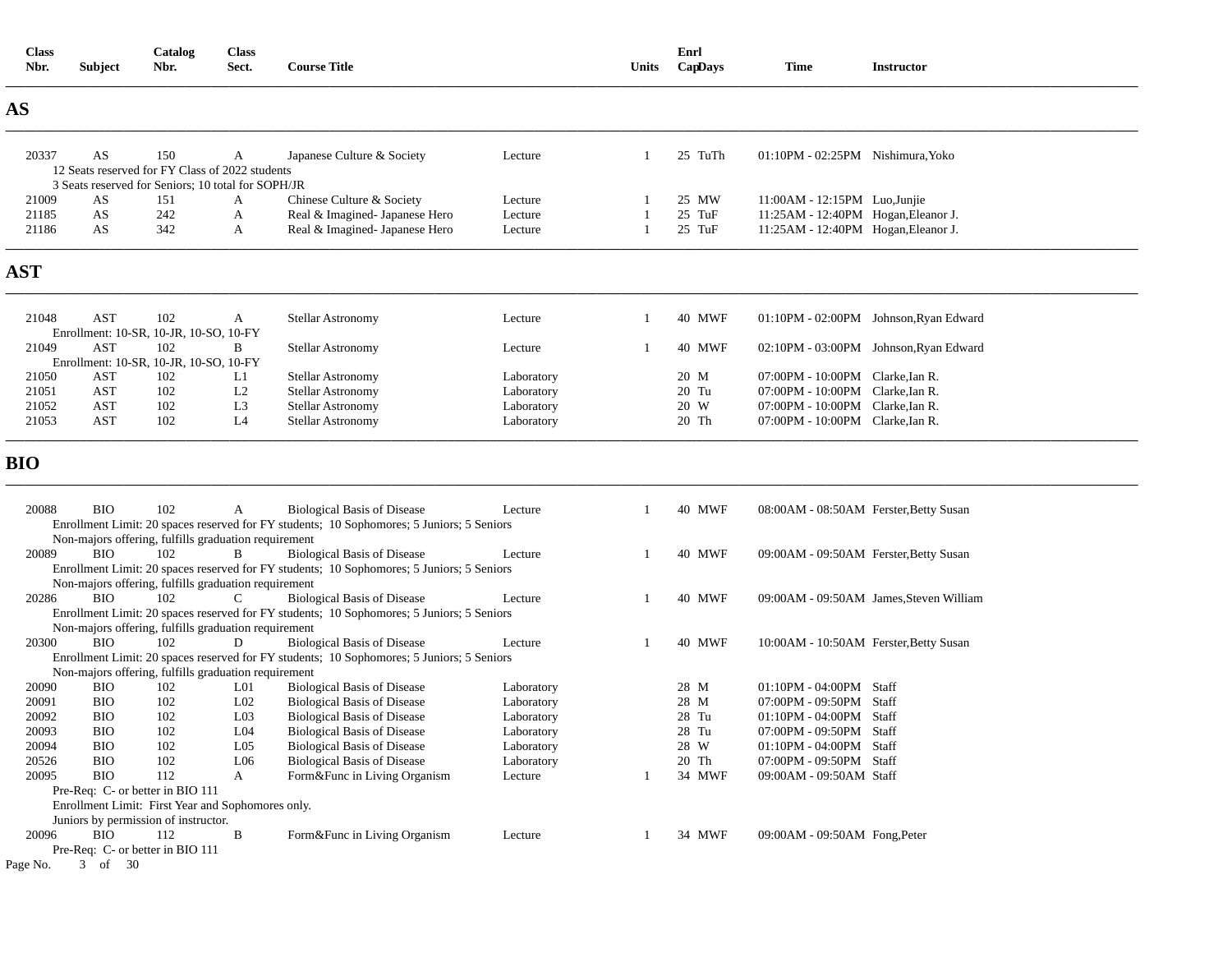Enrollment Limit: First Year and Sophomores only. Juniors by permission of instructor.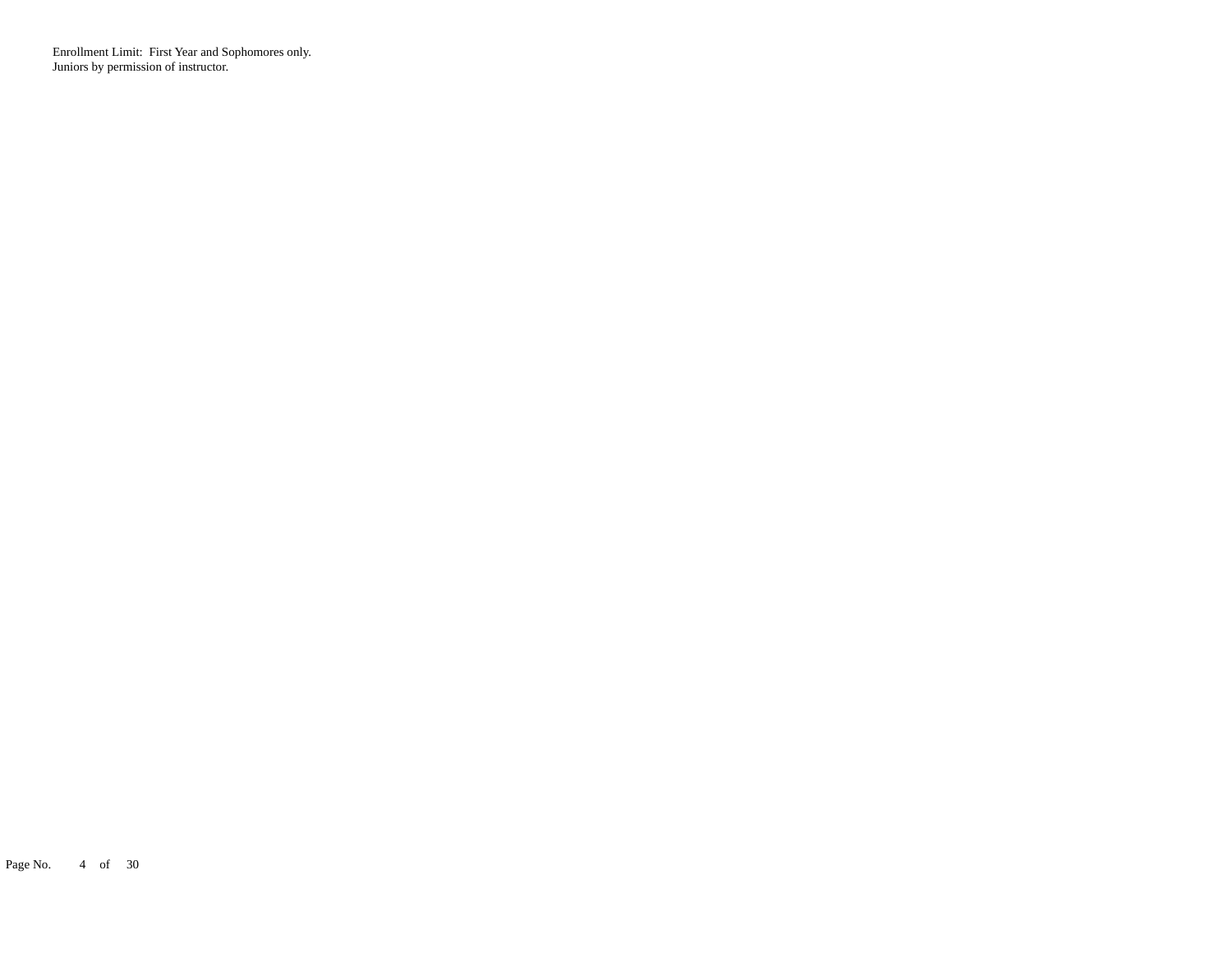| Nbr.           | Subject                              | Nbr.       | Sect.                                                  | <b>Course Title</b>                                          |                          | Units        | CapDays          | Time                                               | <b>Instructor</b>                             |
|----------------|--------------------------------------|------------|--------------------------------------------------------|--------------------------------------------------------------|--------------------------|--------------|------------------|----------------------------------------------------|-----------------------------------------------|
| <b>BIO</b>     |                                      |            |                                                        |                                                              |                          |              |                  |                                                    |                                               |
| 20097          | <b>BIO</b>                           | 112        | $\mathsf{C}$                                           | Form&Func in Living Organism                                 | Lecture                  | $\mathbf{1}$ | 36 MWF           | 10:00 AM - 10:50 AM Urcuyo, Istvan A.              |                                               |
|                | Pre-Req: C- or better in BIO 111     |            |                                                        |                                                              |                          |              |                  |                                                    |                                               |
|                | Juniors by permission of instructor. |            | Enrollment Limit: First Year and Sophomores only.      |                                                              |                          |              |                  |                                                    |                                               |
| 20278          | <b>BIO</b>                           | 112        | D                                                      | Form&Func in Living Organism                                 | Lecture                  | $\mathbf{1}$ | 36 MWF           | 10:00AM - 10:50AM Fong, Peter                      |                                               |
|                | Pre-Req: C- or better in BIO 111     |            |                                                        |                                                              |                          |              |                  |                                                    |                                               |
|                |                                      |            | Enrollment Limit: First Year and Sophomores only.      |                                                              |                          |              |                  |                                                    |                                               |
|                | Juniors by permission of instructor. |            |                                                        |                                                              |                          |              |                  |                                                    |                                               |
| 20296          | <b>BIO</b>                           | 112        | Е                                                      | Form&Func in Living Organism                                 | Lecture                  | 1            | 36 MWF           |                                                    | 11:00AM - 11:50AM Caldwell, Michael Sherwin   |
|                | Pre-Req: C- or better in BIO 111     |            |                                                        |                                                              |                          |              |                  |                                                    |                                               |
|                |                                      |            | Enrollment Limit: First Year and Sophomores only.      |                                                              |                          |              |                  |                                                    |                                               |
|                | Juniors by permission of instructor. |            |                                                        |                                                              |                          |              |                  |                                                    |                                               |
| 20098          | <b>BIO</b>                           | 112        | L <sub>01</sub>                                        | Form&Func in Living Organism                                 | Laboratory               |              | 12 M             |                                                    | 01:10PM - 04:00PM Kittelberger, James Matthew |
| 20099          | <b>BIO</b>                           | 112        | L <sub>02</sub>                                        | Form&Func in Living Organism                                 | Laboratory               |              | 12 M             | 07:00PM - 09:50PM Staff                            |                                               |
| 20262<br>20100 | <b>BIO</b><br><b>BIO</b>             | 112<br>112 | L <sub>03</sub><br>L04                                 | Form&Func in Living Organism                                 | Laboratory               |              | 12 Tu<br>$12$ Tu | 01:10PM - 04:00PM Staff<br>07:00PM - 09:50PM Staff |                                               |
| 20101          | <b>BIO</b>                           | 112        | L <sub>05</sub>                                        | Form&Func in Living Organism<br>Form&Func in Living Organism | Laboratory<br>Laboratory |              | 12 W             | 07:00PM - 09:50PM Staff                            |                                               |
| 20102          | <b>BIO</b>                           | 112        | L <sub>06</sub>                                        | Form&Func in Living Organism                                 | Laboratory               |              | 12 W             | 01:10PM - 04:00PM Staff                            |                                               |
| 20103          | <b>BIO</b>                           | 112        | L07                                                    | Form&Func in Living Organism                                 | Laboratory               |              | 16 W             | 07:00PM - 09:50PM Staff                            |                                               |
| 20105          | <b>BIO</b>                           | 112        | L08                                                    | Form&Func in Living Organism                                 | Laboratory               |              | 12 Th            |                                                    | 01:10PM - 04:00PM Klabonski, Lauren Allison   |
| 20279          | <b>BIO</b>                           | 112        | L <sub>09</sub>                                        | Form&Func in Living Organism                                 | Laboratory               |              | 12 M             | $01:10$ PM - 04:00PM Fong, Peter                   |                                               |
| 20297          | <b>BIO</b>                           | 112        | L10                                                    | Form&Func in Living Organism                                 | Laboratory               |              | 12 Tu            | $01:10$ PM - $04:00$ PM Staff                      |                                               |
| 20409          | <b>BIO</b>                           | 112        | L11                                                    | Form&Func in Living Organism                                 | Laboratory               |              | 16 Tu            | 08:30AM - 11:20AM Staff                            |                                               |
| 20263          | <b>BIO</b>                           | 211        | $\mathbf{A}$                                           | Genetics                                                     | Lecture                  | 1            | 48 MWF           | 11:00AM - 11:50AM Hiraizumi, Kazuo                 |                                               |
|                |                                      |            | Pre-requisites = BIO 112 with C- or better and CHEM107 |                                                              |                          |              |                  |                                                    |                                               |
| 20264          | <b>BIO</b>                           | 211        | LA1                                                    | Genetics                                                     | Laboratory               |              | 16 M             | 01:10PM - 05:00PM Hiraizumi, Kazuo                 |                                               |
| 20265          | <b>BIO</b>                           | 211        | LA <sub>2</sub>                                        | Genetics                                                     | Laboratory               |              | 16 Tu            |                                                    | 01:10PM - 05:00PM James, Steven William       |
| 20275          | <b>BIO</b>                           | 211        | LA3                                                    | Genetics                                                     | Laboratory               |              | 16 Tu            | 06:30PM - 10:20PM Staff                            |                                               |
| 20106          | <b>BIO</b>                           | 212        | $\mathbf{A}$                                           | Cell Biology                                                 | Lecture                  | 1            | 32 MWF           | 11:00AM - 11:50AM Solis, Angel                     |                                               |
|                |                                      |            |                                                        | Pre-requisites - BIO 112 and CHEM108 both with C- or better  |                          |              |                  |                                                    |                                               |
| 20107          | <b>BIO</b>                           | 212        | LA1                                                    | Cell Biology                                                 | Laboratory               |              | 16 W             | 01:10PM - 05:00PM Solis, Angel                     |                                               |
| 20108          | <b>BIO</b>                           | 212        | LA <sub>2</sub>                                        | Cell Biology                                                 | Laboratory               |              | 16 Th            | 01:10PM - 05:00PM Solis, Angel                     |                                               |
| 20109          | <b>BIO</b>                           | 224        | A                                                      | Vertebrate Zoology                                           | Lecture/Lab              | 1            | 16 TuTh          |                                                    | 08:30AM - 11:20AM Caldwell, Michael Sherwin   |
| 21002          | <b>BIO</b>                           | 225        | $\mathbf{A}$                                           | <b>Animal Behavior</b>                                       | Lecture                  | $\mathbf{1}$ | 18 TuTh          |                                                    | 10:00AM - 11:15AM Trillo, Paula Alejandra     |
| 21012          | <b>BIO</b>                           | 225        | LA1                                                    | Animal Behavior                                              | Laboratory               |              | 18 W             |                                                    | 01:10PM - 04:00PM Trillo, Paula Alejandra     |
| 21021          | <b>BIO</b>                           | 228        | A                                                      | <b>Tropical Marine Biology</b>                               | Lecture/Lab              | 1            | 14 TuTh          | 10:00AM - 11:15AM Urcuyo, Istvan A.                |                                               |
| 20110          | <b>BIO</b>                           | 230        | A                                                      | Microbiology                                                 | Lecture                  | $\mathbf{1}$ | 32 MWF           |                                                    | 10:00AM - 10:50AM Klabonski, Lauren Allison   |
| 20111          | <b>BIO</b>                           | 230        | LA1                                                    | Microbiology                                                 | Laboratory               |              | 16 Tu            |                                                    | 01:10PM - 05:00PM Powell, Jennifer Ruth       |
| 20112          | <b>BIO</b>                           | 230        | LA <sub>2</sub>                                        | Microbiology                                                 | Laboratory               |              | 16 W             |                                                    | 01:10PM - 05:00PM Klabonski, Lauren Allison   |
| 21018<br>21020 | <b>BIO</b><br><b>BIO</b>             | 251<br>251 | $\mathbf{A}$<br>LA1                                    | Introduction to Bioinformatics                               | Lecture                  | $\mathbf{1}$ | 16 TuTh<br>16 Th | 10:00AM - 11:15AM Staff                            |                                               |
| 20359          | <b>BIO</b>                           | 316        | A                                                      | Introduction to Bioinformatics                               | Laboratory<br>Lecture    | 1            | 18 TuTh          | 01:10PM - 04:00PM Staff<br>10:00AM - 11:15AM Staff |                                               |
|                |                                      |            | 9 ES Major; 9 BIO Major; Cross listed with ES 316 A    | <b>Conservation Biology</b>                                  |                          |              |                  |                                                    |                                               |
|                | Pre-req: ES 211 or BIO 111           |            |                                                        |                                                              |                          |              |                  |                                                    |                                               |
| 21013          | <b>BIO</b>                           | 320        | A                                                      | Developmental Biology                                        | Lecture/Lab              | 1            | 16 MW            | 01:10PM - 05:00PM Kerney, Ryan                     |                                               |
| 20113          | <b>BIO</b>                           | 334        | $\mathbf{A}$                                           | Biochemistry II                                              | Lecture                  | $\mathbf{1}$ | 17 MWF           | 09:00AM - 09:50AM Staff                            |                                               |
|                | Cross listed with CHEM 334           |            |                                                        |                                                              |                          |              |                  |                                                    |                                               |

**Class Catalog Class Enrl** 

Pre-req for BIO Majors: BIO 212 and CHEM 204 or permission of Instructor

Page No.  $5$  of 30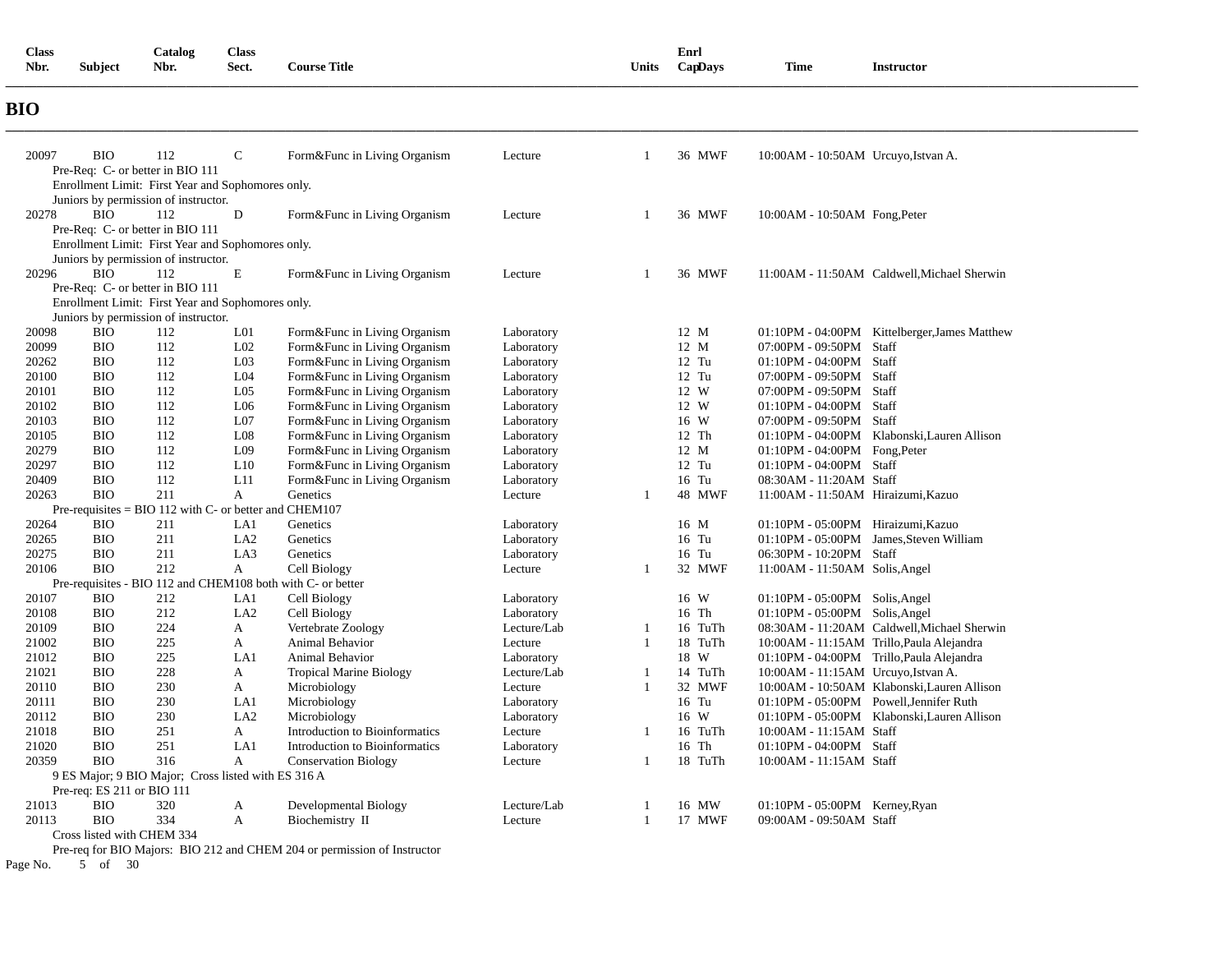| <b>Class</b><br>Nbr. | <b>Subject</b> | Catalog<br>Nbr.                | <b>Class</b><br>Sect. | <b>Course Title</b>    |             | Units | Enrl<br>CapDays | Time                      | <b>Instructor</b>                                                |
|----------------------|----------------|--------------------------------|-----------------------|------------------------|-------------|-------|-----------------|---------------------------|------------------------------------------------------------------|
| <b>BIO</b>           |                |                                |                       |                        |             |       |                 |                           |                                                                  |
| 20835                | <b>BIO</b>     | 334                            | B                     | Biochemistry II        | Lecture     |       | 17 MWF          |                           | 10:00AM - 10:50AM Labonte, Jason William                         |
| 20114                | <b>BIO</b>     | 334                            | LA1                   | Biochemistry II        | Laboratory  |       | Tu<br>8         | 01:10PM - 05:00PM Staff   |                                                                  |
|                      |                | Cross listed with Chem 334 LA1 |                       |                        |             |       |                 |                           |                                                                  |
| 20115                | <b>BIO</b>     | 334                            | LA <sub>2</sub>       | Biochemistry II        | Laboratory  |       | W<br>8          | $01:10PM - 05:00PM$ Staff |                                                                  |
|                      |                | Cross listed with CHEM 334 LA2 |                       |                        |             |       |                 |                           |                                                                  |
| 20204                | <b>BIO</b>     | 334                            | LA3                   | Biochemistry II        | Laboratory  |       | 8 Th            | $01:10PM - 05:00PM$ Staff |                                                                  |
|                      |                | Cross Listed with CHEM 334 LA3 |                       |                        |             |       |                 |                           |                                                                  |
| 20449                | <b>BIO</b>     | 335                            | A                     | Neurobiology           | Lecture     |       | 12 MWF          | 12:00PM - 12:50PM         | Kittelberger, James Matthew                                      |
| 20450                | BIO            | 335                            | LA1                   | Neurobiology           | Laboratory  |       | $12$ Tu         | $01:10PM - 05:00PM$       | Kittelberger, James Matthew                                      |
| 21017                | <b>BIO</b>     | 359                            | A                     | X-lab: Drugs and Cells | Lecture/Lab |       | 12 WTh          |                           | 01:10PM - 05:00PM Funk, Timothy William<br>Powell, Jennifer Ruth |

## **CHEM**

| 20021 | <b>CHEM</b> | 108     | A                                                     | Chemistryin YourBackyard (Envi)                                        | Lecture    | 36 MWF  | 08:00AM - 08:50AM Wedlock, Michael R.    |
|-------|-------------|---------|-------------------------------------------------------|------------------------------------------------------------------------|------------|---------|------------------------------------------|
|       |             |         | Enrollment Limit: 15 SO/JR/SR; Up to Class Cap for FY |                                                                        |            |         |                                          |
| 20379 | <b>CHEM</b> | 108     | B                                                     | Chemistry of You (Biochemistry                                         | Lecture    | 36 MWF  | 09:00AM - 09:50AM Frey, Shelli Lynne     |
|       |             |         | Enrollment Limit: 15 SO/JR/SR; Up to Class Cap for FY |                                                                        |            |         |                                          |
| 20310 | <b>CHEM</b> | 108     | C                                                     | Chemistry Around You (Environ)                                         | Lecture    | 36 MWF  | 10:00AM - 10:50AM Sengupta, Suvrajit     |
|       |             |         | Enrollment Limit: 15 SO/JR/SR; Up to Class Cap for FY |                                                                        |            |         |                                          |
| 20380 | <b>CHEM</b> | 108     | D                                                     | Chemistry Around You (Environ)                                         | Lecture    | 36 MWF  | 11:00AM - 11:50AM Sengupta, Suvrajit     |
|       |             |         | Enrollment Limit: 15 SO/JR/SR; Up to Class Cap for FY |                                                                        |            |         |                                          |
| 20281 | <b>CHEM</b> | 108     | $L_{01}$                                              | Lab                                                                    | Laboratory | 16 M    | $01:10PM - 05:00PM$ Staff                |
| 20022 | <b>CHEM</b> | 108     | L <sub>02</sub>                                       | Lab                                                                    | Laboratory | 16 M    | $01:10PM - 05:00PM$ Staff                |
| 20023 | <b>CHEM</b> | 108     | L <sub>03</sub>                                       | Lab                                                                    | Laboratory | 16 M    | 06:30PM - 10:30PM Staff                  |
| 20024 | <b>CHEM</b> | 108     | L <sub>04</sub>                                       | Lab                                                                    | Laboratory | 16 Tu   | 01:10PM - 05:00PM Staff                  |
| 20188 | <b>CHEM</b> | 108     | L <sub>05</sub>                                       | Lab                                                                    | Laboratory | 16 W    | $01:10PM - 05:00PM$ Staff                |
| 20189 | <b>CHEM</b> | 108     | L <sub>06</sub>                                       | Lab                                                                    | Laboratory | 16 W    | $01:10PM - 05:00PM$ Staff                |
| 20280 | <b>CHEM</b> | 108     | L <sub>07</sub>                                       | Lab                                                                    | Laboratory | 16 W    | 06:30PM - 10:30PM Staff                  |
| 20299 | <b>CHEM</b> | 108     | L <sub>08</sub>                                       | Lab                                                                    | Laboratory | 16 Th   | 01:10PM - 05:00PM Staff                  |
| 20475 | <b>CHEM</b> | 108     | L <sub>09</sub>                                       | Lab                                                                    | Laboratory | 16 Th   | 06:30PM - 10:30PM Staff                  |
| 21024 | <b>CHEM</b> | $108-I$ | DI1                                                   | <b>Chemical Reactivity</b>                                             | Discussion | 16 Tu   | 08:30AM - 09:45AM Suryn, Gregory Michael |
| 21025 | <b>CHEM</b> | $108-I$ | DI <sub>2</sub>                                       | <b>Chemical Reactivity</b>                                             | Discussion | 16 Th   | 08:30AM - 09:45AM Suryn, Gregory Michael |
| 20784 | <b>CHEM</b> | $108-I$ |                                                       | ChemistryThroughYour Eyes(Art)                                         | Lecture    | 32 MWF  | 08:00AM - 08:50AM Suryn, Gregory Michael |
|       |             |         |                                                       | only available to students who placed into it using the placement exam |            |         |                                          |
| 20785 | <b>CHEM</b> | $108-I$ | LI <sub>01</sub>                                      | <b>Chemical Reactivity</b>                                             | Laboratory | 16 Tu   | 01:10PM - 05:00PM Suryn, Gregory Michael |
| 20786 | <b>CHEM</b> | $108-I$ | LI <sub>02</sub>                                      | <b>Chemical Reactivity</b>                                             | Laboratory | $16$ Tu | 06:30PM - 10:30PM Staff                  |
| 20025 | <b>CHEM</b> | 204     | $\mathbf{A}$                                          | Organic Chemistry                                                      | Lecture    | 24 MWF  | 08:00AM - 08:50AM Jameson, Donald L.     |
|       |             |         |                                                       | Open during pre-pre-registration for Chemistry and BMB Majors          |            |         |                                          |
| 20027 | <b>CHEM</b> | 204     | DA1                                                   | Organic Chemistry                                                      | Discussion | 24 F    | 02:10PM - 03:00PM Jameson.Donald L.      |
|       |             |         | Combined Sections CHEM 204 DA1/DB1/DC1                |                                                                        |            |         |                                          |
| 20026 | <b>CHEM</b> | 204     | B                                                     | Organic Chemistry                                                      | Lecture    | 24 MWF  | 09:00AM - 09:50AM Jameson, Donald L.     |
|       |             |         |                                                       | Open during pre-pre-registration for Chemistry and BMB Majors          |            |         |                                          |
| 20028 | <b>CHEM</b> | 204     | DB1                                                   | Organic Chemistry                                                      | Discussion | 24 F    | 02:10PM - 03:00PM Jameson, Donald L.     |
|       |             |         | Combined Sections CHEM 204 DA1/DB1/DC1                |                                                                        |            |         |                                          |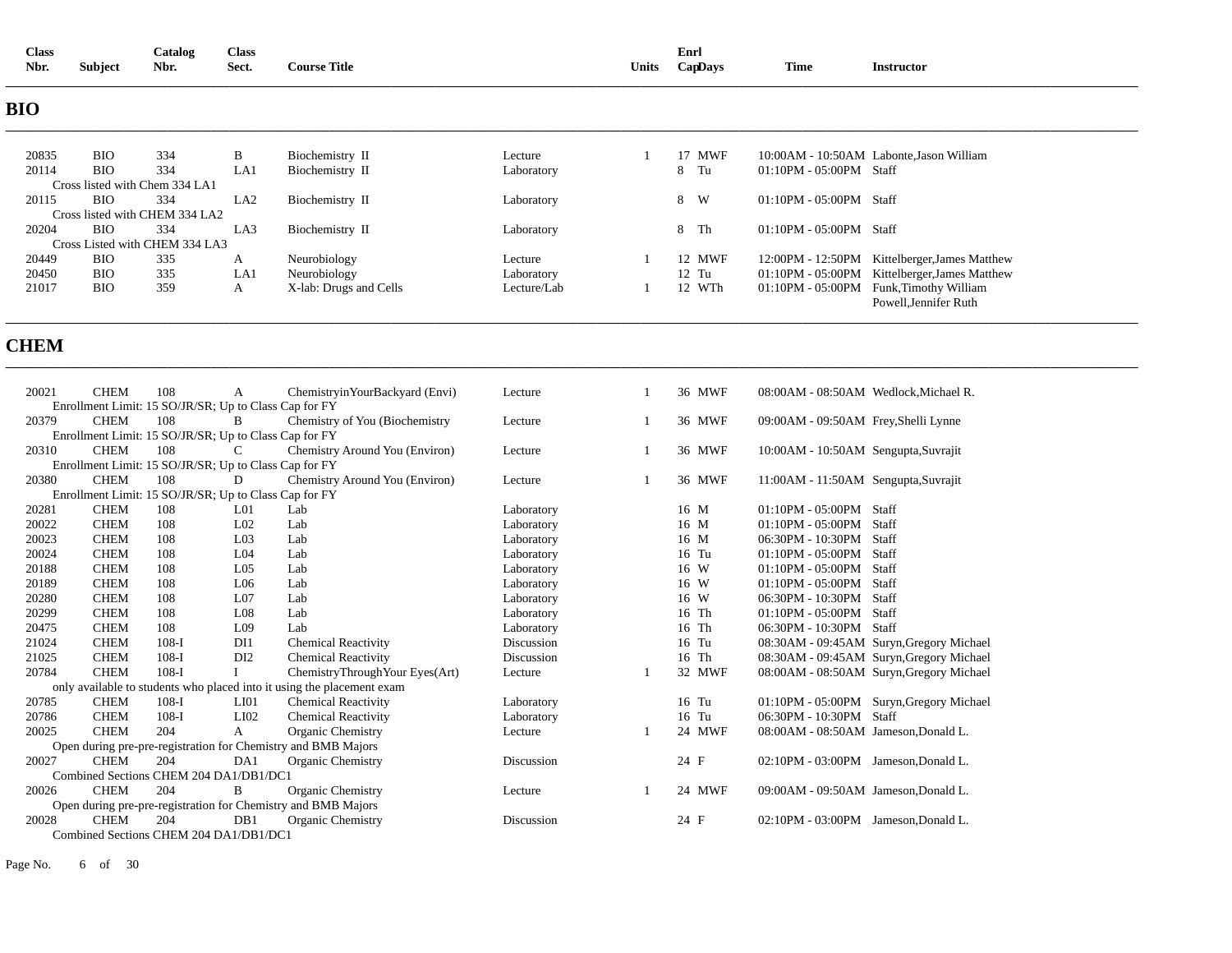| <b>Class</b><br>Catalog<br>Class<br><b>Course Title</b><br>Nbr.<br>Nbr.<br><b>Subject</b><br>Sect.<br>Units | Enrl<br><b>Time</b><br>CapDays<br>Instructor |
|-------------------------------------------------------------------------------------------------------------|----------------------------------------------|
|-------------------------------------------------------------------------------------------------------------|----------------------------------------------|

### **CHEM**

| 20381      | <b>CHEM</b>               | 204                                                   | $\mathsf{C}$    | Organic Chemistry                                             | Lecture     |    |      | 24 MWF     |                                       | 09:00AM - 09:50AM Suryn, Gregory Michael                         |
|------------|---------------------------|-------------------------------------------------------|-----------------|---------------------------------------------------------------|-------------|----|------|------------|---------------------------------------|------------------------------------------------------------------|
|            |                           |                                                       |                 | Open during pre-pre-registration for Chemistry and BMB Majors |             |    |      |            |                                       |                                                                  |
| 20382      | <b>CHEM</b>               | 204                                                   | DC1             | Organic Chemistry                                             | Discussion  |    | 24 F |            | 02:10PM - 03:00PM Jameson, Donald L.  |                                                                  |
|            |                           | Combined Sections CHEM 204 DA1/DB1/DC1                |                 |                                                               |             |    |      |            |                                       |                                                                  |
| 20029      | <b>CHEM</b>               | 204                                                   | LA1             | Organic Chemistry                                             | Laboratory  |    |      | 12 M       | 01:10PM - 05:00PM Staff               |                                                                  |
| 20030      | <b>CHEM</b>               | 204                                                   | LA <sub>2</sub> | Organic Chemistry                                             | Laboratory  |    |      | 12 M       | 06:30PM - 10:30PM Staff               |                                                                  |
| 20031      | <b>CHEM</b>               | 204                                                   | LA3             | Organic Chemistry                                             | Laboratory  |    |      | 12 Tu      | 01:10PM - 05:00PM Staff               |                                                                  |
| 20032      | <b>CHEM</b>               | 204                                                   | LA4             | Organic Chemistry                                             | Laboratory  |    |      | 12 Tu      | 06:30PM - 10:30PM Staff               |                                                                  |
| 20033      | <b>CHEM</b>               | 204                                                   | LA5             | Organic Chemistry                                             | Laboratory  |    |      | 12 W       | 01:10PM - 05:00PM Staff               |                                                                  |
| 20245      | <b>CHEM</b>               | 204                                                   | LA6             | Organic Chemistry                                             | Laboratory  |    |      | 12 Th      | 01:10PM - 05:00PM Staff               |                                                                  |
| 20447      | <b>CHEM</b>               | 222                                                   | $\mathbf{A}$    | Contemp Issues & Practices                                    | Lecture     | 1  |      | 12 Tu      | 08:30AM - 11:30AM Frey, Shelli Lynne  |                                                                  |
|            |                           | Open during pre-pre-registration for Chemistry Majors |                 |                                                               |             |    |      |            |                                       |                                                                  |
| 21014      | <b>CHEM</b>               | 222                                                   | LA1             | Contemp Issues & Practices                                    | Laboratory  |    |      | 16 Th      | 08:30AM - 11:30AM Jameson, Donald L.  |                                                                  |
| 21015      | <b>CHEM</b>               | 246                                                   | $\mathbf{A}$    | The Physics of Life                                           | Lecture     | 1  |      | 20 MWF     | 11:00AM - 11:50AM Andresen, Kurt      |                                                                  |
|            |                           |                                                       |                 |                                                               |             |    |      |            |                                       | Frey, Shelli Lynne                                               |
|            | Cross Listed with PHY 246 |                                                       |                 |                                                               |             |    |      |            |                                       |                                                                  |
| 20034      | <b>CHEM</b>               | 306                                                   | A               | <b>Physical Chemistry</b>                                     | Lecture     |    |      | 10 MWF     | 10:00AM - 10:50AM Wedlock, Michael R. |                                                                  |
| 20035      | <b>CHEM</b>               | 306                                                   | DA1             | Physical Chemistry                                            | Discussion  |    |      | 10 Tu      | 11:25AM - 12:15PM Wedlock, Michael R. |                                                                  |
| 20036      | <b>CHEM</b>               | 306                                                   | LA1             | Physical Chemistry                                            | Laboratory  |    | 10 W |            | 01:10PM - 05:00PM Wedlock, Michael R. |                                                                  |
| 20037      | <b>CHEM</b>               | 334                                                   | $\mathbf{A}$    | Biochemistry II                                               | Lecture     | 1  |      | 24 MWF     | 09:00AM - 09:50AM Staff               |                                                                  |
|            | Cross Listed with BIO 334 |                                                       |                 |                                                               |             |    |      |            |                                       |                                                                  |
| 20038      | <b>CHEM</b>               | 334                                                   | LA1             | Biochemistry II                                               | Laboratory  |    |      | 8 Tu       | 01:10PM - 05:00PM Staff               |                                                                  |
|            |                           | Cross Listed with BIO 334 LA1                         |                 |                                                               |             |    |      |            |                                       |                                                                  |
| 20039      | <b>CHEM</b>               | 334                                                   | LA <sub>2</sub> | Biochemistry II                                               | Laboratory  |    | 8 W  |            | 01:10PM - 05:00PM Staff               |                                                                  |
|            |                           | Cross Listed with BIO 334 LA2                         |                 |                                                               |             |    |      |            |                                       |                                                                  |
| 20203      | <b>CHEM</b>               | 334                                                   | LA3             | Biochemistry II                                               | Laboratory  |    |      | $8$ Th     | 01:10PM - 05:00PM Staff               |                                                                  |
|            |                           | Cross Listed with BIO 334 LA3                         |                 |                                                               |             |    |      |            |                                       |                                                                  |
| 21026      | <b>CHEM</b>               | 359                                                   | A               |                                                               | Lecture/Lab | -1 |      | 12 WTh     |                                       |                                                                  |
|            |                           |                                                       |                 | X-lab: Drugs and Cells                                        |             |    |      |            |                                       | 01:10PM - 05:00PM Funk, Timothy William<br>Powell, Jennifer Ruth |
|            |                           |                                                       |                 |                                                               |             |    |      |            |                                       |                                                                  |
|            | Cross Listed with BIO 359 |                                                       |                 |                                                               |             |    |      |            |                                       |                                                                  |
| 20040      | <b>CHEM</b>               | 375                                                   | A               | <b>Advanced Inorganic Chemistry</b>                           | Lecture     | 1  |      | 10 TuTh    |                                       | 10:00AM - 11:15AM Buettner, Katherine Michelle                   |
| 20255      | <b>CHEM</b>               | 375                                                   | LA1             | <b>Advanced Inorganic Chemistry</b>                           | Laboratory  |    |      | 10 M       |                                       | 01:10PM - 05:00PM Buettner, Katherine Michelle                   |
| 20383      | <b>CHEM</b>               | 410                                                   | $\mathbf{A}$    | Senior Research Seminar                                       | Seminar     | 1  |      | 16 Th      | 11:30AM - 01:00PM Sengupta, Suvrajit  |                                                                  |
|            |                           |                                                       |                 |                                                               |             |    |      |            |                                       |                                                                  |
| <b>CHN</b> |                           |                                                       |                 |                                                               |             |    |      |            |                                       |                                                                  |
|            |                           |                                                       |                 |                                                               |             |    |      |            |                                       |                                                                  |
| 20001      | CHN                       | 102                                                   | A               | <b>Beginning Chinese</b>                                      | Lecture     | 1  |      | 22 TuTh    | 09:00AM - 09:50AM Li, Jing            |                                                                  |
|            |                           |                                                       |                 |                                                               |             |    |      | <b>MWF</b> | 09:00AM - 09:50AM Staff               |                                                                  |
| 20002      | <b>CHN</b>                | 202                                                   | A               | <b>Intermediate Chinese</b>                                   | Lecture     | 1  |      | 20 TuTh    | 10:00AM - 10:50AM Staff               |                                                                  |
|            |                           |                                                       |                 |                                                               |             |    |      | <b>MWF</b> | 10:00AM - 10:50AM Li, Jing            |                                                                  |
| 21010      | <b>CHN</b>                | 302                                                   | A               | <b>Advanced Chinese II</b>                                    | Lecture     | 1  |      | 15 MWF     | 11:00AM - 11:50AM Li, Jing            |                                                                  |
|            |                           |                                                       |                 |                                                               |             |    |      |            |                                       |                                                                  |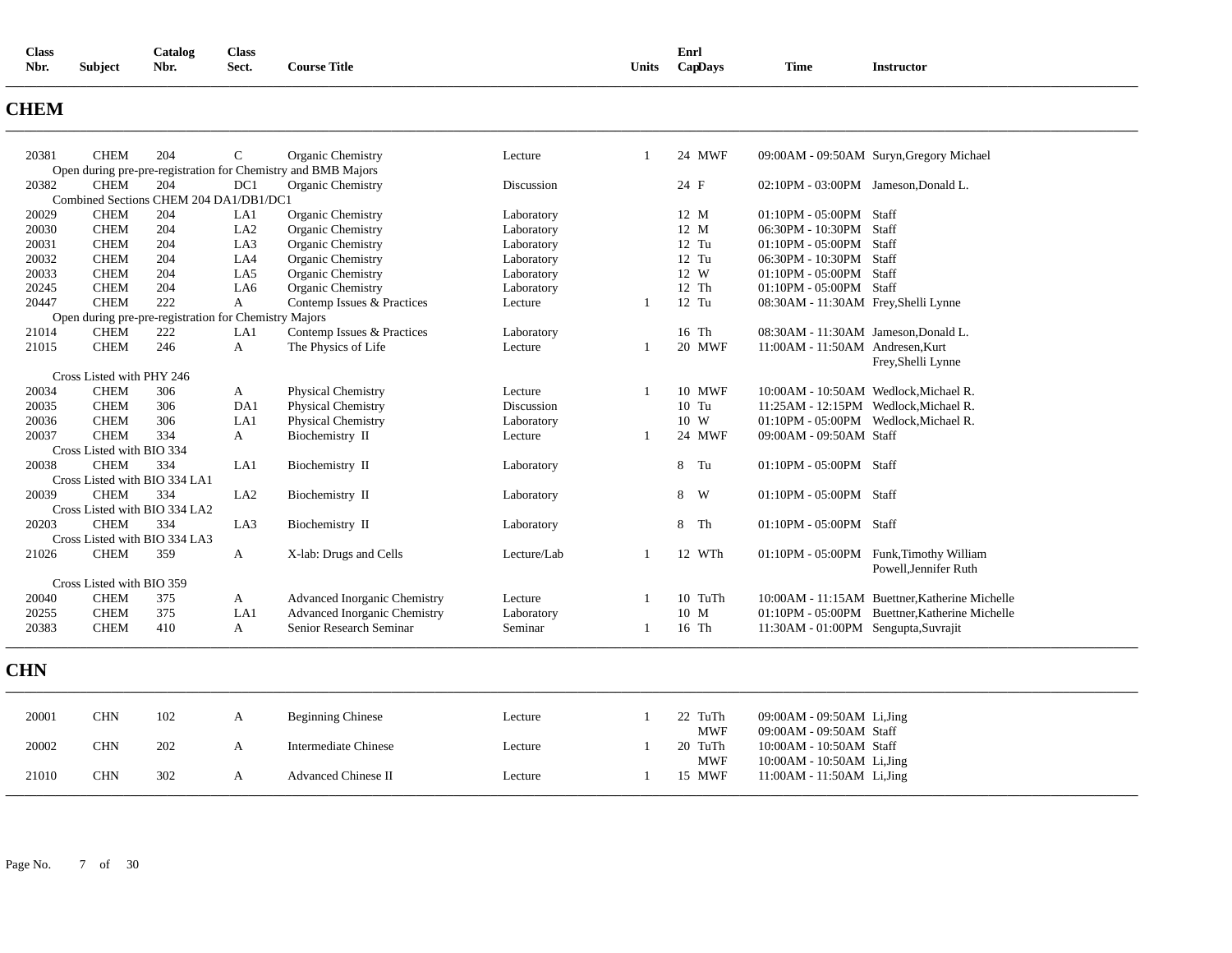| Class |                | Catalog | <b>Class</b> |                     |              | Enrl       |             |            |
|-------|----------------|---------|--------------|---------------------|--------------|------------|-------------|------------|
| Nbr.  | <b>Subject</b> | Nbr.    | Sect.        | <b>Course Title</b> | <b>Units</b> | $Cap$ Davs | <b>Time</b> | Instructor |
|       |                |         |              |                     |              |            |             |            |

## **CIMS**

| 20326 | <b>CIMS</b> | 101 | А                                            | Intro Cinema & Media Studies    | Lecture/Lab     | 30 TuTh | 01:00PM - 04:00PM Greene, Matthew Perry  |
|-------|-------------|-----|----------------------------------------------|---------------------------------|-----------------|---------|------------------------------------------|
|       |             |     | Enrollment Limit: 5 Sr, 5 Jr, 10 Soph, 10 FY |                                 |                 |         |                                          |
| 20560 | <b>CIMS</b> | 205 | A                                            | Graphic Novels to Film          | Lecture         | 25 M    | 07:00PM - 09:30PM Kovaleski.John         |
|       |             |     |                                              |                                 |                 | MW      | 08:30AM - 09:45AM Kovaleski, John        |
| 20327 | <b>CIMS</b> | 220 | A                                            | Video Production                | Film Laboratory | 14 F    | $01:10$ PM - $03:40$ PM Staff            |
|       |             |     |                                              |                                 |                 | W       | $01:10$ PM - $02:25$ PM Staff            |
| 20489 | <b>CIMS</b> | 230 | А                                            | The Social Network              | Lecture         | 25 M    | 01:10PM - 03:40PM Mershani, Aisha Denise |
| 20995 | <b>CIMS</b> | 250 | A                                            | History World Cinema 1895-1945  | Lecture         | 15 TuF  | 11:25AM - 12:40PM Udden.James Nathan     |
| 21040 | <b>CIMS</b> | 250 | LA1                                          | History World Cinema 1895-1945  | Film Laboratory | 15 W    | 07:00PM - 09:30PM Udden.James Nathan     |
| 21041 | <b>CIMS</b> | 255 | A                                            | Film Genres: Comedy & Horror    | Lecture         | 15 TuTh | 08:30AM - 09:45AM Udden, James Nathan    |
| 21042 | <b>CIMS</b> | 255 | LA1                                          | Film Genres: Comedy & Horror    | Film Laboratory | $15$ Tu | 07:00PM - 09:30PM Udden.James Nathan     |
| 21190 | <b>CIMS</b> | 280 | A                                            | European Cinema: Global Context | Lecture         | 18 TuTh | 02:35PM - 03:50PM Wrage, Henning         |
| 21043 | <b>CIMS</b> | 355 | A                                            | Film Genres: Comedy & Horror    | Lecture         | 15 TuTh | 08:30AM - 09:45AM Udden, James Nathan    |
| 21044 | <b>CIMS</b> | 355 | LA1                                          | Film Genres: Comedy & Horror    | Film Laboratory | $15$ Tu | 07:00PM - 09:30PM Udden.James Nathan     |
| 20491 | <b>CIMS</b> | 400 | A                                            | Senior Seminar- Cinema & Media  | Seminar         | 20 TuTh | 02:35PM - 03:50PM Udden, James Nathan    |
|       |             |     |                                              |                                 |                 |         |                                          |

**\_\_\_\_\_\_\_\_\_\_\_\_\_\_\_\_\_\_\_\_\_\_\_\_\_\_\_\_\_\_\_\_\_\_\_\_\_\_\_\_\_\_\_\_\_\_\_\_\_\_\_\_\_\_\_\_\_\_\_\_\_\_\_\_\_\_\_\_\_\_\_\_\_\_\_\_\_\_\_\_\_\_\_\_\_\_\_\_\_\_\_\_\_\_\_\_\_\_\_\_\_\_\_\_\_\_\_\_\_\_\_\_\_\_\_\_\_\_\_\_\_\_\_\_\_\_\_\_\_\_\_\_\_\_\_\_\_\_\_\_\_\_\_\_\_\_\_\_\_\_\_\_\_\_\_\_\_\_\_\_\_\_\_\_\_\_\_\_\_\_\_\_\_\_\_\_\_\_\_\_\_\_** 

**\_\_\_\_\_\_\_\_\_\_\_\_\_\_\_\_\_\_\_\_\_\_\_\_\_\_\_\_\_\_\_\_\_\_\_\_\_\_\_\_\_\_\_\_\_\_\_\_\_\_\_\_\_\_\_\_\_\_\_\_\_\_\_\_\_\_\_\_\_\_\_\_\_\_\_\_\_\_\_\_\_\_\_\_\_\_\_\_\_\_\_\_\_\_\_\_\_\_\_\_\_\_\_\_\_\_\_\_\_\_\_\_\_\_\_\_\_\_\_\_\_\_\_\_\_\_\_\_\_\_\_\_\_\_\_\_\_\_\_\_\_\_\_\_\_\_\_\_\_\_\_\_\_\_\_\_\_\_\_\_\_\_\_\_\_\_\_\_\_\_\_\_\_\_\_\_\_\_\_\_\_\_** 

**\_\_\_\_\_\_\_\_\_\_\_\_\_\_\_\_\_\_\_\_\_\_\_\_\_\_\_\_\_\_\_\_\_\_\_\_\_\_\_\_\_\_\_\_\_\_\_\_\_\_\_\_\_\_\_\_\_\_\_\_\_\_\_\_\_\_\_\_\_\_\_\_\_\_\_\_\_\_\_\_\_\_\_\_\_\_\_\_\_\_\_\_\_\_\_\_\_\_\_\_\_\_\_\_\_\_\_\_\_\_\_\_\_\_\_\_\_\_\_\_\_\_\_\_\_\_\_\_\_\_\_\_\_\_\_\_\_\_\_\_\_\_\_\_\_\_\_\_\_\_\_\_\_\_\_\_\_\_\_\_\_\_\_\_\_\_\_\_\_\_\_\_\_\_\_\_\_\_\_\_\_\_** 

# **CLA**

| 20630 |                            | 255 |                                          | Arch of the Ancient Med World | Lecture | 20 WF   | 02:10PM - 03:25PM Luley, Benjamin Peter |  |
|-------|----------------------------|-----|------------------------------------------|-------------------------------|---------|---------|-----------------------------------------|--|
|       | Cross-listed with ANTH 255 |     |                                          |                               |         |         |                                         |  |
| 21001 |                            | 264 |                                          | <b>Ancient Tragedy</b>        | Lecture | 20 TuTh | 02:35PM - 03:50PM Lesser, Rachel Hart   |  |
|       |                            |     | Enrollment Limits: 15- SO, JR, SR; 5- FY |                               |         |         |                                         |  |

# **CS**

| 20169 | <b>CS</b>                 | 103 | A | Introduction to Computing      | Lecture |  | 24 MWF  | 12:00PM - 12:50PM Staff                      |
|-------|---------------------------|-----|---|--------------------------------|---------|--|---------|----------------------------------------------|
|       | 12 FY; 4 Soph; 4 Jr; 4 Sr |     |   |                                |         |  |         |                                              |
| 20536 | <b>CS</b>                 | 103 | B | Introduction to Computing      | Lecture |  | 24 MWF  | 02:10PM - 03:00PM<br>Staff                   |
|       | 12 FY; 4 Soph; 4 Jr; 4 Sr |     |   |                                |         |  |         |                                              |
| 20535 | <b>CS</b>                 | 107 | A | Introduction to Scientific Com | Lecture |  | 20 MWF  | 09:00AM - 09:50AM Staff                      |
|       | 10 FY; 4 Soph; 3 Jr; 3 Sr |     |   |                                |         |  |         |                                              |
| 21161 | CS.                       | 107 | B | Introduction to Scientific Com | Lecture |  | 20 MWF  | 10:00AM - 10:50AM Staff                      |
| 20170 | <b>CS</b>                 | 111 | A | Computer Science I             | Lecture |  | 16 MWF  | 10:00AM - 10:50AM Staff                      |
|       | 8 FY; 4 Soph; 2 Jr; 2 Sr  |     |   |                                |         |  |         |                                              |
| 20311 | <b>CS</b>                 | 11  | B | Computer Science I             | Lecture |  | 16 MWF  | 11:00AM - 11:50AM Staff                      |
|       | 8 FY; 4 Soph; 2 Jr; 2 Sr  |     |   |                                |         |  |         |                                              |
| 20277 | CS <sup>-</sup>           | 112 | A | Computer Science II            | Lecture |  | 16 MWF  | 12:00PM - 12:50PM Neller, Todd W.            |
|       | wailist JR, SR            |     |   |                                |         |  |         |                                              |
| 21162 | CS                        | 112 | B | Computer Science II            | Lecture |  | 16 MWF  | $01:10PM - 02:00PM$<br>Neller.Todd W.        |
| 21172 | CS                        | 216 | A | Data Structures and Algorithms | Lecture |  | 16 TuTh | $01:10PM - 02:25PM$<br>Staff                 |
|       | wailist JR, SR            |     |   |                                |         |  |         |                                              |
| 20537 | CS                        | 221 | A | Comp Organiz & Assembly Lang   | Lecture |  | 16 TuTh | 08:30AM - 09:45AM Presser PhD.Clifton G. M.  |
| 21173 | CS                        | 324 | А | Principles of Operating System | Lecture |  | 16 TuTh | 01:10PM - 02:25PM Presser PhD, Clifton G. M. |
|       |                           |     |   |                                |         |  |         |                                              |

Page No. 8 of 30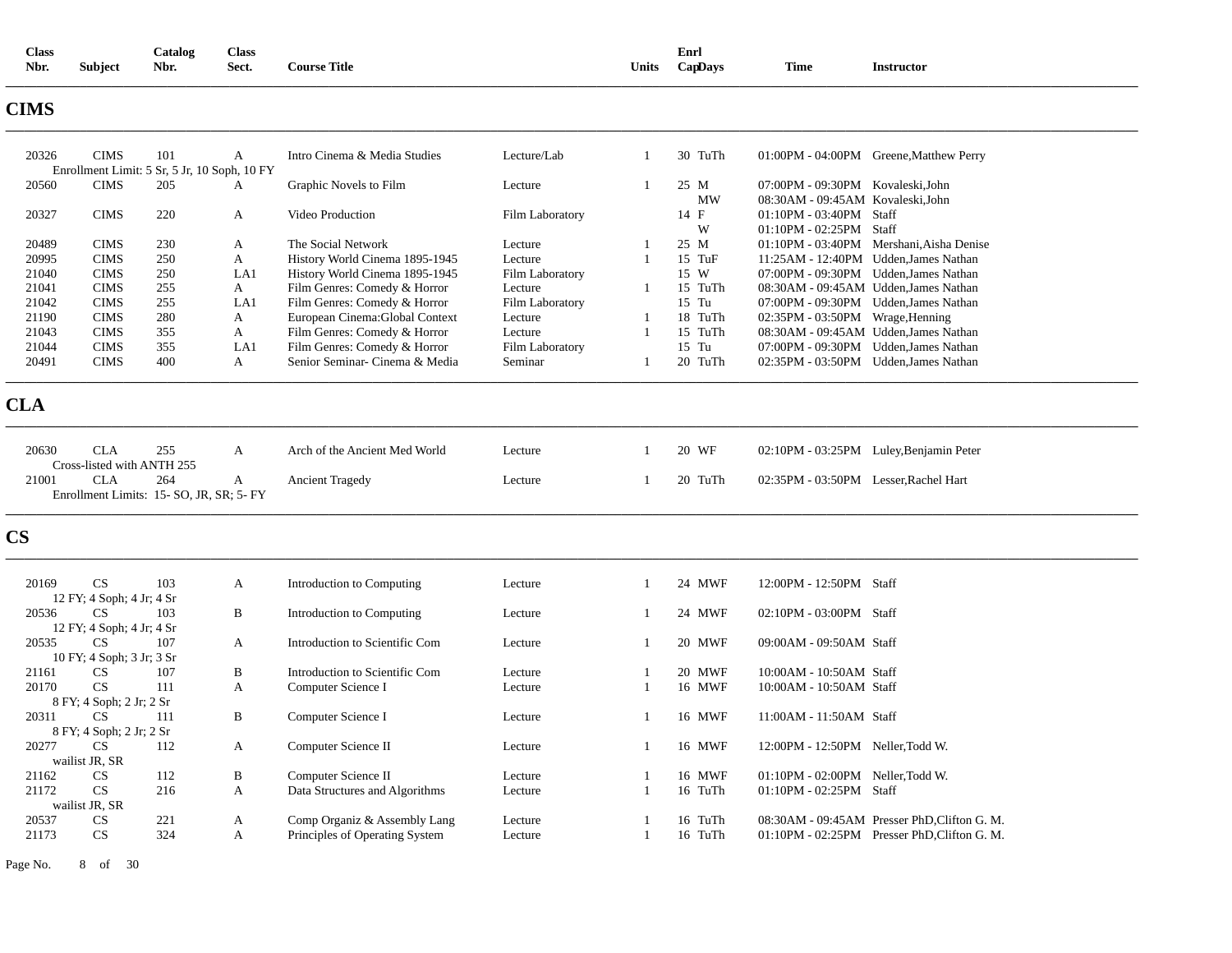| <b>Class</b><br>Nbr.                      | <b>Subject</b>                                                                                       | Catalog<br>Nbr.                                         | <b>Class</b><br>Sect.                  | <b>Course Title</b>                                                                                                                         |                                                     | Units                                              | Enrl<br>CapDays                               | <b>Time</b>                                                                                                                                            | <b>Instructor</b>                                                                                                                  |
|-------------------------------------------|------------------------------------------------------------------------------------------------------|---------------------------------------------------------|----------------------------------------|---------------------------------------------------------------------------------------------------------------------------------------------|-----------------------------------------------------|----------------------------------------------------|-----------------------------------------------|--------------------------------------------------------------------------------------------------------------------------------------------------------|------------------------------------------------------------------------------------------------------------------------------------|
| <b>CS</b>                                 |                                                                                                      |                                                         |                                        |                                                                                                                                             |                                                     |                                                    |                                               |                                                                                                                                                        |                                                                                                                                    |
| 21175<br>21174<br>20704                   | CS<br>CS<br>CS                                                                                       | 327<br>371<br>391                                       | A<br>A<br>A                            | Parallel&Distributed Processng<br>Intro Artificial Intelligence<br><b>Selected Topics</b>                                                   | Lecture<br>Lecture<br>Lecture                       | $\overline{1}$<br>$\overline{1}$<br>$\overline{1}$ | 16 MWF<br>16 TuTh<br>16 TuTh                  | 10:00AM - 11:15AM Neller, Todd W.<br>02:35PM - 03:50PM Staff                                                                                           | 09:00AM - 09:50AM Presser PhD, Clifton G. M.                                                                                       |
| <b>CWES</b>                               |                                                                                                      |                                                         |                                        |                                                                                                                                             |                                                     |                                                    |                                               |                                                                                                                                                        |                                                                                                                                    |
| 20128<br>20474<br>21109<br>21110<br>20586 | <b>CWES</b><br><b>CWES</b><br><b>CWES</b><br><b>CWES</b><br><b>CWES</b><br>Cross-listed with IDS 320 | 205<br>225<br>250<br>250<br>320                         | A<br>A<br>A<br>$\, {\bf B}$<br>A       | Intro to Amer Civil War Era<br>Visual Culture - Civil War Era<br>Leadership in the Civil War<br>Sculpture - American Civil War<br>Aftermath | Lecture<br>Lecture<br>Lecture<br>Lecture<br>Lecture |                                                    | 25 MW<br>20 TuTh<br>20 MW<br>20 TuTh<br>20 MW | 08:30AM - 09:45AM Gillespie, Sarah C.<br>11:00AM - 12:15PM Reardon, Carol<br>10:00AM - 11:15AM Gillespie, Sarah C.<br>02:10PM - 03:25PM Reardon, Carol | 02:10PM - 03:25PM Downs, James Thomas                                                                                              |
| <b>DS</b>                                 |                                                                                                      |                                                         |                                        |                                                                                                                                             |                                                     |                                                    |                                               |                                                                                                                                                        |                                                                                                                                    |
| 20628<br>20664<br>21011<br>20611          | DS<br>DS<br>DS<br>DS                                                                                 | 220<br>220<br>245<br>325                                | A<br>LA1<br>A<br>A                     | <b>Cultural Analytics</b><br><b>Cultural Analytics</b><br><b>Visual Sociology</b><br><b>Applied Data Science</b>                            | Lecture<br>Laboratory<br>Lecture<br>Lecture         | -1<br>$\overline{1}$                               | 18 TuTh<br>18 F<br>18 TuTh<br>16 TuTh         | 02:35PM - 03:50PM Luo, Junjie<br>01:10PM - 02:00PM Luo, Junjie<br>08:30AM - 09:45AM Phua, VoonChin                                                     | 10:00AM - 11:15AM Puckett, James Graham                                                                                            |
| <b>ECON</b>                               |                                                                                                      |                                                         |                                        |                                                                                                                                             |                                                     |                                                    |                                               |                                                                                                                                                        |                                                                                                                                    |
| 20224                                     | <b>ECON</b><br>10 seats total for SOPH/JR/SR                                                         | 103<br>Enrollment Limit: 15 seats for FY;               | A                                      | Principles of Microeconomics                                                                                                                | Lecture                                             |                                                    | 25 MWF                                        | 09:00AM - 09:50AM Puckett, Xingyi Su                                                                                                                   |                                                                                                                                    |
| 20227<br>20228<br>20225                   | <b>ECON</b><br><b>ECON</b><br><b>ECON</b>                                                            | 103<br>103<br>103<br>Enrollment Limit: 15 seats for FY; | LA1<br>LA <sub>2</sub><br>B            | Principles of Microeconomics<br>Principles of Microeconomics<br>Principles of Microeconomics                                                | Laboratory<br>Laboratory<br>Lecture                 | -1                                                 | 15 Tu<br>15 W<br>25 MWF                       | 08:00PM - 09:00PM Puckett, Xingyi Su<br>04:00PM - 05:00PM Puckett, Xingyi Su                                                                           | 10:00AM - 10:50AM Cavender, Robert Scott                                                                                           |
| 20229<br>20230<br>20226                   | 10 seats total for SOPH/JR/SR<br><b>ECON</b><br><b>ECON</b><br><b>ECON</b>                           | 103<br>103<br>103<br>Enrollment Limit: 15 seats for FY; | LB1<br>LB <sub>2</sub><br>$\mathsf{C}$ | Principles of Microeconomics<br>Principles of Microeconomics<br>Principles of Microeconomics                                                | Laboratory<br>Laboratory<br>Lecture                 |                                                    | 15 M<br>15 Th<br>25 MWF                       |                                                                                                                                                        | 04:00PM - 05:00PM Cavender, Robert Scott<br>07:00PM - 08:00PM Cavender.Robert Scott<br>11:00AM - 11:50AM Cavender, Robert Scott    |
| 20231<br>20232<br>20413                   | 10 seats total for SOPH/JR/SR<br><b>ECON</b><br><b>ECON</b><br><b>ECON</b>                           | 103<br>103<br>103<br>Enrollment Limit: 15 seats for FY; | LC1<br>LC2<br>${\rm D}$                | Principles of Microeconomics<br>Principles of Microeconomics<br>Principles of Microeconomics                                                | Laboratory<br>Laboratory<br>Lecture                 |                                                    | 15 Tu<br>15 M<br>25 TuTh                      |                                                                                                                                                        | 04:00PM - 05:00PM Cavender, Robert Scott<br>07:00PM - 08:00PM Cavender, Robert Scott<br>10:00AM - 11:15AM Cushing-Daniels, Brendan |
| 20451                                     | 10 seats total for SOPH/JR/SR<br><b>ECON</b>                                                         | 103                                                     | LD1                                    | Principles of Microeconomics                                                                                                                | Laboratory                                          |                                                    | 15 W                                          |                                                                                                                                                        | 07:00PM - 08:00PM Cushing-Daniels, Brendan                                                                                         |

Page No. 9 of 30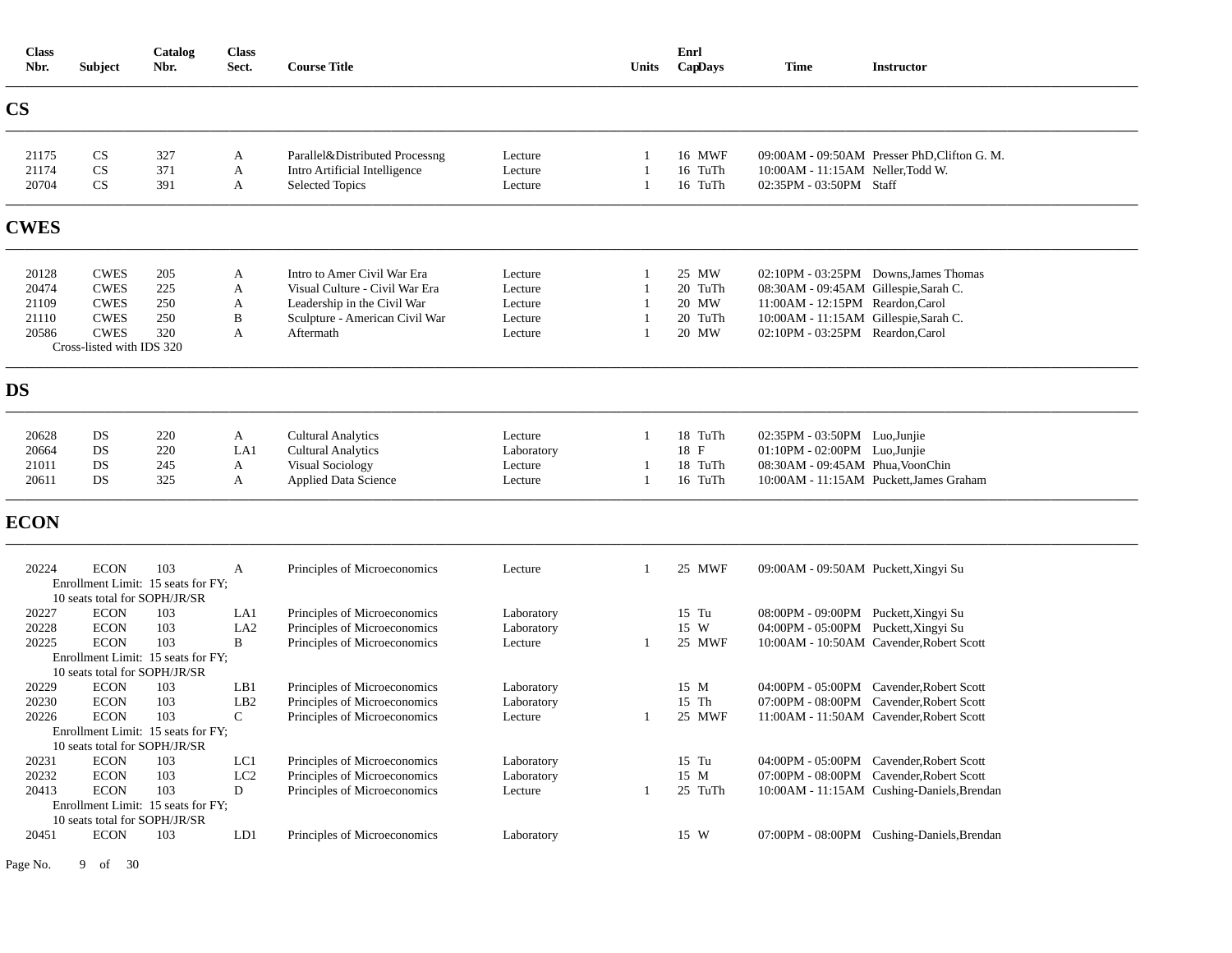| <b>Class</b><br>Nbr. | <b>Subject</b>                                                                     | Catalog<br>Nbr. | <b>Class</b><br>Sect. | <b>Course Title</b>          |            | Units          | Enrl<br>CapDays | <b>Time</b>                         | <b>Instructor</b>                          |
|----------------------|------------------------------------------------------------------------------------|-----------------|-----------------------|------------------------------|------------|----------------|-----------------|-------------------------------------|--------------------------------------------|
| <b>ECON</b>          |                                                                                    |                 |                       |                              |            |                |                 |                                     |                                            |
| 20452                | <b>ECON</b>                                                                        | 103             | LD2                   | Principles of Microeconomics | Laboratory |                | 15 Th           |                                     | 04:00PM - 05:00PM Cushing-Daniels, Brendan |
| 20287                | <b>ECON</b><br>Enrollment Limit: 15 seats for FY;<br>10 seats total for SOPH/JR/SR | 103             | E                     | Principles of Microeconomics | Lecture    | $\mathbf{1}$   | 25 MW           | 02:10PM - 03:25PM Staff             |                                            |
| 20288                | <b>ECON</b>                                                                        | 103             | LE1                   | Principles of Microeconomics | Laboratory |                | 15 M            | 07:00PM - 08:00PM Staff             |                                            |
| 20289                | <b>ECON</b>                                                                        | 103             | LE <sub>2</sub>       | Principles of Microeconomics | Laboratory |                | 15 M            | 04:00PM - 05:00PM Staff             |                                            |
| 21054                | <b>ECON</b>                                                                        | 103             | $\mathbf{F}$          | Principles of Microeconomics | Lecture    | $\overline{1}$ | 25 TuTh         |                                     | 08:30AM - 09:45AM Baltaduonis, Rimvydas    |
|                      | Enrollment Limit: 15 seats for FY;<br>10 seats total for SOPH/JR/SR                |                 |                       |                              |            |                |                 |                                     |                                            |
| 21058                | <b>ECON</b>                                                                        | 103             | LF1                   | Principles of Microeconomics | Laboratory |                | 15 Th           |                                     | 07:00PM - 08:00PM Baltaduonis, Rimvydas    |
| 21059                | <b>ECON</b>                                                                        | 103             | LF2                   | Principles of Microeconomics | Laboratory |                | 15 Tu           |                                     | 04:00PM - 05:00PM Baltaduonis, Rimvydas    |
| 21055                | <b>ECON</b>                                                                        | 103             | G                     | Principles of Microeconomics | Lecture    | -1             | 25 TuTh         | 08:30AM - 09:45AM Cadigan, John J   |                                            |
|                      | Enrollment Limit: 15 seats for FY;                                                 |                 |                       |                              |            |                |                 |                                     |                                            |
| 21060                | 10 seats total for SOPH/JR/SR<br><b>ECON</b>                                       | 103             | LG1                   | Principles of Microeconomics | Laboratory |                | 15 Tu           | 04:00PM - 05:00PM Cadigan, John J   |                                            |
| 21061                | <b>ECON</b>                                                                        | 103             | LG2                   | Principles of Microeconomics | Laboratory |                | 15 Th           | 07:00PM - 08:00PM Cadigan, John J   |                                            |
| 21056                | <b>ECON</b>                                                                        | 103             | H                     | Principles of Microeconomics | Lecture    | -1             | 25 TuTh         |                                     | 01:10PM - 02:25PM Baltaduonis, Rimvydas    |
|                      | Enrollment Limit: 15 seats for FY;                                                 |                 |                       |                              |            |                |                 |                                     |                                            |
| 21062                | 10 seats total for SOPH/JR/SR<br><b>ECON</b>                                       | 103             | LH1                   | Principles of Microeconomics | Laboratory |                | 15 M            |                                     | 07:00PM - 08:00PM Baltaduonis, Rimvydas    |
| 21063                | <b>ECON</b>                                                                        | 103             | LH2                   | Principles of Microeconomics | Laboratory |                | 15 W            |                                     | 07:00PM - 08:00PM Baltaduonis, Rimvydas    |
| 21057                | <b>ECON</b>                                                                        | 103             | $\bf{I}$              | Principles of Microeconomics | Lecture    | -1             | 25 TuTh         | 01:10PM - 02:25PM Cadigan, John J   |                                            |
|                      | Enrollment Limit: 15 seats for FY;                                                 |                 |                       |                              |            |                |                 |                                     |                                            |
|                      | 10 seats total for SOPH/JR/SR                                                      |                 |                       |                              |            |                |                 |                                     |                                            |
| 21064                | <b>ECON</b>                                                                        | 103             | LI                    | Principles of Microeconomics | Laboratory |                | 15 M            | 07:00PM - 08:00PM Cadigan, John J   |                                            |
| 21065                | <b>ECON</b>                                                                        | 103             | LI2                   | Principles of Microeconomics | Laboratory |                | 15 W            | 07:00PM - 08:00PM Cadigan, John J   |                                            |
| 20414                | <b>ECON</b>                                                                        | 104             | A                     | Principles of Macroeconomics | Lecture    | -1             | 25 MWF          | 09:00AM - 09:50AM Staff             |                                            |
|                      | Enrollment Limit: FY students priority                                             |                 |                       |                              |            |                |                 |                                     |                                            |
|                      | 15 FY seats; 10 total for SOPH/JR/SR                                               |                 |                       |                              |            |                |                 |                                     |                                            |
| 20415                | <b>ECON</b>                                                                        | 104             | LA1                   | Principles of Macroeconomics | Laboratory |                | 15 W            | 07:00PM - 08:00PM Staff             |                                            |
| 20416                | <b>ECON</b><br><b>ECON</b>                                                         | 104<br>104      | LA <sub>2</sub><br>B  | Principles of Macroeconomics | Laboratory |                | 15 Tu           | 04:00PM - 05:00PM Staff             |                                            |
| 20233                | Enrollment Limit: FY students priority                                             |                 |                       | Principles of Macroeconomics | Lecture    | $\mathbf{1}$   | 25 MW           | 11:00AM - 12:15PM Reyes, M. Ivanova |                                            |
|                      | 15 FY seats; 10 total for SOPH/JR/SR                                               |                 |                       |                              |            |                |                 |                                     |                                            |
| 20234                | <b>ECON</b>                                                                        | 104             | LB1                   | Principles of Macroeconomics | Laboratory |                | 15 M            | 07:00PM - 08:00PM Reyes, M. Ivanova |                                            |
| 20235                | <b>ECON</b>                                                                        | 104             | LB <sub>2</sub>       | Principles of Macroeconomics | Laboratory |                | 15 Th           | 04:00PM - 05:00PM Reyes, M. Ivanova |                                            |
| 21067                | <b>ECON</b>                                                                        | 104             | C                     | Principles of Macroeconomics | Lecture    | $\mathbf{1}$   | 25 MW           | 02:10PM - 03:25PM Reyes, M. Ivanova |                                            |
|                      | Enrollment Limit: 15 seats for FY;                                                 |                 |                       |                              |            |                |                 |                                     |                                            |
|                      | 10 seats total for SOPH/JR/SR                                                      |                 |                       |                              |            |                |                 |                                     |                                            |
| 21070                | <b>ECON</b>                                                                        | 104             | LC1                   | Principles of Macroeconomics | Laboratory |                | 15 W            | 07:00PM - 08:00PM Reyes, M. Ivanova |                                            |
| 21071                | <b>ECON</b>                                                                        | 104             | LC <sub>2</sub>       | Principles of Macroeconomics | Laboratory |                | 15 Tu           | 04:00PM - 05:00PM Reyes, M. Ivanova |                                            |
| 21068                | <b>ECON</b>                                                                        | 104             | D                     | Principles of Macroeconomics | Lecture    | $\mathbf{1}$   | 25 TuTh         |                                     | 08:30AM - 09:45AM Zazworsky, Monica Ann    |
|                      | Enrollment Limit: 15 seats for FY;<br>10 seats total for SOPH/JR/SR                |                 |                       |                              |            |                |                 |                                     |                                            |
| 21074                | <b>ECON</b>                                                                        | 104             | LD1                   | Principles of Macroeconomics | Laboratory |                | 15 Th           |                                     | 07:00PM - 08:00PM Zazworsky, Monica Ann    |
| 21075                | <b>ECON</b>                                                                        | 104             | LD2                   | Principles of Macroeconomics | Lecture    | $\mathbf{1}$   | 15 M            |                                     | 04:00PM - 05:00PM Zazworsky, Monica Ann    |
| 20496                | <b>ECON</b>                                                                        | 104             | $\mathbf E$           | Principles of Macroeconomics | Lecture    | $\mathbf{1}$   | 25 TuTh         |                                     | 10:00AM - 11:15AM Zazworsky, Monica Ann    |
|                      | Enrollment Limit: 15 seats for FY;                                                 |                 |                       |                              |            |                |                 |                                     |                                            |

Page No. 10 of 30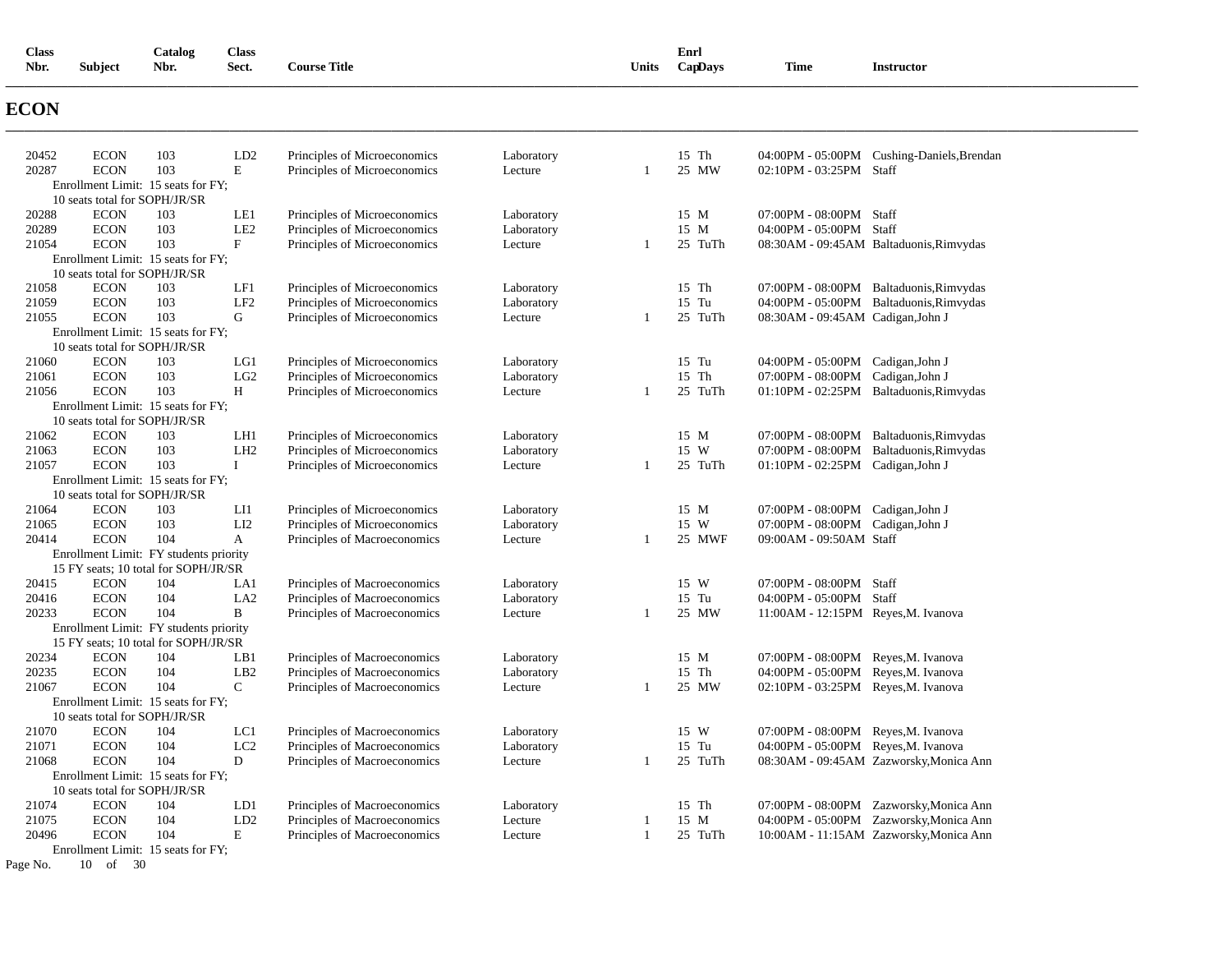10 seats total for SOPH/JR/SR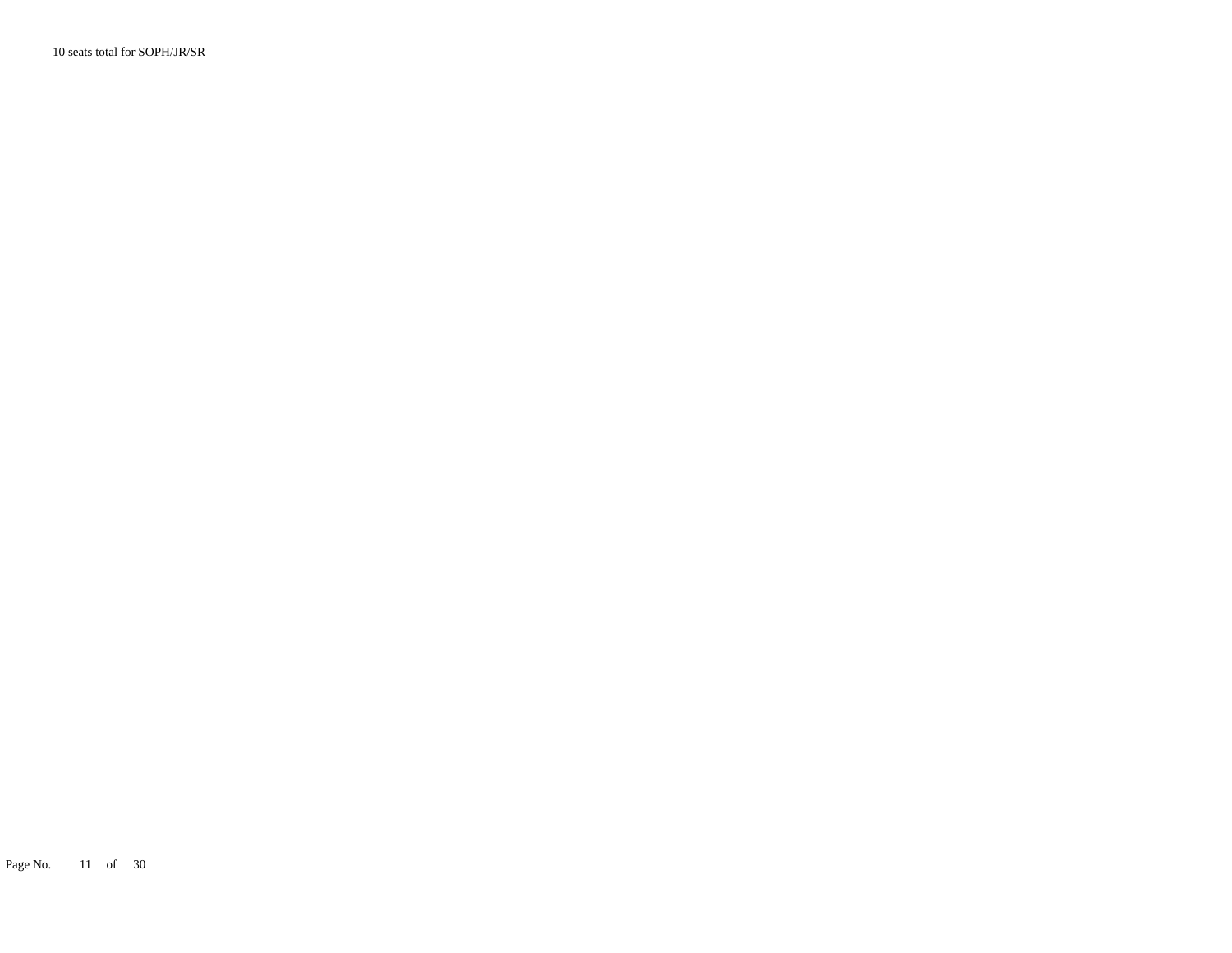| <b>Class</b><br>Nbr. | <b>Subject</b> | Catalog<br>Nbr. | Class<br>Sect. | <b>Course Title</b>          |            | Units | Enrl<br>CapDays | <b>Time</b> | <b>Instructor</b>                       |
|----------------------|----------------|-----------------|----------------|------------------------------|------------|-------|-----------------|-------------|-----------------------------------------|
| <b>ECON</b>          |                |                 |                |                              |            |       |                 |             |                                         |
| 20497                | <b>ECON</b>    | 104             | LE1            | Principles of Macroeconomics | Laboratory |       | 15 M            |             | 08:00PM - 09:00PM Zazworsky, Monica Ann |

| 20498 | <b>ECON</b>            | 104                                | LE <sub>2</sub> | Principles of Macroeconomics      | Laboratory | 15 Tu          |                                      | 08:00PM - 09:00PM Zazworsky, Monica Ann |
|-------|------------------------|------------------------------------|-----------------|-----------------------------------|------------|----------------|--------------------------------------|-----------------------------------------|
| 21069 | <b>ECON</b>            | 104                                | F               | Principles of Macroeconomics      | Lecture    | 25 TuTh        |                                      | 02:35PM - 03:50PM Zazworsky, Monica Ann |
|       |                        | Enrollment Limit: 15 seats for FY; |                 |                                   |            |                |                                      |                                         |
|       |                        | 10 seats total for SOPH/JR/SR      |                 |                                   |            |                |                                      |                                         |
| 21076 | <b>ECON</b>            | 104                                | LF1             | Principles of Macroeconomics      | Laboratory | 15 W           | 07:00PM - 08:00PM                    | Zazworsky, Monica Ann                   |
| 21077 | <b>ECON</b>            | 104                                | LF <sub>2</sub> | Principles of Macroeconomics      | Laboratory | 15 Tu          | 04:00PM - 05:00PM                    | Zazworsky, Monica Ann                   |
| 20065 | <b>ECON</b>            | 241                                | A               | Intro Econ & Bus Statistics       | Lecture    | 20 TuTh        |                                      | 10:00AM - 11:15AM Nyiwul, Linus Mabughi |
| 20322 | <b>ECON</b>            | 241                                | LA1             | Intro Econ & Bus Statistics       | Laboratory | 20 Th          |                                      | 07:00PM - 08:00PM Nyiwul, Linus Mabughi |
| 20261 | <b>ECON</b>            | 241                                | B               | Intro Econ & Bus Statistics       | Lecture    | 20 TuTh        |                                      | 01:10PM - 02:25PM Nyiwul, Linus Mabughi |
| 20323 | <b>ECON</b>            | 241                                | LB1             | Intro Econ & Bus Statistics       | Laboratory | 20 Tu          | 07:00PM - 08:00PM                    | Nyiwul, Linus Mabughi                   |
| 20066 | <b>ECON</b>            | 243                                | А               | Inter Macroeconomic Theory        | Lecture    | 25 WF          | 11:00AM - 12:15PM                    | Staff                                   |
| 20332 | <b>ECON</b>            | 243                                | B               | Inter Macroeconomic Theory        | Lecture    | 25 WF          | 02:10PM - 03:25PM                    | Staff                                   |
| 20067 | <b>ECON</b>            | 245                                | А               | Inter Microeconomic Theory        | Lecture    | 25 WF          | 11:00AM - 12:15PM Puckett, Xingyi Su |                                         |
| 20417 | <b>ECON</b>            | 245                                | B               | Inter Microeconomic Theory        | Lecture    | 25 WF          | 02:10PM - 03:25PM                    | Puckett, Xingyi Su                      |
| 20068 | <b>ECON</b>            | 249                                | А               | Hist Econ Thought & Analysis      | Lecture    | 25 MW          | 11:00AM - 12:15PM                    | Ozgur, Gokcer                           |
| 20580 | <b>ECON</b>            | 249                                | B               | Hist Econ Thought & Analysis      | Lecture    | 25 MW          | $02:10PM - 03:25PM$                  | Cavender, Robert Scott                  |
| 20069 | <b>ECON</b>            | 267                                | А               | Finance                           | Lecture    | 25 TuTh        | 10:00AM - 11:15AM Murphy, Drew Evan  |                                         |
|       | Combined with BUS 267A |                                    |                 |                                   |            |                |                                      |                                         |
| 20240 | <b>ECON</b>            | 267                                | B               | Finance                           | Lecture    | 25 TuTh        | 01:10PM - 02:25PM Murphy, Drew Evan  |                                         |
|       | Combined with BUS267B  |                                    |                 |                                   |            |                |                                      |                                         |
| 20849 | <b>ECON</b>            | 303                                | A               | Money&Financial Intermediaries    | Lecture    | 16 TuTh        | 10:00AM - 11:15AM Hu, Zhining        |                                         |
| 21078 | <b>ECON</b>            | 305                                | A               | <b>Public Economics</b>           | Lecture    | 15 TuTh        | $01:10PM - 02:25PM$                  | Cushing-Daniels, Brendan                |
| 20584 | <b>ECON</b>            | 344                                | A               | Energy Economics & Pub Policy     | Lecture    | 15 TuTh        | 02:35PM - 03:50PM                    | Baltaduonis, Rimvydas                   |
| 21182 | <b>ECON</b>            | 344                                | LA1             | Energy Economics & Pub Policy     | Laboratory | Tu<br>$\Omega$ | 06:00PM - 07:00PM                    | Staff                                   |
| 20419 | <b>ECON</b>            | 350                                | A               | Econometrics                      | Lecture    | 15 TuTh        | 01:10PM - 02:25PM                    | O'Brien, James Hopkins                  |
| 20420 | <b>ECON</b>            | 350                                | LA1             | Econometrics                      | Laboratory | 15 Tu          | 07:00PM - 08:00PM                    | O'Brien, James Hopkins                  |
| 20421 | <b>ECON</b>            | 350                                | B               | Econometrics                      | Lecture    | 15 TuTh        | 02:35PM - 03:50PM                    | O'Brien, James Hopkins                  |
| 20422 | <b>ECON</b>            | 350                                | LB1             | Econometrics                      | Laboratory | 15 W           | 07:00PM - 08:00PM                    | O'Brien, James Hopkins                  |
| 20423 | <b>ECON</b>            | 352                                | А               | <b>Advanced Econometrics</b>      | Lecture    | 15 TuTh        | 10:00AM - 11:15AM Cadigan, John J    |                                         |
| 20274 | <b>ECON</b>            | 367                                | A               | <b>Applied Finance</b>            | Lecture    | 15 MW          | 02:10PM - 03:25PM                    | Murphy, Drew Evan                       |
| 20499 | <b>ECON</b>            | 401                                | A               | Adv Topics: Hist of Eco Thought   | Seminar    | 15 TuTh        | $01:10PM - 02:25PM$                  | Ozgur, Gokcer                           |
| 20418 | <b>ECON</b>            | 402                                | А               | Topics: Macro-& Monetary Econ     | Seminar    | 15 TuTh        | 10:00AM - 11:15AM Reyes, M. Ivanova  |                                         |
| 20585 | <b>ECON</b>            | 404                                | А               | Capstone Mathematical Econ        | Seminar    | 15 TuTh        | $01:10PM - 02:25PM$                  | Hu,Zhining                              |
| 20317 | <b>ECON</b>            | 404                                | B               | <b>Capstone Mathematical Econ</b> | Seminar    | 15 TuTh        | 02:35PM - 03:50PM                    | Hu, Zhining                             |
| 20394 | <b>ECON</b>            | 420                                | A               | <b>Honors Research Seminar</b>    | Seminar    | 15 W           | $01:10PM - 03:40PM$                  | Staff                                   |
|       |                        | Need permission of ECON Department |                 |                                   |            |                |                                      |                                         |

### **EDUC**

| 20782 | <b>EDUC</b> | 115                                          |   | Intro to Educational Studies                                                          | Lecture | 20 TuTh |                                    | 08:30AM - 09:45AM Stebick, Divonna Mohr |
|-------|-------------|----------------------------------------------|---|---------------------------------------------------------------------------------------|---------|---------|------------------------------------|-----------------------------------------|
|       |             |                                              |   | Open to Freshmen and Sophomores. Juniors and Seniors will need instructor's approval. |         |         |                                    |                                         |
| 20295 | <b>EDUC</b> | 199                                          | A | Social Foundations of Educ                                                            | Lecture | 20 TuTh | 01:10PM - 02:25PM Miyazawa, Kaoru  |                                         |
|       |             |                                              |   | Open to Freshmen and Sophomores. Juniors and Seniors will need instructor's approval. |         |         |                                    |                                         |
| 20059 | <b>EDUC</b> | 201                                          | A | <b>Educational Psychology</b>                                                         | Lecture | 20 TuTh | $02:35PM - 03:50PM$ Clark. Erin R. |                                         |
|       |             | Seats: 10 saved for Music Education students |   |                                                                                       |         |         |                                    |                                         |

**\_\_\_\_\_\_\_\_\_\_\_\_\_\_\_\_\_\_\_\_\_\_\_\_\_\_\_\_\_\_\_\_\_\_\_\_\_\_\_\_\_\_\_\_\_\_\_\_\_\_\_\_\_\_\_\_\_\_\_\_\_\_\_\_\_\_\_\_\_\_\_\_\_\_\_\_\_\_\_\_\_\_\_\_\_\_\_\_\_\_\_\_\_\_\_\_\_\_\_\_\_\_\_\_\_\_\_\_\_\_\_\_\_\_\_\_\_\_\_\_\_\_\_\_\_\_\_\_\_\_\_\_\_\_\_\_\_\_\_\_\_\_\_\_\_\_\_\_\_\_\_\_\_\_\_\_\_\_\_\_\_\_\_\_\_\_\_\_\_\_\_\_\_\_\_\_\_\_\_\_\_\_** 

**\_\_\_\_\_\_\_\_\_\_\_\_\_\_\_\_\_\_\_\_\_\_\_\_\_\_\_\_\_\_\_\_\_\_\_\_\_\_\_\_\_\_\_\_\_\_\_\_\_\_\_\_\_\_\_\_\_\_\_\_\_\_\_\_\_\_\_\_\_\_\_\_\_\_\_\_\_\_\_\_\_\_\_\_\_\_\_\_\_\_\_\_\_\_\_\_\_\_\_\_\_\_\_\_\_\_\_\_\_\_\_\_\_\_\_\_\_\_\_\_\_\_\_\_\_\_\_\_\_\_\_\_\_\_\_\_\_\_\_\_\_\_\_\_\_\_\_\_\_\_\_\_\_\_\_\_\_\_\_\_\_\_\_\_\_\_\_\_\_\_\_\_\_\_\_\_\_\_\_\_\_\_** 

Page No. 12 of 30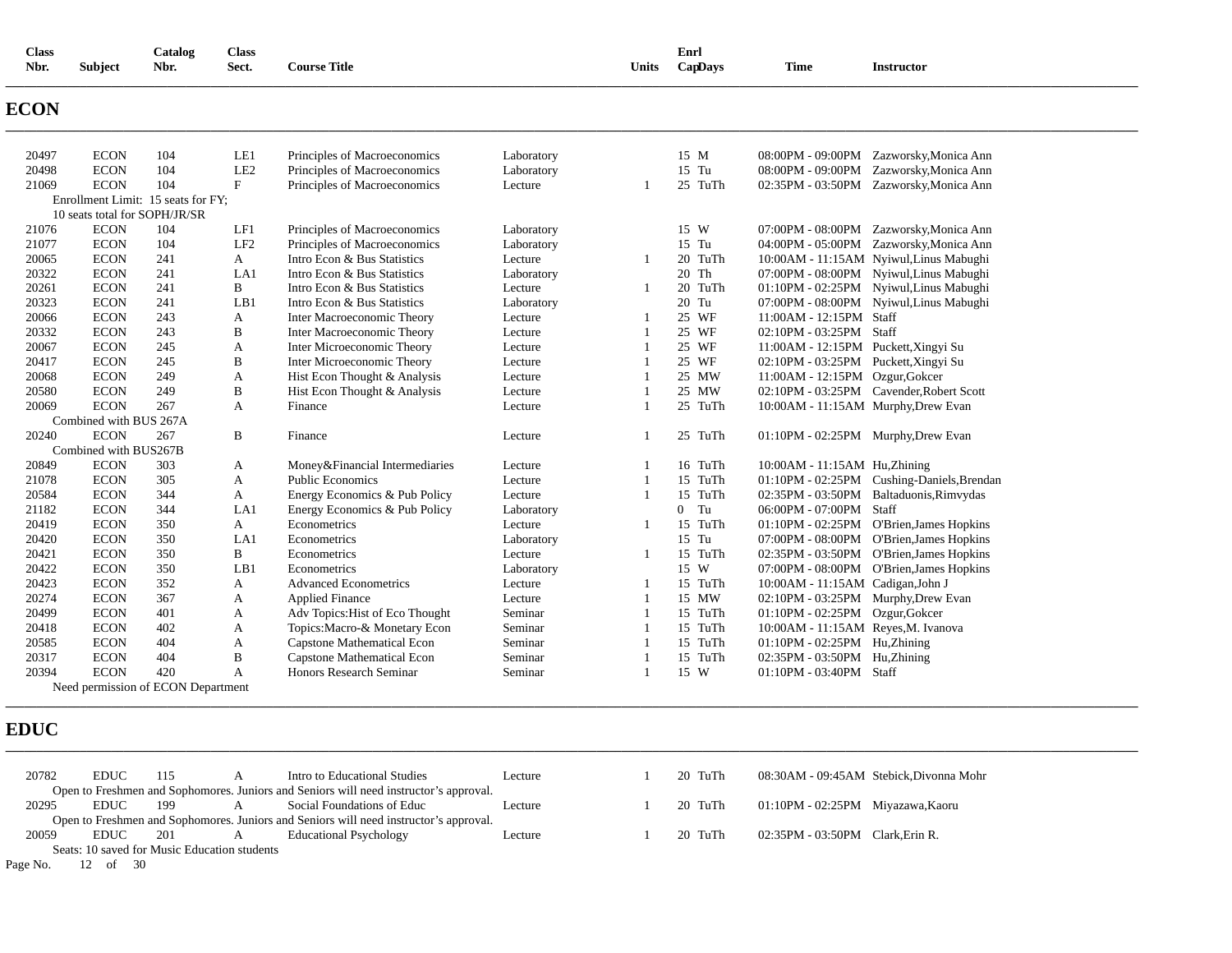Permission of instructor required for Seniors Must schedule field lab also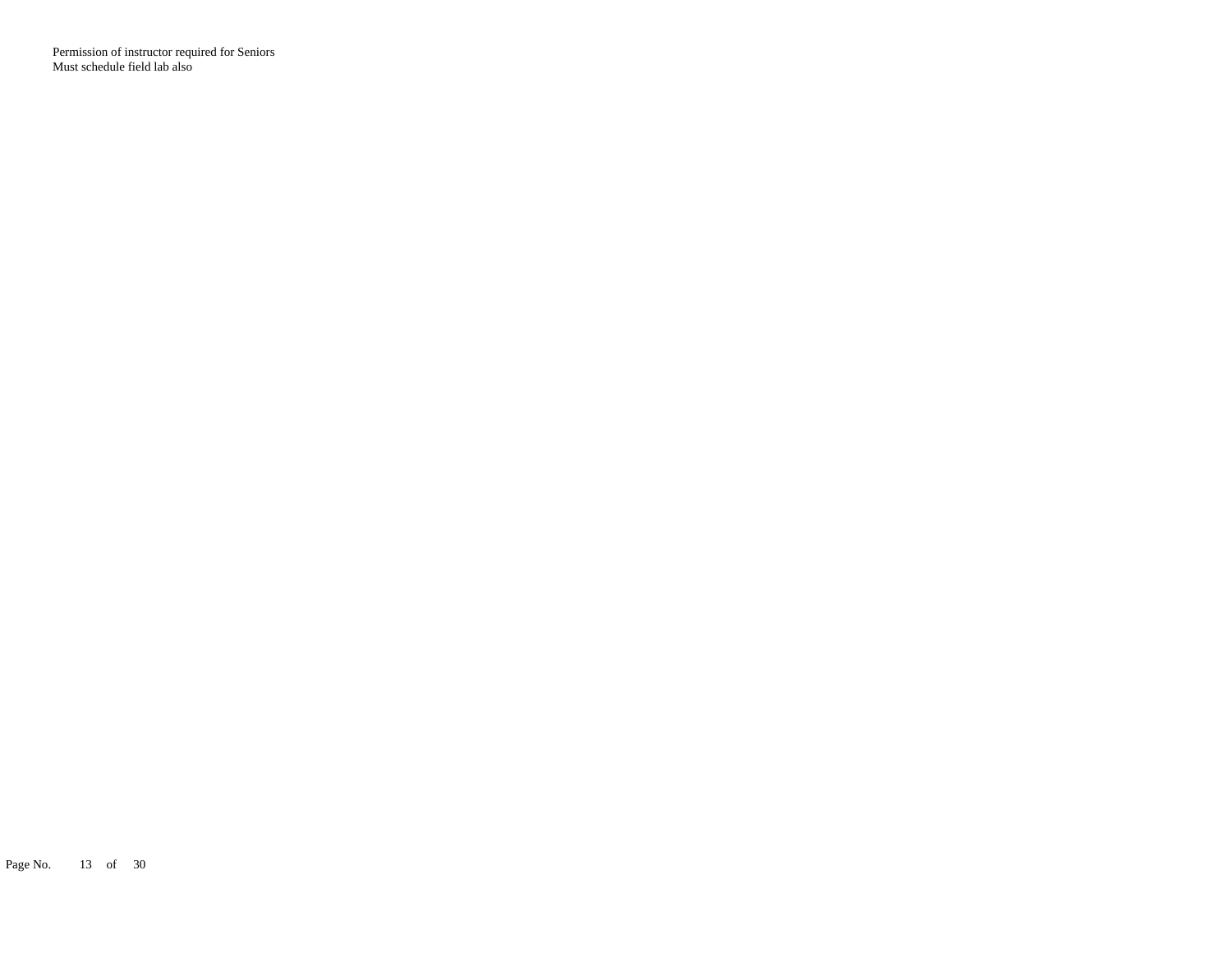| <b>Class</b><br>Nbr. | <b>Subject</b>         | Catalog<br>Nbr.                                | <b>Class</b><br>Sect. | <b>Course Title</b>                                                                                                                                |            | Units | Enrl<br>CapDays | <b>Time</b>                          | <b>Instructor</b>                       |
|----------------------|------------------------|------------------------------------------------|-----------------------|----------------------------------------------------------------------------------------------------------------------------------------------------|------------|-------|-----------------|--------------------------------------|-----------------------------------------|
| <b>EDUC</b>          |                        |                                                |                       |                                                                                                                                                    |            |       |                 |                                      |                                         |
| 20370                | <b>EDUC</b>            | 201                                            | L1                    | <b>Educational Psychology</b>                                                                                                                      | Laboratory |       | 60 Tu           | 03:00PM - 05:00PM Staff              |                                         |
| 20371                | <b>EDUC</b>            | 201                                            | L2                    | <b>Educational Psychology</b>                                                                                                                      | Laboratory |       | 60 W            | 03:30PM - 05:30PM Staff              |                                         |
| 20372                | <b>EDUC</b>            | 201                                            | L <sub>3</sub>        | <b>Educational Psychology</b>                                                                                                                      | Laboratory |       | 60 Th           | 03:00PM - 05:00PM Staff              |                                         |
| 20777                | <b>EDUC</b>            | 225                                            | A                     | Tech, Learn & Cross Dis Appl                                                                                                                       | Lecture    |       | 20 TuTh         |                                      | 10:00AM - 11:15AM Stebick, Divonna Mohr |
|                      |                        |                                                |                       | Creativity: Teaching, Learning and Across Discipline Applications                                                                                  |            |       |                 |                                      |                                         |
| 21177                | <b>EDUC</b>            | 240                                            | A                     | Special Topics in Education                                                                                                                        | Lecture    |       | 20 MW           | 11:00AM - 12:15PM Powell.David James |                                         |
| 20411                | <b>EDUC</b>            | 306                                            | A                     | <b>Teaching Social Studies</b>                                                                                                                     | Lecture    |       | 20 W            | 06:00PM - 08:30PM Staff              |                                         |
|                      |                        |                                                |                       | Teacher Certification Students, Educational Studies Minors, or Instructor's Permission.                                                            |            |       |                 |                                      |                                         |
|                      |                        |                                                |                       | Need to have taken MUS CLAS 149 or EDUC 199 AND EDUC 201; Declared Ed Studies Minors or Teacher Certification: Others need Permission of Professor |            |       |                 |                                      |                                         |
|                      |                        |                                                |                       | Fulfills teacher certification requirement if admitted to teacher certification program prior to beginning the class                               |            |       |                 |                                      |                                         |
|                      | Combined with EDUC 331 |                                                |                       |                                                                                                                                                    |            |       |                 |                                      |                                         |
| 20412                | <b>EDUC</b>            | 306                                            | L1                    | <b>Teaching Social Studies</b>                                                                                                                     | Laboratory |       | 20 W            | <b>TBA</b>                           | Staff                                   |
| 21176                | <b>EDUC</b>            | 309                                            | A                     | <b>Teaching History</b>                                                                                                                            | Lecture    |       | 20 MW           | 02:10PM - 03:25PM Powell.David James |                                         |
| 20312                | <b>EDUC</b>            | 320                                            | A                     | <b>Teaching Diverse Students</b>                                                                                                                   | Lecture    |       | 20 TuTh         | 10:00AM - 11:15AM Miyazawa, Kaoru    |                                         |
|                      |                        |                                                |                       | Teacher Certification Students, Educational Studies Minors, or Instructor's Permission.                                                            |            |       |                 |                                      |                                         |
|                      |                        | Note: 1 hour lab required each week in schools |                       |                                                                                                                                                    |            |       |                 |                                      |                                         |
|                      |                        |                                                |                       | Need to have taken MUS CLAS 149 or EDUC 199 AND EDUC 201; Declared Ed Studies Minors or Teacher Certification: Others need Permission of Professor |            |       |                 |                                      |                                         |
|                      |                        |                                                |                       | Fulfills teacher certification requirement if admitted to teacher certification program prior to beginning the class                               |            |       |                 |                                      |                                         |
| 20373                | <b>EDUC</b>            | 320                                            | L1                    | <b>Teaching Diverse Students</b>                                                                                                                   | Laboratory |       | 20 TBA          | <b>TBA</b>                           | Miyazawa, Kaoru                         |
|                      |                        | Note: 1 hour lab required each week in schools |                       |                                                                                                                                                    |            |       |                 |                                      |                                         |
| 20276                | <b>EDUC</b>            | 340                                            | $\mathsf{A}$          | Teaching Stdnts w/Diverse Need                                                                                                                     | Lecture    |       | 20 M            | 06:00PM - 08:30PM Althoff, Lori Lynn |                                         |
|                      |                        |                                                |                       | Teacher Certification Students, Educational Studies Minors, or Instructor's Permission.                                                            |            |       |                 |                                      |                                         |
|                      |                        | Note: 1 hour lab required each week in schools |                       |                                                                                                                                                    |            |       |                 |                                      |                                         |
|                      |                        |                                                |                       | Need to have taken MUS CLAS 149 or EDUC 199 AND EDUC 201; Declared Ed Studies Minors or Teacher Certification: Others need Permission of Professor |            |       |                 |                                      |                                         |
|                      |                        |                                                |                       | Fulfills teacher certification requirement if admitted to teacher certification program prior to beginning the class                               |            |       |                 |                                      |                                         |
| 21031                | <b>EDUC</b>            | 340                                            | L1                    | Teaching Stdnts w/Diverse Need                                                                                                                     | Laboratory |       | 15 TBA          | TBA                                  | Althoff, Lori Lynn                      |
|                      |                        |                                                |                       |                                                                                                                                                    |            |       |                 |                                      |                                         |
|                      |                        |                                                |                       |                                                                                                                                                    |            |       |                 |                                      |                                         |

### **ENG**

| 20354 | <b>ENG</b> | 101                                         | A | Intro to College Writing        | Lecture | 16 MW    | 08:00AM - 09:40AM Forbes, Melissa           |
|-------|------------|---------------------------------------------|---|---------------------------------|---------|----------|---------------------------------------------|
|       |            | FY students only, or by permission of Chair |   |                                 |         |          |                                             |
| 20011 | ENG.       | 101                                         | B | Intro to College Writing        | Lecture | 16 TuTh  | 01:10PM - 02:25PM Miller, John Douglas      |
|       |            | FY students only, or by permission of Chair |   |                                 |         |          |                                             |
| 20187 | <b>ENG</b> | 101                                         |   | Intro to College Writing        | Lecture | 16 TuTh  | 10:00AM - 11:15AM Barrett, Matthew William  |
|       |            | FY students only, or by permission of Chair |   |                                 |         |          |                                             |
| 20201 | <b>ENG</b> | 101                                         | D | Intro to College Writing        | Lecture | 16 MWF   | 09:00AM - 09:50AM Glover.Rachel Aline       |
|       |            | FY students only, or by permission of Chair |   |                                 |         |          |                                             |
| 20471 | <b>ENG</b> | 101                                         | Е | Intro to College Writing        | Lecture | 16 MWF   | $01:10PM - 02:00PM$<br>Glover, Rachel Aline |
|       |            | FY students only, or by permission of Chair |   |                                 |         |          |                                             |
| 20472 | <b>ENG</b> | 101                                         | F | Intro to College Writing        | Lecture | 16 TuTh  | 08:30AM - 09:45AM Barrett, Matthew William  |
|       |            | FY students only, or by permission of Chair |   |                                 |         |          |                                             |
| 21092 | <b>ENG</b> | 111                                         | A | Writing through Literature      | Lecture | $16$ TuF | 11:25AM - 12:40PM D'Addario, Christopher    |
|       |            | FY students only, or by permission of Chair |   |                                 |         |          |                                             |
| 20012 | <b>ENG</b> | 113                                         | A | Writing & Native Amer Tradition | Lecture | 16 TuTh  | 01:10PM - 02:25PM Sellers, Stephanie Ann    |
|       |            | FY students only, or by permission of Chair |   |                                 |         |          |                                             |

**\_\_\_\_\_\_\_\_\_\_\_\_\_\_\_\_\_\_\_\_\_\_\_\_\_\_\_\_\_\_\_\_\_\_\_\_\_\_\_\_\_\_\_\_\_\_\_\_\_\_\_\_\_\_\_\_\_\_\_\_\_\_\_\_\_\_\_\_\_\_\_\_\_\_\_\_\_\_\_\_\_\_\_\_\_\_\_\_\_\_\_\_\_\_\_\_\_\_\_\_\_\_\_\_\_\_\_\_\_\_\_\_\_\_\_\_\_\_\_\_\_\_\_\_\_\_\_\_\_\_\_\_\_\_\_\_\_\_\_\_\_\_\_\_\_\_\_\_\_\_\_\_\_\_\_\_\_\_\_\_\_\_\_\_\_\_\_\_\_\_\_\_\_\_\_\_\_\_\_\_\_\_**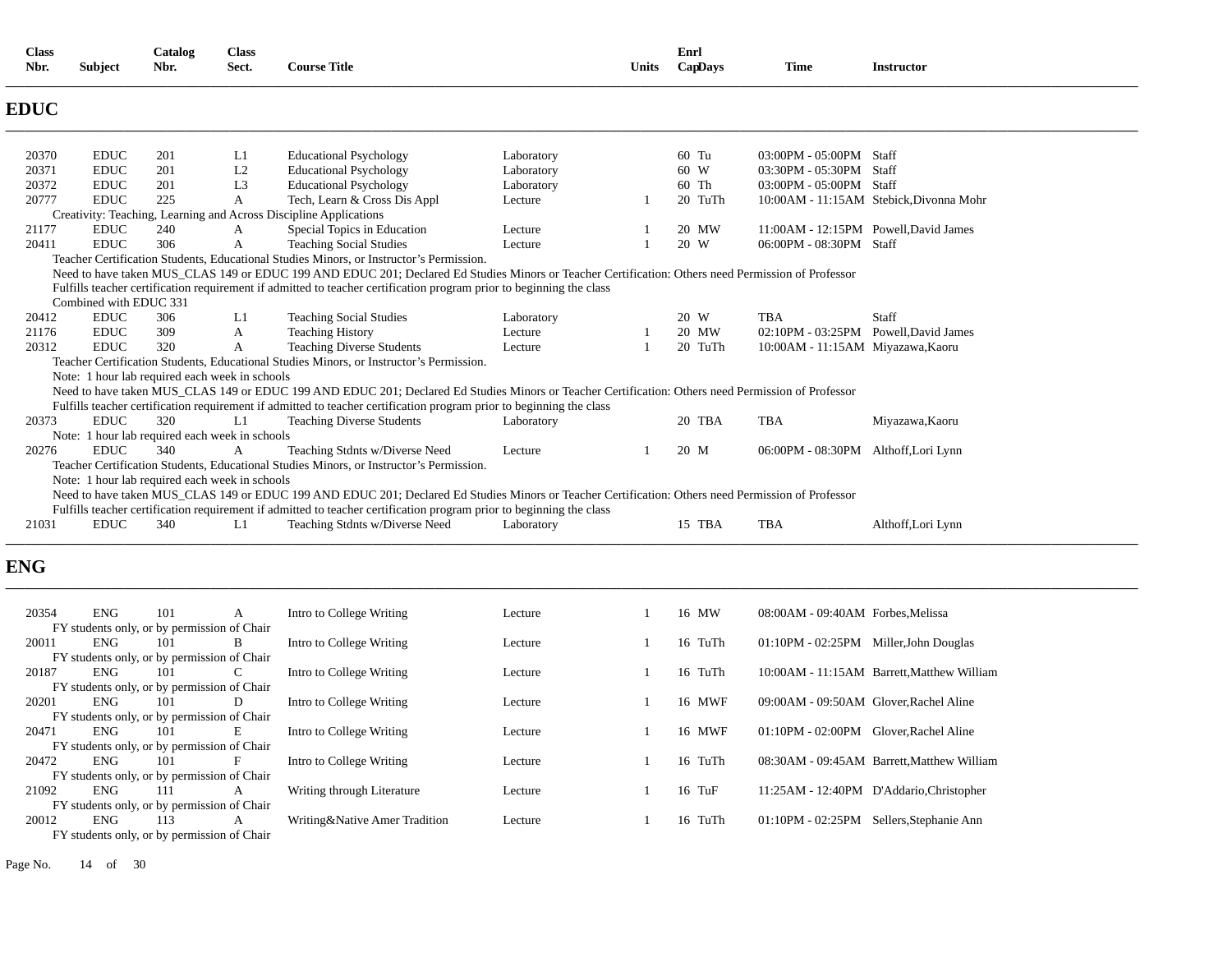| <b>Class</b><br>Nbr. | <b>Subject</b> | Catalog<br>Nbr. | <b>Class</b><br>Sect. | <b>Course Title</b>                                                       |         | Units          | Enrl<br>CapDays | Time                                   | <b>Instructor</b>                             |
|----------------------|----------------|-----------------|-----------------------|---------------------------------------------------------------------------|---------|----------------|-----------------|----------------------------------------|-----------------------------------------------|
| ENG                  |                |                 |                       |                                                                           |         |                |                 |                                        |                                               |
| 20547                | <b>ENG</b>     | 203             | A                     | Journalistic Writing                                                      | Lecture | 1              | 16 TuTh         |                                        | 01:10PM - 02:25PM Barstow, Thomas Allewalt    |
| 20548                | <b>ENG</b>     | 203             | $\, {\bf B}$          | Journalistic Writing                                                      | Lecture |                | 16 TuTh         |                                        | 02:35PM - 03:50PM Barstow, Thomas Allewalt    |
| 20514                | <b>ENG</b>     | 205             | A                     | Intro to Creative Writing                                                 | Lecture |                | 16 MW           | 11:00AM - 12:15PM Reid, Molly Jean     |                                               |
| 20013                | <b>ENG</b>     | 205             | B                     | Intro to Creative Writing                                                 | Lecture |                | 16 MW           | 02:10PM - 03:25PM Reid, Molly Jean     |                                               |
| 20014                | <b>ENG</b>     | 205             | $\mathsf{C}$          | Intro to Creative Writing                                                 | Lecture |                | 16 WF           | 11:00AM - 12:15PM Mulligan, Sheila M   |                                               |
| 20015                | <b>ENG</b>     | 205             | D                     | Intro to Creative Writing                                                 | Lecture |                | 16 WF           | 02:10PM - 03:25PM Mulligan, Sheila M   |                                               |
| 20016                | <b>ENG</b>     | 205             | $\mathbf E$           | Intro to Creative Writing                                                 | Lecture |                | 16 TuTh         | 10:00AM - 11:15AM Smith, Dustin Beall  |                                               |
| 20017                | <b>ENG</b>     | 205             | $\mathbf F$           | Intro to Creative Writing                                                 | Lecture |                | 16 TuTh         | 02:35PM - 03:50PM Smith, Dustin Beall  |                                               |
| 20018                | <b>ENG</b>     | 205             | G                     | Intro to Creative Writing                                                 | Lecture | $\overline{1}$ | 16 TuTh         | 01:10PM - 02:25PM Meyer, Nadine        |                                               |
| 20549                | <b>ENG</b>     | 205             | H                     | Intro to Creative Writing                                                 | Lecture | $\overline{1}$ | 16 TuF          | 11:25AM - 12:40PM Meyer, Nadine        |                                               |
| 21183                | <b>ENG</b>     | 211             | A                     | Shakespeare: The Major Works                                              | Lecture |                | 20 TuTh         |                                        | 10:00AM - 11:15AM D'Addario, Christopher      |
| 21096                | <b>ENG</b>     | 212             | A                     | Survey Eng Lit:Med&Renaissance                                            | Lecture | $\overline{1}$ | 20 MWF          |                                        | 09:00AM - 09:50AM Fee,Christopher Richard     |
| 21097                | <b>ENG</b>     | 224             | A                     | Gender & Sexuality-British Lit                                            | Lecture |                | 20 TuF          |                                        | 11:25AM - 12:40PM Myers, Joanne Elizabeth     |
| 20633                | <b>ENG</b>     | 230             | A                     | <b>Transatlantic Romanticism</b>                                          | Lecture |                | <b>20 MWF</b>   |                                        | 01:10PM - 02:00PM Goldberg, Leonard S.        |
| 21184                | <b>ENG</b>     | 230             | B                     | 19th Century Women Writers                                                | Lecture |                | 20 WF           | 02:10PM - 03:25PM Cordes Selbin, Jesse |                                               |
| 21099                | <b>ENG</b>     | 242             | A                     | Children's Lit & Modern Child                                             | Lecture | 1              | 20 WF           | 11:00AM - 12:15PM Cordes Selbin, Jesse |                                               |
| 21098                | <b>ENG</b>     | 261             | A                     | After Auschwitz: Lit of Witness                                           | Lecture |                | 20 TuTh         | 10:00AM - 11:15AM Meyer, Nadine        |                                               |
| 20019                | <b>ENG</b>     | 299             | A                     | <b>Critical Methods</b>                                                   | Lecture | $\overline{1}$ | 17 TuTh         |                                        | 01:10PM - 02:25PM Sobelle, Stefanie Elisabeth |
|                      |                |                 |                       | Prerequisite: Must have completed one 200 Level Literature course         |         |                |                 |                                        |                                               |
| 20635                | <b>ENG</b>     | 300             | A                     | Forms of Fiction Writing                                                  | Lecture |                | 15 TuF          | 11:25AM - 12:40PM Leebron, Fred G.     |                                               |
| 20020                | <b>ENG</b>     | 309             | A                     | Writing Humor                                                             | Lecture |                | 15 TuTh         | 02:35PM - 03:50PM Reid, Molly Jean     |                                               |
| 20455                | <b>ENG</b>     | 309             | $\bf{B}$              | Writing with Sound                                                        | Lecture |                | 15 MW           | 11:00AM - 12:15PM Forbes, Melissa      |                                               |
| 21100                | <b>ENG</b>     | 309             | $\mathsf{C}$          | Writing the Screenplay                                                    | Lecture |                | 15 W            | 01:10PM - 03:40PM Rhett, Kathryn       |                                               |
| 20636                | <b>ENG</b>     | 310             | A                     | The Lit of Medieval Mysticism                                             | Lecture |                | 17 MWF          |                                        | 11:00AM - 11:50AM Fee, Christopher Richard    |
| 21101                | <b>ENG</b>     | 312             | A                     | Medieval Drama                                                            | Lecture |                | 17 MWF          |                                        | 01:10PM - 02:00PM Fee, Christopher Richard    |
| 21102                | <b>ENG</b>     | 315             | A                     | 17th Century Poetry: Forms                                                | Lecture | $\overline{1}$ | 17 TuTh         |                                        | 02:35PM - 03:50PM D'Addario, Christopher      |
| 21103                | <b>ENG</b>     | 320             | A                     | Jane Austen in Text & Film                                                | Lecture |                | 17 TuTh         |                                        | 02:35PM - 03:50PM Myers, Joanne Elizabeth     |
| 21104                | <b>ENG</b>     | 346             | A                     | <b>Early Romantics</b>                                                    | Lecture | -1             | 17 MWF          |                                        | 02:10PM - 03:25PM Goldberg, Leonard S.        |
| 21128                | <b>ENG</b>     | 349             | A                     | The Brontës                                                               | Lecture | $\overline{1}$ | 17 Th           | 01:10PM - 03:40PM Cordes Selbin, Jesse |                                               |
| 21180                | <b>ENG</b>     | 350             | A                     | Topics in 20th & 21st Cent Lit                                            | Lecture |                | 20 TuTh         | 02:35PM - 03:50PM Staff                |                                               |
| 20775                | <b>ENG</b>     | 365             | A                     | Magical Realism Across Contine                                            | Lecture |                | 17 WF           | 02:10PM - 03:25PM Dimitriou, Aristides |                                               |
| 20515                | <b>ENG</b>     | 404             | A                     | Global Modernism & Imagination                                            | Seminar |                | 12 Th           | 01:10PM - 03:40PM Dimitriou, Aristides |                                               |
|                      |                |                 |                       | Pre-requisite is ENG 290-299; ENG Seniors Only, or by permission of Chair |         |                |                 |                                        |                                               |
| 21107                | <b>ENG</b>     | 404             | B                     | Space in the Imagination                                                  | Seminar |                | 15 W            |                                        | 01:10PM - 03:40PM Sobelle, Stefanie Elisabeth |
|                      |                |                 |                       | Pre-requisite is ENG 290-299; ENG Seniors Only, or by permission of Chair |         |                |                 |                                        |                                               |

## **ES**

| 20589 | ES | 127                             | Plants, People and the Environ                                                                   | Lecture | 35 WF   | Terlizzi.Daniel E.<br>12:00PM - 01:15PM        |
|-------|----|---------------------------------|--------------------------------------------------------------------------------------------------|---------|---------|------------------------------------------------|
|       |    | Seats: 10 FY; 10 SOPH; 15 Jr/Sr |                                                                                                  |         |         |                                                |
| 20590 | ES | 127                             | Plants, People and the Environ                                                                   | Lecture | 35 WF   | 02:10PM - 03:25PM Terlizzi.Daniel E.           |
|       |    | Seats: 10 FY; 10 SOPH; 15 Jr/Sr |                                                                                                  |         |         |                                                |
| 20347 |    | 129                             | Environmental Health                                                                             | Lecture | 35 TuTh | 10:00AM - 11:15AM Hawkins, Irene Bramley Beers |
|       |    |                                 | Does not count toward ES major and minor. Potential majors and minors should take ES196 instead. |         |         |                                                |
|       |    |                                 |                                                                                                  |         |         |                                                |

**\_\_\_\_\_\_\_\_\_\_\_\_\_\_\_\_\_\_\_\_\_\_\_\_\_\_\_\_\_\_\_\_\_\_\_\_\_\_\_\_\_\_\_\_\_\_\_\_\_\_\_\_\_\_\_\_\_\_\_\_\_\_\_\_\_\_\_\_\_\_\_\_\_\_\_\_\_\_\_\_\_\_\_\_\_\_\_\_\_\_\_\_\_\_\_\_\_\_\_\_\_\_\_\_\_\_\_\_\_\_\_\_\_\_\_\_\_\_\_\_\_\_\_\_\_\_\_\_\_\_\_\_\_\_\_\_\_\_\_\_\_\_\_\_\_\_\_\_\_\_\_\_\_\_\_\_\_\_\_\_\_\_\_\_\_\_\_\_\_\_\_\_\_\_\_\_\_\_\_\_\_\_** 

Enrollment: 20 FY; 10 SOPH; 5 JR/SR

Page No. 15 of 30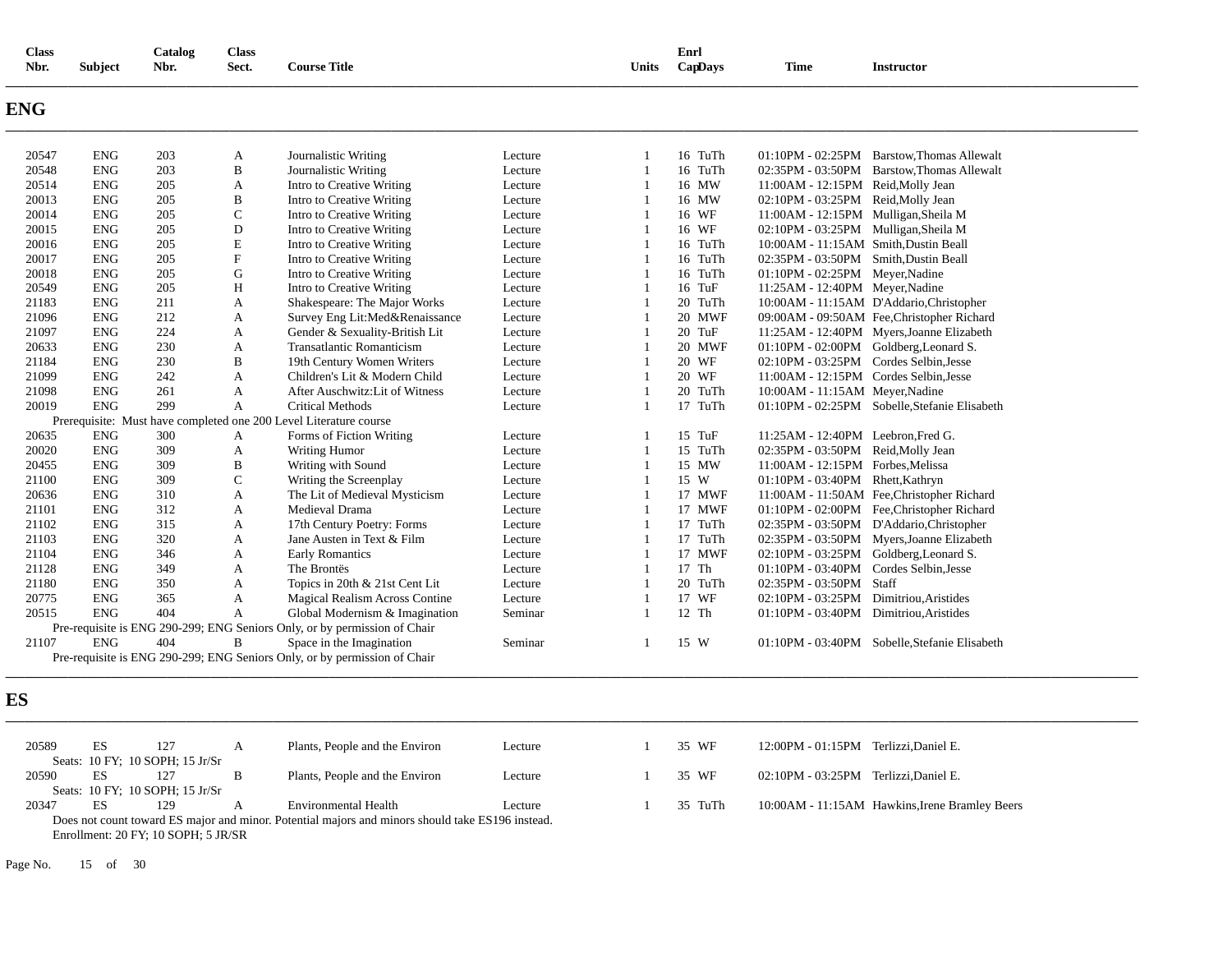| Class |                | Catalog | <b>Class</b> |                     |              | Enrl       |             |            |
|-------|----------------|---------|--------------|---------------------|--------------|------------|-------------|------------|
| Nbr.  | <b>Subject</b> | Nbr.    | Sect.        | <b>Course Title</b> | <b>Units</b> | $Cap$ Davs | <b>Time</b> | Instructor |
|       |                |         |              |                     |              |            |             |            |

### **ES**

| 20348 | <b>ES</b>       | 129                                                | B               | <b>Environmental Health</b>                                                                      | Lecture    | 35<br>TuTh | 01:10PM - 02:25PM Hawkins, Irene Bramley Beers       |  |
|-------|-----------------|----------------------------------------------------|-----------------|--------------------------------------------------------------------------------------------------|------------|------------|------------------------------------------------------|--|
|       |                 |                                                    |                 | Does not count toward ES major and minor. Potential majors and minors should take ES196 instead. |            |            |                                                      |  |
|       |                 | Enrollment: 20 FY; 10 SOPH; 5 JR/SR                |                 |                                                                                                  |            |            |                                                      |  |
| 20424 | <b>ES</b>       | 129                                                | C               | <b>Environmental Health</b>                                                                      | Lecture    | 35 TuTh    | 02:35PM - 03:50PM Hawkins, Irene Bramley Beers       |  |
|       |                 |                                                    |                 | Does not count toward ES major and minor. Potential majors and minors should take ES196 instead. |            |            |                                                      |  |
|       | Seats: 35 JR/SR |                                                    |                 |                                                                                                  |            |            |                                                      |  |
| 20175 | <b>ES</b>       | 196                                                | A               | Environ Science & Society                                                                        | Lecture    | 36 TuTh    | 08:30AM - 09:45AM Ogra, Monica Vini                  |  |
|       |                 | 24 First Years and 12 Sophomores only              |                 |                                                                                                  |            |            |                                                      |  |
|       |                 | Class is required for ES Majors and Minors         |                 |                                                                                                  |            |            |                                                      |  |
|       |                 | Does NOT meet the MIG Natural Science              |                 |                                                                                                  |            |            |                                                      |  |
| 20184 | ES              | 196                                                | LA1             | Environ Science & Society                                                                        | Laboratory | 18 Tu      | $01:10PM - 04:00PM$<br>Ogra, Monica Vini             |  |
| 20176 | ES              | 196                                                | LA <sub>2</sub> | Environ Science & Society                                                                        | Laboratory | 18 Th      | $01:10PM - 04:00PM$<br>Ogra, Monica Vini             |  |
| 20243 | ES              | 225                                                | A               | <b>Environmental Humanities</b>                                                                  | Lecture    | 18 TuTh    | 10:00 AM - 11:15 AM Monani, Salma Basanti            |  |
|       |                 |                                                    |                 | Preference given to ES Majors and Minors. Other students must get permission of the Instructor   |            |            |                                                      |  |
| 20244 | ES              | 225                                                | B               | <b>Environmental Humanities</b>                                                                  | Lecture    | 18 TuTh    | 01:10PM - 02:25PM Monani, Salma Basanti              |  |
|       |                 |                                                    |                 | Preference given to ES Majors and Minors. Other students must get permission of the Instructor   |            |            |                                                      |  |
| 20177 | ES              | 230                                                | A               | Intro Geographic Info Sys                                                                        | Lecture    | 36 MW      | 11:00AM - 12:15PM Platt, Rutherford Vance            |  |
|       |                 |                                                    |                 | Preference given to ES Majors and Minors. Other students must get permission of the Instructor   |            |            |                                                      |  |
| 20178 | ES              | 230                                                | LA1             | Intro Geographic Info Sys                                                                        | Laboratory | 18 M       | $01:10PM - 04:00PM$<br>Platt.Rutherford Vance        |  |
| 20179 | ES              | 230                                                | LA2             | Intro Geographic Info Sys                                                                        | Laboratory | 18 W       | $01:10PM - 04:00PM$<br><b>Platt.Rutherford Vance</b> |  |
| 20592 | ES              | 290                                                | A               | Topic-Environmental Humanities                                                                   | Lecture    | 18 TuF     | 11:25AM - 12:40PM Lane, William H.                   |  |
| 21123 | ES              | 309                                                | А               | Marine & Freshwater Fisheries                                                                    | Lecture    | 18 MW      | 11:00AM - 12:15PM Gownaris, Natasha Jeanne           |  |
| 20358 | ES              | 316                                                | A               | <b>Conservation Biology</b>                                                                      | Lecture    | 18 TuTh    | 10:00AM - 11:15AM Staff                              |  |
|       |                 | 9 ES Major; 9 BIO Major; Cross listed with BIO 316 |                 |                                                                                                  |            |            |                                                      |  |
| 21124 | ES              | 318                                                | A               | Glaciers Record Climate Change                                                                   | Lecture    | 18 MWF     | 09:00AM - 09:50AM Principato, Sarah Marie            |  |
| 21125 | ES              | 318                                                | LA1             | Glaciers Record Climate Change                                                                   | Laboratory | 18 M       | 01:10PM - 04:00PM<br>Principato, Sarah Marie         |  |
| 20217 | ES              | 400                                                | A               | Seminar                                                                                          | Lecture    | 15 W       | 01:10PM - 03:40PM Gownaris, Natasha Jeanne           |  |
|       |                 |                                                    |                 | Senior ES Major only; Pre-Req: completion of ES211, 223, 225 and 230                             |            |            |                                                      |  |

# **FREN**

| 20236 | <b>FREN</b> | 102 |   |                               |         |        | 18 MTuWThF 09:00AM - 09:50AM Staff         |
|-------|-------------|-----|---|-------------------------------|---------|--------|--------------------------------------------|
|       |             |     |   | French for Beginners          | Lecture |        |                                            |
| 20004 | <b>FREN</b> | 104 | A | <b>Elementary French</b>      | Lecture | 18 MWF | $01:10PM - 02:00PM$ Staff                  |
| 20338 | <b>FREN</b> | 201 |   | Intermediate French           | Lecture | 20 MWF | 10:00AM - 10:50AM Staff                    |
| 20473 | <b>FREN</b> | 201 | B | Intermediate French           | Lecture | 20 MWF | 11:00AM - 11:50AM Staff                    |
| 21129 | <b>FREN</b> | 202 |   | Intermediate French           | Lecture | 20 MWF | 09:00AM - 09:50AM Staff                    |
| 20484 | <b>FREN</b> | 300 | А | Practice in Communication     | Lecture | 12 MWF | 10:00AM - 10:50AM Jurney, Florence Ramond  |
| 20365 | <b>FREN</b> | 310 |   | Revolutions: Pol, Soc & Cult  | Lecture | 15 MW  | 11:00AM - 12:15PM Ferraris-Besso, Caroline |
| 21130 | <b>FREN</b> | 336 | A | Immigrants and Young Ethnics: | Lecture | 15 MWF | 09:00AM - 09:50AM Jurney, Florence Ramond  |
| 20006 | <b>FREN</b> | 400 |   | Seminar                       | Seminar | 12 TBA | Ferraris-Besso.Caroline<br>TBA             |
|       |             |     |   |                               |         |        |                                            |

**\_\_\_\_\_\_\_\_\_\_\_\_\_\_\_\_\_\_\_\_\_\_\_\_\_\_\_\_\_\_\_\_\_\_\_\_\_\_\_\_\_\_\_\_\_\_\_\_\_\_\_\_\_\_\_\_\_\_\_\_\_\_\_\_\_\_\_\_\_\_\_\_\_\_\_\_\_\_\_\_\_\_\_\_\_\_\_\_\_\_\_\_\_\_\_\_\_\_\_\_\_\_\_\_\_\_\_\_\_\_\_\_\_\_\_\_\_\_\_\_\_\_\_\_\_\_\_\_\_\_\_\_\_\_\_\_\_\_\_\_\_\_\_\_\_\_\_\_\_\_\_\_\_\_\_\_\_\_\_\_\_\_\_\_\_\_\_\_\_\_\_\_\_\_\_\_\_\_\_\_\_\_** 

**\_\_\_\_\_\_\_\_\_\_\_\_\_\_\_\_\_\_\_\_\_\_\_\_\_\_\_\_\_\_\_\_\_\_\_\_\_\_\_\_\_\_\_\_\_\_\_\_\_\_\_\_\_\_\_\_\_\_\_\_\_\_\_\_\_\_\_\_\_\_\_\_\_\_\_\_\_\_\_\_\_\_\_\_\_\_\_\_\_\_\_\_\_\_\_\_\_\_\_\_\_\_\_\_\_\_\_\_\_\_\_\_\_\_\_\_\_\_\_\_\_\_\_\_\_\_\_\_\_\_\_\_\_\_\_\_\_\_\_\_\_\_\_\_\_\_\_\_\_\_\_\_\_\_\_\_\_\_\_\_\_\_\_\_\_\_\_\_\_\_\_\_\_\_\_\_\_\_\_\_\_\_**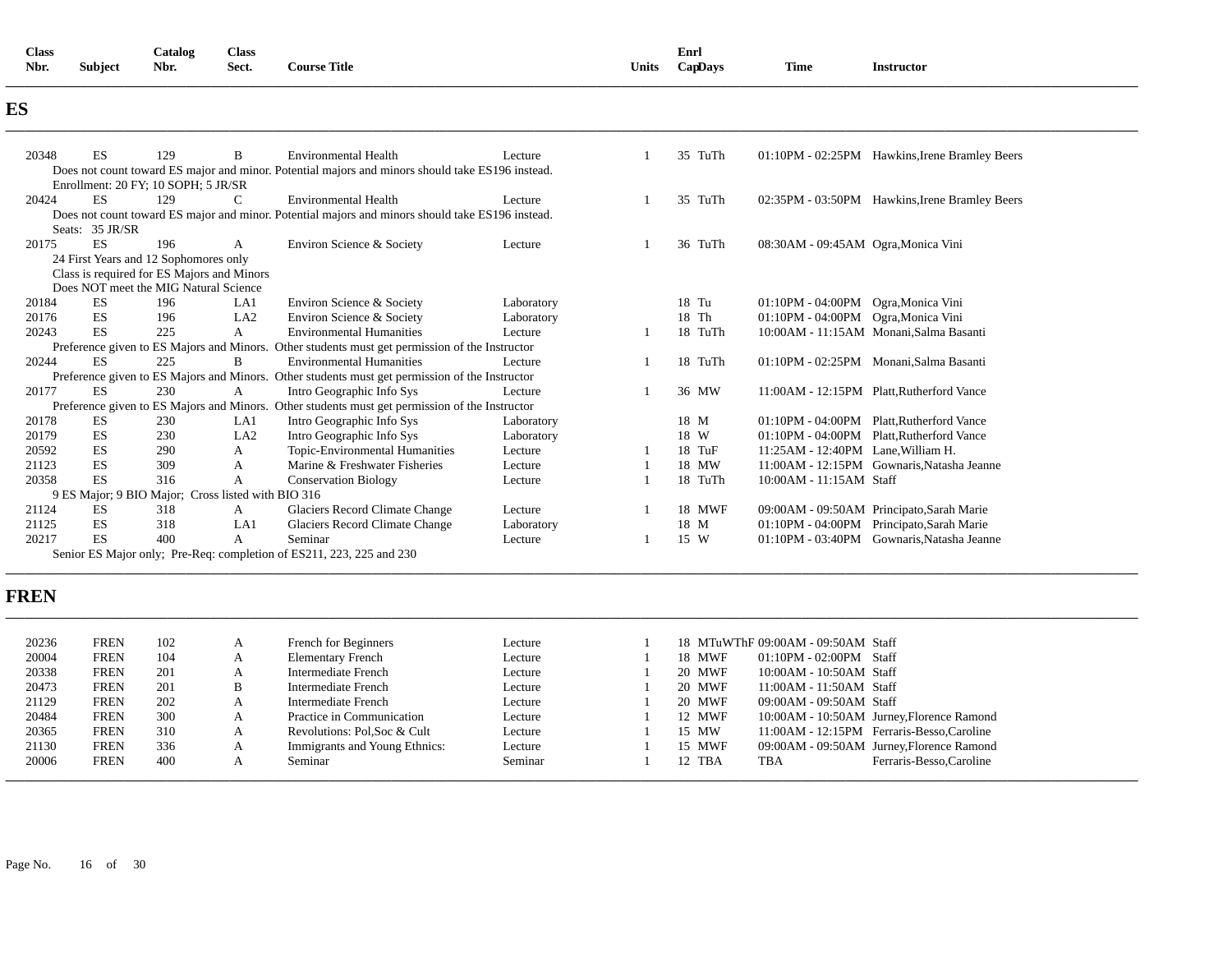| <b>Class</b><br>Nbr. | <b>Subject</b> | Catalog<br>Nbr. | <b>Class</b><br>Sect. | <b>Course Title</b>                                                                          |              | Units | Enrl<br>CapDays | <b>Time</b>                                         | <b>Instructor</b>                               |
|----------------------|----------------|-----------------|-----------------------|----------------------------------------------------------------------------------------------|--------------|-------|-----------------|-----------------------------------------------------|-------------------------------------------------|
| <b>GER</b>           |                |                 |                       |                                                                                              |              |       |                 |                                                     |                                                 |
| 20351                | <b>GER</b>     | 102             | A                     | <b>Elementary German</b>                                                                     | Lecture      |       |                 | 18 MTuWThF 09:00AM - 09:50AM Breithaupt, Christiane |                                                 |
| 20352                | <b>GER</b>     | 102             | B                     | <b>Elementary German</b>                                                                     | Lecture      |       |                 | 18 MTuWThF 10:00AM - 10:50AM Breithaupt, Christiane |                                                 |
| 20007                | <b>GER</b>     | 202             | A                     | <b>Intermediate German</b>                                                                   | Lecture      |       | 20 MWF          |                                                     | 10:00AM - 10:50AM Wallach, Kerry Melissa        |
| 20008                | <b>GER</b>     | 202             | CA1                   | Intermediate German                                                                          | Conversation |       | 20 Tu           |                                                     | 11:25AM - 12:15PM Wallach, Kerry Melissa        |
| 21132                | <b>GER</b>     | 280             | А                     | European Cinema: Global Context                                                              | Lecture      |       | 18 TuTh         | 02:35PM - 03:50PM Wrage, Henning                    |                                                 |
| 21133                | <b>GER</b>     | 285             | A                     | European Jews                                                                                | Lecture      |       | 18 MW           |                                                     | 02:10PM - 03:25PM Wallach, Kerry Melissa        |
| 20215                | <b>GER</b>     | 302             | A                     | <b>Advanced German</b>                                                                       | Lecture      |       | 15 MWF          |                                                     | 12:00PM - 12:50PM Breithaupt, Christiane        |
| 21134                | <b>GER</b>     | 345             | A                     | Visual Culture & Graphic Novel                                                               | Lecture      |       | 18 MF           |                                                     | 11:00AM - 12:15PM Wallach, Kerry Melissa        |
| 20009                | <b>GER</b>     | 400             | A                     | Senior Seminar                                                                               | Lecture      |       | 10 TBA          | <b>TBA</b>                                          | Wrage, Henning                                  |
|                      |                |                 |                       |                                                                                              |              |       | Th              |                                                     | 11:10AM - 12:25PM Lambert III, Richard Meredith |
| <b>HIST</b><br>20291 | <b>HIST</b>    | 105             |                       |                                                                                              |              |       | 25 TuTh         |                                                     |                                                 |
|                      |                |                 | A                     | The Age of Discovery<br>First Year and Sophomores Only; JR, SR require instructor permission | Lecture      |       |                 |                                                     | 10:00AM - 11:15AM Samji, Karim Sadrudin         |
| 20698                | <b>HIST</b>    | 106             | A                     | The Atlantic World 1600-1850                                                                 | Lecture      |       | 25 MWF          | 09:00AM - 09:50AM Shannon, Timothy J.               |                                                 |
| 20048                | <b>HIST</b>    | 110             | A                     | The Twentieth Century World                                                                  | Lecture      |       | 25 TuTh         |                                                     | 01:10PM - 02:25PM Hartzok, Justus Grant         |
|                      |                |                 |                       | First Year and Sophomores Only; JR, SR require instructor permission                         |              |       |                 |                                                     |                                                 |
| 20239                | <b>HIST</b>    | 110             | B                     | The Twentieth Century World                                                                  | Lecture      |       | 25 TuTh         | 02:35PM - 03:50PM Hartzok, Justus Grant             |                                                 |
|                      |                |                 |                       | First Year and Sophomores Only; JR, SR require instructor permission                         |              |       |                 |                                                     |                                                 |
| 20363                | <b>HIST</b>    | 110             | C                     | The Twentieth Century World                                                                  | Lecture      |       | 25 MWF          |                                                     | 01:10PM - 02:00PM Krysiek, James Stephen        |
|                      |                |                 |                       | First Year and Sophomores Only; JR, SR require instructor permission                         |              |       |                 |                                                     |                                                 |
| 20699                | <b>HIST</b>    | 204             | A                     | History of the British Isles                                                                 | Lecture      |       | 20 TuTh         |                                                     | 02:35PM - 03:50PM Isherwood, Ian Andrew         |
| 21187                | <b>HIST</b>    | 208             | A                     | Islamic History 600-1500                                                                     | Lecture      |       | 20 TuTh         |                                                     | 08:30AM - 09:45AM Samji, Karim Sadrudin         |
| 21152                | <b>HIST</b>    | 216             | A                     | Modern Russia & Soviet Union                                                                 | Lecture      |       | 20 MW           | 11:00AM - 12:15PM Bowman. William D.                |                                                 |
| 20513                | <b>HIST</b>    | 223             | A                     | Modern China                                                                                 | Lecture      |       | 20 TuTh         |                                                     | 10:00AM - 11:15AM Hartzok, Justus Grant         |
| 20693                | <b>HIST</b>    | 232             | A                     | U.S. since 1865                                                                              | Lecture      |       | 20 TuTh         | 01:10PM - 02:25PM Titus, Jill Ogline                |                                                 |
| 20607                | <b>HIST</b>    | 238             | A                     | African American Hist: A Survey                                                              | Lecture      |       | 18 TuTh         | 08:30AM - 09:45AM Hancock,Scott                     |                                                 |
| 21145                | <b>HIST</b>    | 271             | A                     | African Hist & Soc to 1880s                                                                  | Lecture      |       | 20 TuTh         | 10:00AM - 11:15AM Bamba, Abou B.                    |                                                 |

A Africana Intellectual History Lecture 1 16 TuTh 02:35PM - 03:50PM Bamba,Abou B.

1 20 TuTh 08:30AM - 09:45AM Sanchez,Magdalena Sofia

21145 HIST 271 A African Hist & Soc to 1880s Lecture 1 20 TuTh 10:00AM - 11:15AM Bamba,Abou B.<br>20427 HIST 274 A Africana Intellectual History Lecture 1 16 TuTh 02:35PM - 03:50PM Bamba,Abou B.

20049 HIST 300 A Historical Method Lecture 1 20 TuTh 08:30AM - 09:45AM Birkner, Michael J.<br>21188 HIST 300 B Historical Method Lecture 1 20 TuTh 08:30AM - 09:45AM Sanchez, Magdalen

21149 HIST 422 A Sem: The Pacific War Seminar 1 10 TuTh 01:10PM - 02:25PM Lowy,Dina<br>21150 HIST 424 A Sem: Race on Trial Seminar 1 10 TuTh 01:10PM - 02:25PM Hancock.Sc 21150 HIST 424 A Sem: Race on Trial Seminar 1 10 TuTh 01:10PM - 02:25PM Hancock,Scott

21146 HIST 311 A Medieval Europe Lecture 1 20 TuTh 08:30AM - 09:45AM Sanchez,Magdalena Sofia 21147 HIST 312 A Britain, Natn & Empr 1660-1815 Lecture 1 20 MW 11:00AM - 12:15PM Shannon,Timothy J. 21153 HIST 319 A Europe Since 1945 Lecture 1 20 MW 02:10PM - 03:25PM Bowman,William D. 21148 HIST 348 A Early 20th Century America Lecture 1 20 TuTh 01:10PM - 02:25PM Birkner,Michael J. 20701 HIST 380 A Conquest Narrative- Islamic Lecture 1 20 TuTh 01:10PM - 02:25PM Samji,Karim Sadrudin

Cross-listed with AFS 331 for Spring 2020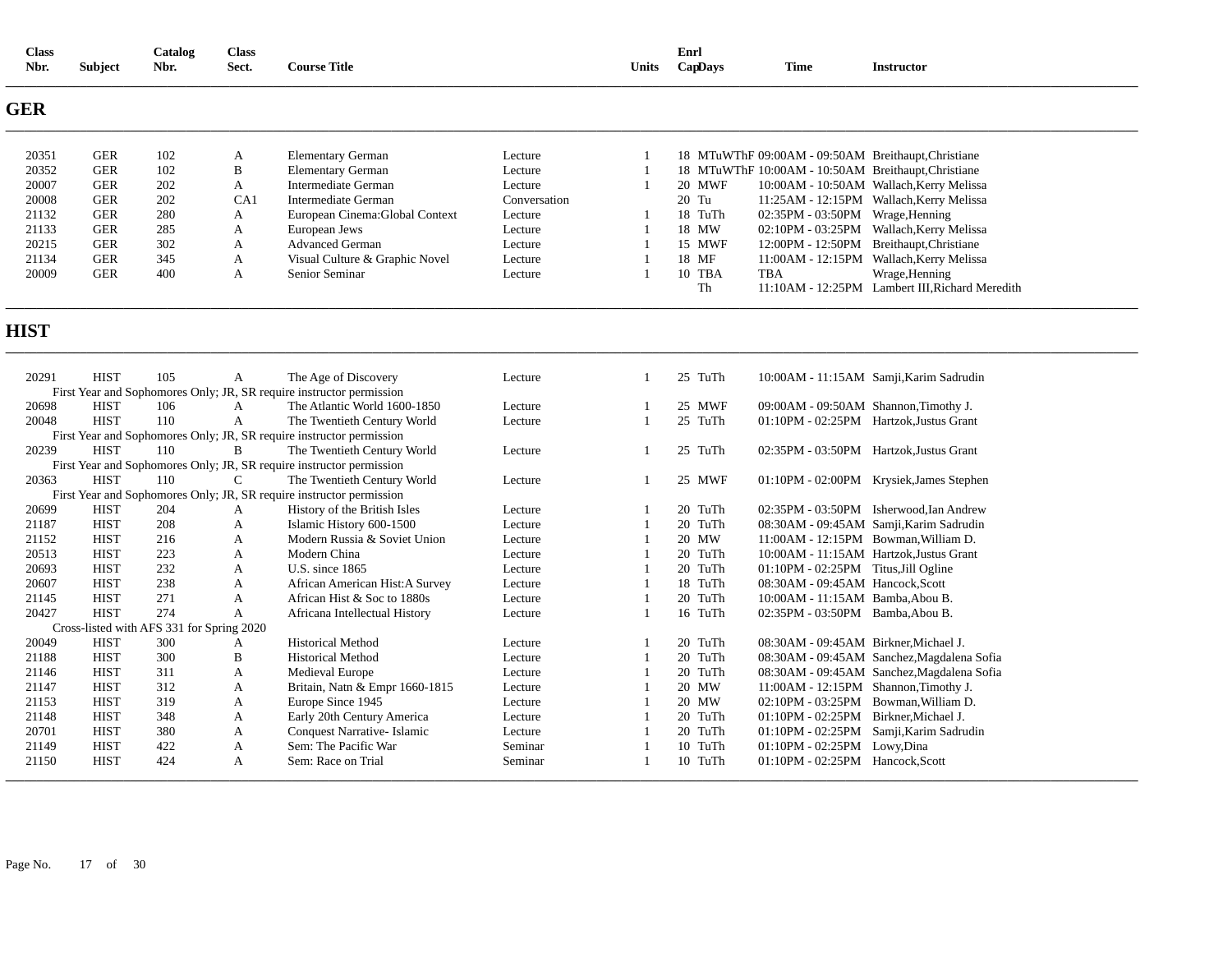| <b>Class</b> |                | Catalog | <b>Class</b> |                     |       | Enrl    |             |                 |
|--------------|----------------|---------|--------------|---------------------|-------|---------|-------------|-----------------|
| Nbr.         | <b>Subject</b> | Nbr.    | Sect.        | <b>Course Title</b> | Units | CapDays | <b>Time</b> | Instructor<br>. |
|              |                |         |              |                     |       |         |             |                 |

### **HS**

| 20345 | <b>HS</b> | 120                                         | A              | Public Health                                                                           | Lecture    |  | 25 M       |                                        | 06:30PM - 09:30PM Hess, Audrey Christine   |
|-------|-----------|---------------------------------------------|----------------|-----------------------------------------------------------------------------------------|------------|--|------------|----------------------------------------|--------------------------------------------|
|       |           |                                             |                | 10 seats for First Year and 15 seats for HS Sophomores Only or Permission of Instructor |            |  |            |                                        |                                            |
| 20070 | <b>HS</b> | 210                                         | A              | Human Anatomy & Physiology II                                                           | Lecture    |  | 25 MWF     | 09:00AM - 09:50AM Besecker, Emily Mae  |                                            |
|       |           | 22 Seats reserved for Health Science Majors |                |                                                                                         |            |  |            |                                        |                                            |
| 20071 | <b>HS</b> | 210                                         | B              | Human Anatomy & Physiology II                                                           | Lecture    |  | 25 MWF     | 09:00AM - 09:50AM Staff                |                                            |
|       |           | 22 Seats reserved for Health Science Majors |                |                                                                                         |            |  |            |                                        |                                            |
| 20266 | <b>HS</b> | 210                                         | C              | Human Anatomy & Physiology II                                                           | Lecture    |  | 25 MWF     | 10:00AM - 10:50AM Besecker, Emily Mae  |                                            |
|       |           | 22 Seats reserved for Health Science Majors |                |                                                                                         |            |  |            |                                        |                                            |
| 20072 | HS        | 210                                         | L1             | Human Anatomy & Physiology II                                                           | Laboratory |  | 15 M       | $01:10PM - 04:00PM$                    | Besecker, Emily Mae                        |
| 20073 | <b>HS</b> | 210                                         | L2             | Human Anatomy & Physiology II                                                           | Laboratory |  | 15 Tu      | $01:10PM - 04:00PM$                    | Petrie.David F.                            |
| 20074 | <b>HS</b> | 210                                         | L <sub>3</sub> | Human Anatomy& Physiology II                                                            | Laboratory |  | 15 Tu      | 07:00PM - 09:50PM                      | Petrie.David F.                            |
| 20075 | <b>HS</b> | 210                                         | L4             | Human Anatomy& Physiology II                                                            | Laboratory |  | 15 W       | 01:10PM - 04:00PM Petrie.David F.      |                                            |
| 20076 | HS        | 210                                         | L <sub>5</sub> | Human Anatomy & Physiology II                                                           | Laboratory |  | 15 Th      | $01:10$ PM - $04:00$ PM Staff          |                                            |
| 20267 | <b>HS</b> | 230                                         | A              | Nutrition                                                                               | Lecture    |  | 18 TuTh    | 10:00AM - 11:15AM Noreen. Eric Edwin   |                                            |
|       |           | Health Science Majors Only                  |                |                                                                                         |            |  |            |                                        |                                            |
| 20388 | HS        | 309                                         | A              | Exercise is Medicine                                                                    | Lecture    |  | 20 TuTh    |                                        | 10:00AM - 11:15AM Drury PhD, Daniel G.     |
| 20389 | HS        | 309                                         | LA1            | Exercise is Medicine                                                                    | Laboratory |  | $10$ Th    | 01:10PM - 04:00PM Drury PhD, Daniel G. |                                            |
| 20390 | <b>HS</b> | 309                                         | LA2            | Exercise is Medicine                                                                    | Laboratory |  | $10$ Th    | 07:00PM - 09:50PM Petrie.David F.      |                                            |
| 20429 | <b>HS</b> | 312                                         | A              | Cardiorespiratory Physiology                                                            | Lecture    |  | 18 Th      | 11:25AM - 12:15PM Brandauer, Josef     |                                            |
|       |           |                                             |                |                                                                                         |            |  | <b>MWF</b> | 10:00AM - 10:50AM Brandauer.Josef      |                                            |
| 20077 | <b>HS</b> | 318                                         | A              | Orthopedic Anatomy                                                                      | Lecture    |  | 18 TuTh    | 08:30AM - 09:45AM Little.Thomas Allan  |                                            |
| 20078 | <b>HS</b> | 318                                         | LA1            | Orthopedic Anatomy                                                                      | Laboratory |  | 18 Tu      | 01:10PM - 04:00PM Little, Thomas Allan |                                            |
| 20290 | <b>HS</b> | 319                                         | A              | <b>Environmental Physiology</b>                                                         | Lecture    |  | 18 MW      | 11:00AM - 12:15PM Drury PhD, Daniel G. |                                            |
| 20387 | <b>HS</b> | 322                                         | A              | Global Health                                                                           | Lecture    |  | 18 TuTh    |                                        | 08:30AM - 09:45AM Benka-Coker, Megan Leigh |
|       |           | Juniors and Seniors Only and HS Majors Only |                |                                                                                         |            |  |            |                                        |                                            |
| 20649 | <b>HS</b> | 322                                         | B              | Global Health                                                                           | Lecture    |  | 18 TuTh    | 10:00AM - 11:15AM Dailey, Amy Beth     |                                            |
|       |           | Juniors and Seniors Only and HS Majors Only |                |                                                                                         |            |  |            |                                        |                                            |
| 20538 | <b>HS</b> | 326                                         | A              | Epidemiology                                                                            | Lecture    |  | 18 TuTh    |                                        | 10:00AM - 11:15AM Benka-Coker, Megan Leigh |
|       |           | Jr or Sr and HS Majors Only                 |                |                                                                                         |            |  |            |                                        |                                            |
| 20539 | <b>HS</b> | 326                                         | LA1            | Epidemiology                                                                            | Laboratory |  | 18 W       |                                        | 01:10PM - 04:00PM Benka-Coker, Megan Leigh |
| 21155 | <b>HS</b> | 330                                         | A              | Adv Nutrition&Human Metabolism                                                          | Lecture    |  | 18 MWF     | 09:00AM - 09:50AM Noreen, Eric Edwin   |                                            |
| 20767 | <b>HS</b> | 376                                         | A              | Pathophysiology of Disease                                                              | Lecture    |  | 18 MWF     | 10:00AM - 10:50AM Staff                |                                            |

### **IDS**

| 20661 | <b>IDS</b><br>Seats: 5 SOPH | 121                        | А | Intro Peace & Justice Studies   | Lecture | 25 MW   | 02:10PM - 03:25PM Williams. Hakim Mohandas Aman |
|-------|-----------------------------|----------------------------|---|---------------------------------|---------|---------|-------------------------------------------------|
| 20660 | <b>IDS</b>                  | 214                        | A | Introduction to Judaism         | Lecture | 25 TuTh | 10:00 AM - 11:15 AM Stern, Stephen Jay          |
|       |                             |                            |   |                                 |         |         |                                                 |
| 20662 | <b>IDS</b>                  | 221                        | А | Intro Peace & Justice Studies   | Lecture | 25 MW   | 02:10PM - 03:25PM Williams. Hakim Mohandas Aman |
|       | Seats: 5 Soph               |                            |   |                                 |         |         |                                                 |
| 21135 | <b>IDS</b>                  | 238                        | А | Rel & Politics in Middle East   | Lecture | 25 TuTh | $01:10PM - 02:25PM$ Stern, Stephen Jay          |
| 20324 | <b>IDS</b>                  | 252                        | А | Youth and New Media in the M.E. | Lecture | 25 W    | 01:10PM - 03:40PM Mershani, Aisha Denise        |
| 21137 | <b>IDS</b>                  | 315                        |   | War Stories and Culture         | Lecture | 25 TuTh | 10:00 AM - 11:15 AM Isherwood, Ian Andrew       |
| 20684 | <b>IDS</b>                  | 320                        | A | Aftermath                       | Lecture | 25 MW   | $02:10PM - 03:25PM$ Reardon.Carol               |
|       |                             | Cross-listed with CWES 320 |   |                                 |         |         |                                                 |
|       |                             |                            |   |                                 |         |         |                                                 |

**\_\_\_\_\_\_\_\_\_\_\_\_\_\_\_\_\_\_\_\_\_\_\_\_\_\_\_\_\_\_\_\_\_\_\_\_\_\_\_\_\_\_\_\_\_\_\_\_\_\_\_\_\_\_\_\_\_\_\_\_\_\_\_\_\_\_\_\_\_\_\_\_\_\_\_\_\_\_\_\_\_\_\_\_\_\_\_\_\_\_\_\_\_\_\_\_\_\_\_\_\_\_\_\_\_\_\_\_\_\_\_\_\_\_\_\_\_\_\_\_\_\_\_\_\_\_\_\_\_\_\_\_\_\_\_\_\_\_\_\_\_\_\_\_\_\_\_\_\_\_\_\_\_\_\_\_\_\_\_\_\_\_\_\_\_\_\_\_\_\_\_\_\_\_\_\_\_\_\_\_\_\_**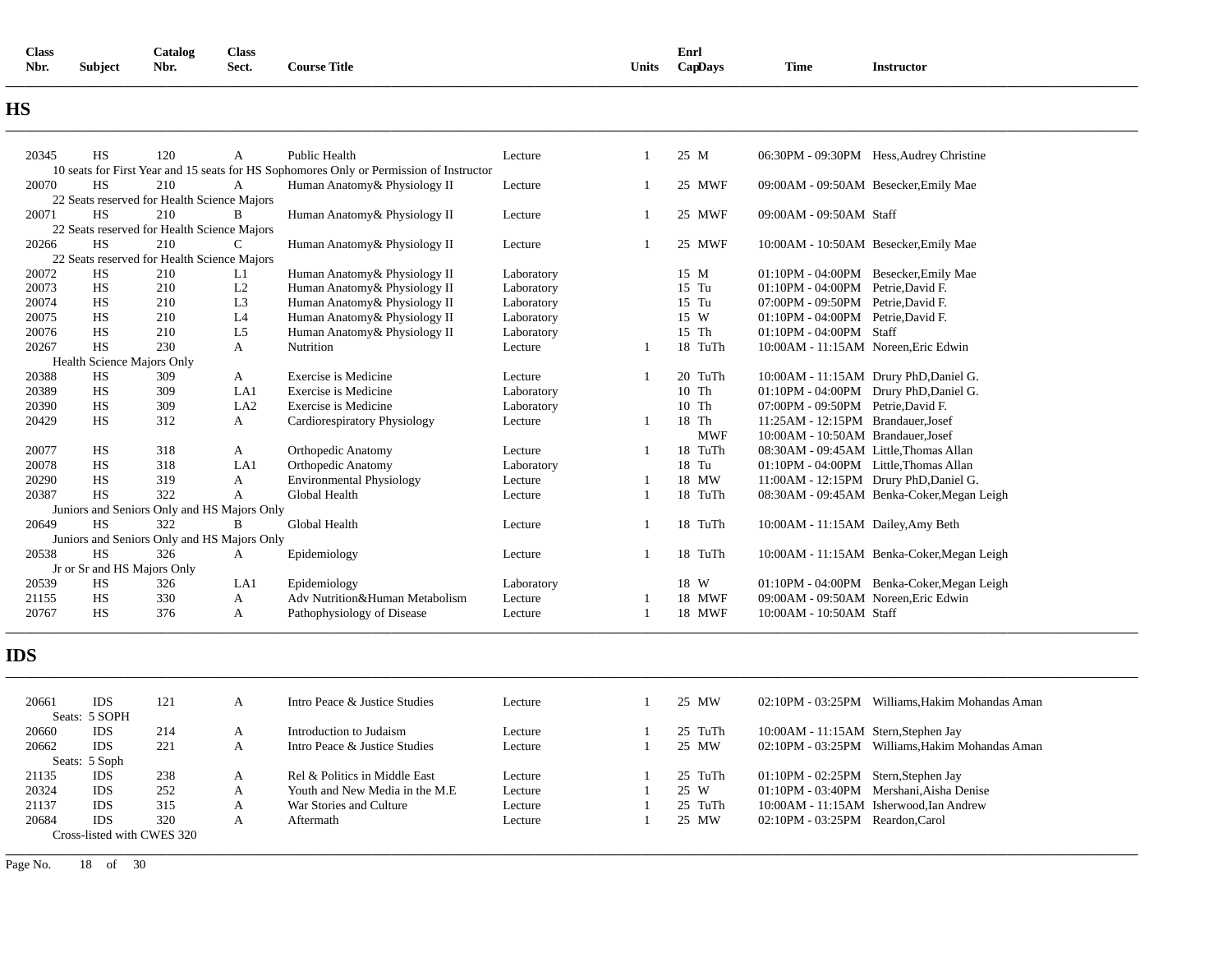| <b>Class</b><br>Nbr.    | <b>Subject</b>                     | Catalog<br>Nbr.                                                                    | <b>Class</b><br>Sect.        | <b>Course Title</b>                                                                       |                               | Units                | Enrl<br>CapDays          | <b>Time</b>                                                                                                    | <b>Instructor</b>                                 |
|-------------------------|------------------------------------|------------------------------------------------------------------------------------|------------------------------|-------------------------------------------------------------------------------------------|-------------------------------|----------------------|--------------------------|----------------------------------------------------------------------------------------------------------------|---------------------------------------------------|
| IGS                     |                                    |                                                                                    |                              |                                                                                           |                               |                      |                          |                                                                                                                |                                                   |
| 21028<br>21029          | IGS<br><b>IGS</b>                  | 400<br>400                                                                         | $\mathbf{A}$<br>$\, {\bf B}$ | <b>IGS</b> Capstone<br>IGS Capstone                                                       | Lecture<br>Lecture            | 1<br>$\overline{1}$  | 12 TuTh<br>12 MW         | 01:10PM - 02:25PM Kaempfer, Alvaro<br>02:10PM - 03:25PM Staff                                                  |                                                   |
| ITAL                    |                                    |                                                                                    |                              |                                                                                           |                               |                      |                          |                                                                                                                |                                                   |
| 20349                   | <b>ITAL</b>                        | 102<br>Enrollment: 12 incoming FY seats reserved                                   | A                            | <b>Elementary Italian</b>                                                                 | Lecture                       | 1                    |                          |                                                                                                                | 18 MTuWTh 08:00AM - 08:50AM Underwood, Beth Wrenn |
| 20350                   | <b>ITAL</b>                        | 102<br>Enrollment: 2 JR; 4 SOPH and 12 FY                                          | B                            | Elementary Italian                                                                        | Lecture                       | 1                    |                          |                                                                                                                | 18 MTuWTh 09:00AM - 09:50AM Underwood, Beth Wrenn |
| 20485                   | <b>ITAL</b>                        | Seniors with permission of instructor<br>102<br>Enrollment: 2 JR; 4 SOPH and 12 FY | C                            | <b>Elementary Italian</b>                                                                 | Lecture                       | -1                   |                          | 18 MTuWTh 10:00AM - 10:50AM Brocavich, Luisa                                                                   |                                                   |
| 20399<br>21030<br>21047 | ITAL<br><b>ITAL</b><br><b>ITAL</b> | Seniors with permission of instructor<br>202<br>230<br>310                         | A<br>A<br>$\mathbf{A}$       | Images of Italy II: Intermed<br>Made in Italy-Fashion Industry<br><b>Business Italian</b> | Lecture<br>Lecture<br>Lecture | 1<br>$\overline{1}$  | 18 MWF<br>18 W<br>18 MWF | 12:00PM - 12:50PM Anchisi, HwaSoon<br>06:30PM - 09:00PM Anchisi, HwaSoon<br>11:00AM - 11:50AM Brocavich, Luisa |                                                   |
| JPN                     |                                    |                                                                                    |                              |                                                                                           |                               |                      |                          |                                                                                                                |                                                   |
| 20003                   | <b>JPN</b>                         | 102                                                                                | A                            | <b>Elementary Japanese</b>                                                                | Lecture                       | 1                    | 22 TuTh<br><b>MWF</b>    | 09:00AM - 09:50AM Staff<br>09:00AM - 09:50AM Nishimura, Yoko                                                   |                                                   |
| 20185                   | <b>JPN</b>                         | 202                                                                                | A                            | Intermediate Japanese                                                                     | Lecture                       | 1                    | 20 TuTh<br><b>MWF</b>    | 10:00AM - 10:50AM Staff<br>10:00AM - 10:50AM Hogan, Eleanor J.                                                 |                                                   |
| LAS                     |                                    |                                                                                    |                              |                                                                                           |                               |                      |                          |                                                                                                                |                                                   |
| 20063                   | LAS                                | 140<br>Enrollment Limit: 20 Soph/Junior, 10 FY                                     | A                            | Intro to Lat Amer: Soc Science                                                            | Lecture                       | 1                    | 30 MWF                   | 09:00AM - 09:50AM Betances, Emelio R.                                                                          |                                                   |
| 20426                   | LAS<br>Cross-listed with SOC 262   | 262                                                                                | A                            | Social Dev of Latin America                                                               | Lecture                       |                      | 20 MWF                   | 10:00AM - 10:50AM Betances, Emelio R.                                                                          |                                                   |
| 20550                   | LAS<br>Cross-listed with SOC 276   | 276                                                                                | $\mathbf{A}$                 | Social & Pol Problems: Mexico                                                             | Lecture                       | -1                   | 20 MWF                   | 01:10PM - 02:00PM Betances, Emelio R.                                                                          |                                                   |
| LAT                     |                                    |                                                                                    |                              |                                                                                           |                               |                      |                          |                                                                                                                |                                                   |
| 20344                   | LAT                                | 101                                                                                | A                            | Beginning Latin I<br>Juniors and Seniors need permission of the Department Chair          | Lecture                       | 1                    |                          | 18 MTuWTh 09:00AM - 09:50AM Lesser, Rachel Hart                                                                |                                                   |
| 21045<br>21046          | LAT<br><b>LAT</b>                  | 204<br>304                                                                         | A<br>A                       | Latin Poetry Topics: Ovid<br>Latin Poetry Topics: Ovid                                    | Lecture<br>Lecture            | -1<br>$\overline{1}$ | 15 MW<br>15 MW           | 11:00AM - 12:15PM Lesser, Rachel Hart<br>11:00AM - 12:15PM Lesser, Rachel Hart                                 |                                                   |

Combined with LAT 204<br>Page No. 19 of 30

19 of 30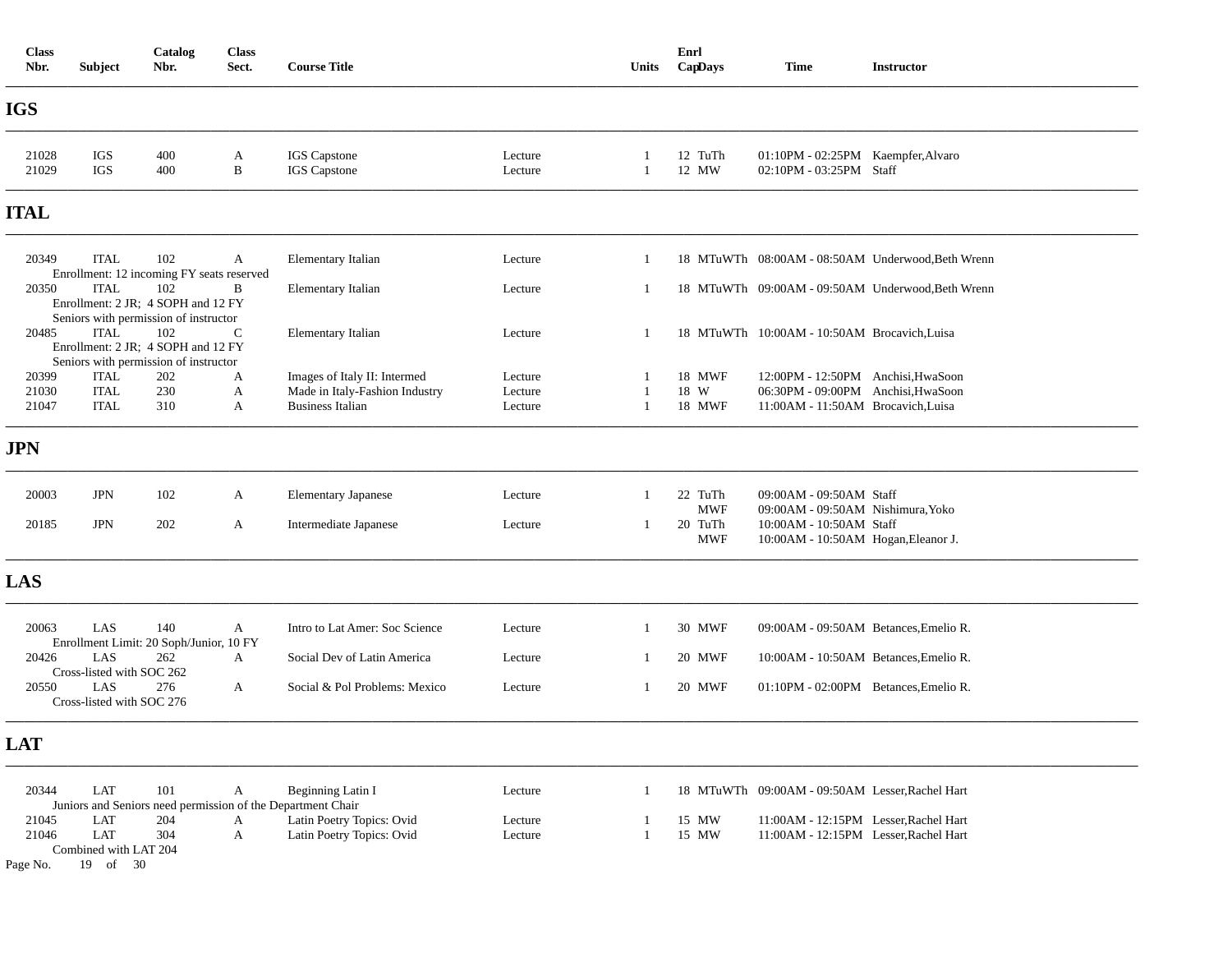| <b>Class</b><br>Nbr. | <b>Subject</b>             | Catalog<br>Nbr.                                                  | <b>Class</b><br>Sect. | <b>Course Title</b>                                           |                    | <b>Units</b>                     | Enrl<br>CapDays |           | <b>Time</b>                                                        | <b>Instructor</b>                              |
|----------------------|----------------------------|------------------------------------------------------------------|-----------------------|---------------------------------------------------------------|--------------------|----------------------------------|-----------------|-----------|--------------------------------------------------------------------|------------------------------------------------|
| LAT                  |                            |                                                                  |                       |                                                               |                    |                                  |                 |           |                                                                    |                                                |
|                      |                            |                                                                  |                       |                                                               |                    |                                  |                 |           |                                                                    |                                                |
| <b>LAW</b>           |                            |                                                                  |                       |                                                               |                    |                                  |                 |           |                                                                    |                                                |
| 20407                | LAW                        | 260                                                              | A                     | Amer Trial Realty Media Mirror                                | Lecture            | -1                               | 25 MW           |           |                                                                    | 06:30PM - 07:45PM Smith, Suzanne Sennett       |
| <b>MATH</b>          |                            |                                                                  |                       |                                                               |                    |                                  |                 |           |                                                                    |                                                |
| 20050                | <b>MATH</b>                | 103                                                              | A                     | <b>Mathematical Ideas</b>                                     | Lecture            | 1                                | 25 MWF          |           | 11:00AM - 12:15PM Staff                                            |                                                |
| 20051                | <b>MATH</b>                | 103                                                              | $\mathbf B$           | <b>Mathematical Ideas</b>                                     | Lecture            |                                  | 25 MWF          |           | 12:45PM - 02:00PM Staff                                            |                                                |
| 20052<br>20430       | <b>MATH</b><br><b>MATH</b> | 106<br>107                                                       | A<br>A                | Calculus with Precalculus II<br><b>Applied Statistics</b>     | Lecture<br>Lecture | $\overline{1}$<br>$\mathbf{1}$   | 30 MW<br>25 MWF |           | 02:10PM - 03:50PM Staff<br>08:30AM - 09:45AM Hult, Caitlin Suzanne |                                                |
| 20665                | <b>MATH</b>                | 107                                                              | B                     | <b>Applied Statistics</b>                                     | Lecture            | -1                               | 25 MWF          |           | 11:00AM - 12:15PM Hult, Caitlin Suzanne                            |                                                |
| 20053                | <b>MATH</b>                | 111                                                              | $\mathbf{A}$          | Calculus I                                                    | Lecture            | $\overline{1}$                   |                 |           | 25 MTuWTh 09:00AM - 09:50AM Bryant,Sarah Nicole                    |                                                |
| 20221                | <b>MATH</b>                | 111                                                              | B                     | Calculus I                                                    | Lecture            | $\overline{1}$                   |                 | 25 MTuWTh | 10:00AM - 10:50AM Bryant, Sarah Nicole                             |                                                |
| 20666                | <b>MATH</b>                | 111                                                              | $\mathsf{C}$          | Calculus I                                                    | Lecture            | $\overline{1}$                   |                 | 25 MWThF  | TBA                                                                | Staff                                          |
| 20054                | <b>MATH</b>                | 112                                                              | A                     | Calculus II                                                   | Lecture            | $\overline{1}$                   |                 | 25 MWThF  |                                                                    | 09:00AM - 09:50AM Kennedy, Benjamin Bartlett   |
| 20391                | <b>MATH</b>                | 112                                                              | B                     | Calculus II                                                   | Lecture            | $\overline{1}$                   | 25 MWF          |           | 11:00AM - 12:15PM Bajnok, Bela                                     |                                                |
| 20470                | <b>MATH</b>                | 112                                                              | $\mathcal{C}$         | Calculus II                                                   | Lecture            | $\overline{1}$                   | 25 MWF          |           | 12:45PM - 02:00PM Bajnok, Bela                                     |                                                |
| 20431                | <b>MATH</b>                | 201                                                              | A                     | Intro to Research in Math                                     | Seminar            | $\overline{1}$                   | 12 Th           |           | 01:10PM - 03:40PM Bajnok, Bela                                     |                                                |
|                      |                            | Combined with MATH 401 and 301 A and CP (Capstone)               |                       |                                                               |                    |                                  |                 |           |                                                                    |                                                |
| 20055                | <b>MATH</b>                | 211                                                              | A                     | Multivariable Calculus                                        | Lecture            | 1                                | 25 MWF          |           |                                                                    | 11:00AM - 11:50AM Campbell Hetrick, Beth Marie |
| 20060                | <b>MATH</b>                | 211                                                              | B                     | Multivariable Calculus                                        | Lecture            | $\overline{1}$                   | 25 MWF          |           |                                                                    | 10:00AM - 10:50AM Campbell Hetrick, Beth Marie |
| 20056                | <b>MATH</b>                | 212                                                              | A                     | Linear Algebra                                                | Lecture            | $\overline{1}$                   | 20 MWF          |           | 10:00AM - 10:50AM Conceicao.Ricardo                                |                                                |
| 20270                | <b>MATH</b>                | 212                                                              | $\, {\bf B}$          | Linear Algebra                                                | Lecture            | $\overline{1}$                   | 20 MWF          |           | 09:00AM - 09:50AM Conceicao, Ricardo                               |                                                |
| 20057                | <b>MATH</b>                | 215                                                              | A                     | <b>Abstract Mathematics I</b>                                 | Lecture            | $\overline{1}$                   | 16 MW           |           |                                                                    | 02:10PM - 03:25PM Kennedy, Benjamin Bartlett   |
| 20058                | <b>MATH</b>                | 225                                                              | A                     | Differential Equations                                        | Lecture            | $\overline{1}$<br>$\overline{1}$ | 20 MWF          |           |                                                                    | 09:00AM - 09:50AM Spayd, Kimberly Renee        |
| 20432                | <b>MATH</b>                | 301                                                              | $\mathbf{A}$          | Intermediate Research in Math                                 | Seminar            |                                  | $6$ Th          |           | 01:10PM - 03:40PM Bajnok, Bela                                     |                                                |
| 20433                | <b>MATH</b>                | Prereq: Math 212 (C- or better) or Math 215 (C-or better)<br>301 | CP                    | Intermediate Research in Math                                 | Seminar            | $\overline{1}$                   | 6               | Th        | 01:10PM - 03:40PM Bajnok, Bela                                     |                                                |
|                      |                            | Math 301 CP Capstone for Seniors Only                            |                       |                                                               |                    |                                  |                 |           |                                                                    |                                                |
|                      |                            | Prereq: Math 212 (C- or better) or Math 215 (C-or better)        |                       |                                                               |                    |                                  |                 |           |                                                                    |                                                |
| 20367                | <b>MATH</b>                | 331                                                              | A                     | Abstract Algebra                                              | Lecture            | 1                                | 20 TuTh         |           | 10:00AM - 11:15AM Conceicao, Ricardo                               |                                                |
|                      |                            | Prereq: Math 215 with a C- or better                             |                       |                                                               |                    |                                  |                 |           |                                                                    |                                                |
| 20368                | <b>MATH</b>                | 353                                                              | $\mathbf{A}$          | Probability and Statistics                                    | Lecture            | $\mathbf{1}$                     | 25 TuTh         |           | 02:35PM - 03:50PM Bryant, Sarah Nicole                             |                                                |
|                      |                            | Prereq: Math 211 and Math 212 with C- or better                  |                       |                                                               |                    |                                  |                 |           |                                                                    |                                                |
| 21105                | <b>MATH</b>                | 381                                                              | $\mathbf{A}$          | <b>Selected Topics</b>                                        | Lecture            | 1                                | 6               | WF        |                                                                    | 11:00AM - 12:15PM Spayd, Kimberly Renee        |
| 21106                | MATH                       | 381                                                              | CP                    | <b>Selected Topics</b>                                        | Lecture            | $\overline{1}$                   | 6               | WF        |                                                                    | 11:00AM - 12:15PM Spayd, Kimberly Renee        |
| 20434                | <b>MATH</b>                | 401                                                              | $\mathbf{A}$          | Adv Research in Mathematics                                   | Seminar            | $\overline{1}$                   | 6               | Th        | 01:10PM - 03:40PM Bajnok, Bela                                     |                                                |
|                      |                            |                                                                  |                       | Combined with MATH 201 and 301 A and CP (Capstone) for Spring |                    |                                  |                 |           |                                                                    |                                                |
|                      |                            | Prereq: Math 301 with C- or better                               |                       |                                                               |                    |                                  |                 |           |                                                                    |                                                |
| 20435                | <b>MATH</b>                | 401                                                              | CP                    | Adv Research in Mathematics                                   | Seminar            | $\overline{1}$                   | $6$ Th          |           | $01:10$ PM - $03:40$ PM Bajnok, Bela                               |                                                |
|                      |                            |                                                                  |                       | Combined with MATH 201 and 301 A and CP (Capstone) for Spring |                    |                                  |                 |           |                                                                    |                                                |
|                      |                            | Seniors Only; Prereq; Math 301 with C- or better                 |                       |                                                               |                    |                                  |                 |           |                                                                    |                                                |
|                      |                            |                                                                  |                       |                                                               |                    |                                  |                 |           |                                                                    |                                                |

Page No. 20 of 30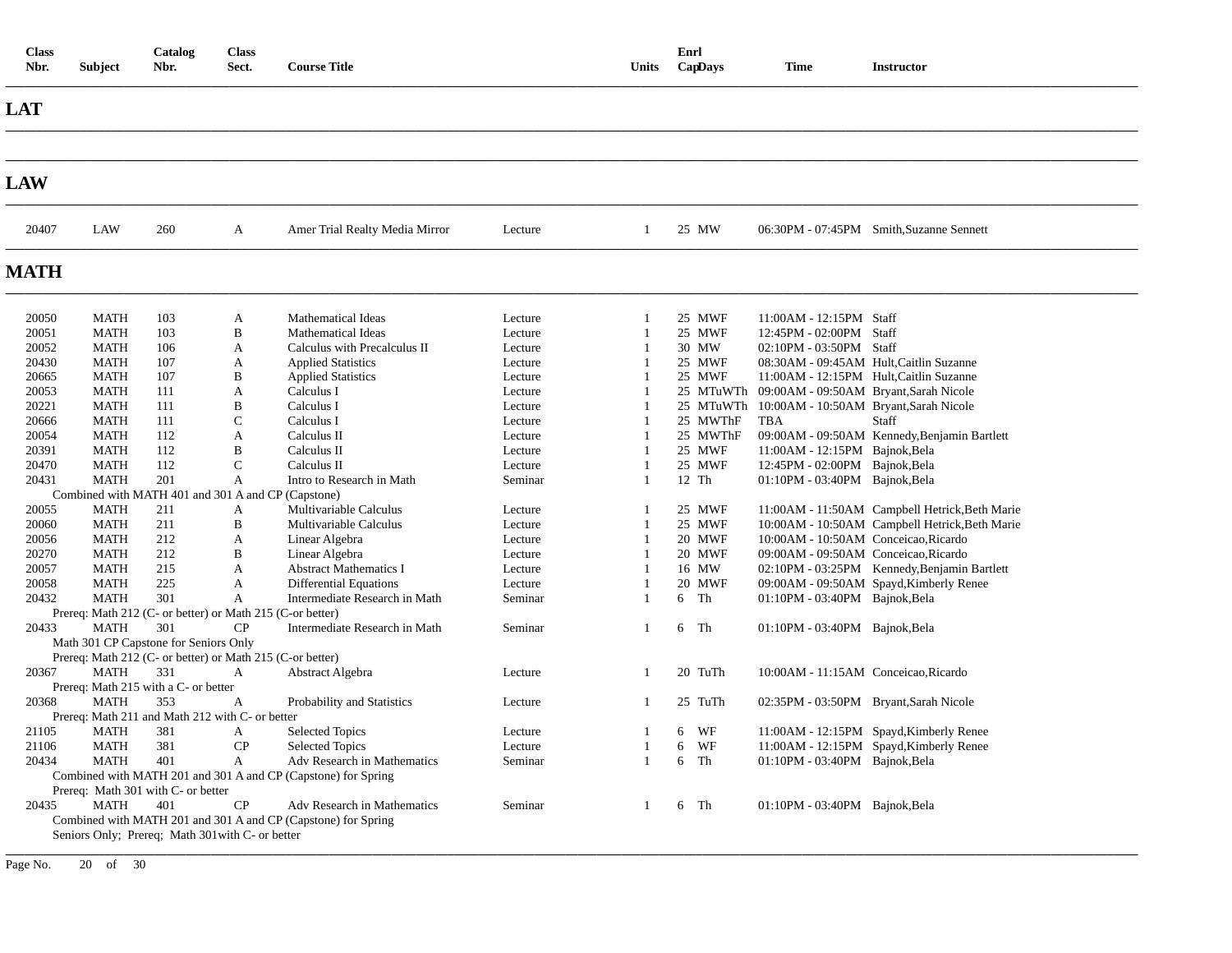| <b>Class</b><br>Nbr. | <b>Subject</b>                          | Catalog<br>Nbr. | <b>Class</b><br>Sect. | <b>Course Title</b>                          |                    | Units                        | Enrl<br>CapDays    | Time                                               | <b>Instructor</b>                               |
|----------------------|-----------------------------------------|-----------------|-----------------------|----------------------------------------------|--------------------|------------------------------|--------------------|----------------------------------------------------|-------------------------------------------------|
| <b>MGT</b>           |                                         |                 |                       |                                              |                    |                              |                    |                                                    |                                                 |
| 20730                | <b>MGT</b><br>Seats: 20- FY/SO; 5-SR/JR | 155             | A                     | <b>Accounting for Mgt Decisions</b>          | Lecture            | 1                            | 25 MWF             | 09:00AM - 09:50AM Staff                            |                                                 |
| 20731                | <b>MGT</b><br>Seats: 20- FY/SO; 5-SR/JR | 155             | B                     | Accounting for Mgt Decisions                 | Lecture            | $\mathbf{1}$                 | 25 MWF             | 10:00AM - 10:50AM Staff                            |                                                 |
| 20732                | <b>MGT</b><br>Seats: 20- FY/SO; 5-SR/JR | 155             | $\mathbf C$           | <b>Accounting for Mgt Decisions</b>          | Lecture            | $\mathbf{1}$                 | 25 MWF             | 11:00AM - 11:50AM Staff                            |                                                 |
| 20764                | <b>MGT</b><br>Seats: 20- FY/SO; 5-SR/JR | 155             | D                     | Accounting for Mgt Decisions                 | Lecture            | $\mathbf{1}$                 | 25 TuTh            | 08:30AM - 09:45AM Staff                            |                                                 |
| 20826                | <b>MGT</b><br>Seats: 20- FY/SO; 5-SR/JR | 155             | E                     | Accounting for Mgt Decisions                 | Lecture            | 1                            | 25 TuTh            | 10:00AM - 11:15AM Staff                            |                                                 |
| 20741                | <b>MGT</b>                              | 235             | A                     | <b>Statistical Methods</b>                   | Lecture            | $\mathbf{1}$                 | 20 MWF             |                                                    | 09:00AM - 09:50AM Brawley Newlin, Alice Michell |
| 20742                | <b>MGT</b>                              | 235             | B                     | <b>Statistical Methods</b>                   | Lecture            | $\mathbf{1}$                 | 20 MWF             |                                                    | 10:00AM - 10:50AM Brawley Newlin, Alice Michell |
| 20743                | <b>MGT</b>                              | 235             | LA1                   | <b>Statistical Methods</b>                   | Laboratory         |                              | 12 Tu              |                                                    | 07:00PM - 08:00PM Brawley Newlin, Alice Michell |
| 20744                | <b>MGT</b>                              | 235             | LA <sub>2</sub>       | <b>Statistical Methods</b>                   | Laboratory         |                              | 12 Tu              |                                                    | 08:00PM - 09:00PM Brawley Newlin, Alice Michell |
| 20745                | <b>MGT</b>                              | 235             | LB1                   | <b>Statistical Methods</b>                   | Laboratory         |                              | 12 Th              |                                                    | 07:00PM - 08:00PM Brawley Newlin, Alice Michell |
| 20746                | <b>MGT</b>                              | 235             | LB2                   | <b>Statistical Methods</b>                   | Laboratory         |                              | 12 Th              |                                                    | 08:00PM - 09:00PM Brawley Newlin, Alice Michell |
| 20733                | MGT                                     | 267             | A                     | Finance                                      | Lecture            | -1                           | 25 TuTh            | 10:00AM - 11:15AM Murphy, Drew Evan                |                                                 |
| 20734                | <b>MGT</b>                              | 267             | B                     | Finance                                      | Lecture            | 1                            | 25 TuTh            | 01:10PM - 02:25PM Murphy, Drew Evan                |                                                 |
| 20747                | <b>MGT</b>                              | 270             | A                     | Organizational Behavior                      | Lecture            | -1                           | 25 MWF             |                                                    | 10:00AM - 10:50AM Hooper, Amy Christine         |
| 20748                | <b>MGT</b>                              | 270             | B                     | Organizational Behavior                      | Lecture            | -1                           | 25 MWF             |                                                    | 11:00AM - 11:50AM Hooper, Amy Christine         |
| 20749                | <b>MGT</b>                              | 270             | C                     | Organizational Behavior                      | Lecture            | $\overline{1}$               | 25 TuTh            | 02:35PM - 03:50PM Staff                            |                                                 |
| 21140                | <b>MGT</b>                              | 270             | D                     | Organizational Behavior                      | Lecture            | 1                            | 25 TuTh            | 01:10PM - 02:25PM Staff                            |                                                 |
| 20740                | <b>MGT</b>                              | 275             | A                     | Organization Theory                          | Lecture            | $\mathbf{1}$                 | 30 MWF             | 09:00AM - 09:50AM Selvaraj, Patturaja              |                                                 |
| 20750                | <b>MGT</b>                              | 301             | A                     | <b>Research Methods</b>                      | Lecture            | 1                            | 24 MW              |                                                    | 10:00AM - 10:50AM Radzevick, Joseph Robert      |
| 20752                | <b>MGT</b>                              | 301             | LA1                   | <b>Research Methods</b>                      | Laboratory         |                              | 24 F               |                                                    | 10:00AM - 10:50AM Radzevick, Joseph Robert      |
| 20751                | <b>MGT</b>                              | 301             | B                     | Research Methods                             | Lecture            | -1                           | 24 MW              |                                                    | 11:00AM - 11:50AM Radzevick, Joseph Robert      |
| 20753                | <b>MGT</b>                              | 301             | LB1                   | <b>Research Methods</b>                      | Laboratory         |                              | 24 F               |                                                    | 11:00AM - 11:50AM Radzevick, Joseph Robert      |
| 21141                | <b>MGT</b>                              | 301             | $\mathsf{C}$          | <b>Research Methods</b>                      | Lecture            | 1                            | 24 Tu              | 10:00AM - 11:15AM Staff                            |                                                 |
| 21142                | <b>MGT</b>                              | 301             | LC1                   | <b>Research Methods</b>                      | Laboratory         |                              | 24 Th              | 10:00AM - 11:15AM Staff                            |                                                 |
| 20754                | <b>MGT</b>                              | 303             | A                     | <b>Systems Thinking</b>                      | Lecture            | 1                            | 24 TuTh            |                                                    | 10:00AM - 11:15AM Bruce, Bennett Thomas         |
| 20755                | MGT                                     | 304             | A                     | Decision Making                              | Lecture            | $\mathbf{1}$                 | 24 MW              |                                                    | 02:10PM - 03:25PM Radzevick, Joseph Robert      |
| 20756                | MGT                                     | 330<br>338      | A                     | Organizational Culture                       | Lecture            | $\mathbf{1}$<br>$\mathbf{1}$ | 20 TuTh<br>20 TuTh | 01:10PM - 02:25PM Staff<br>02:35PM - 03:50PM Staff |                                                 |
| 20762                | <b>MGT</b><br><b>MGT</b>                | 350             | A<br>A                | White Collar Crime 21st Cent                 | Lecture            | 1                            | 20 MWF             | 01:10PM - 02:00PM Selvaraj, Patturaja              |                                                 |
| 20768<br>20735       | <b>MGT</b>                              | 361             | A                     | <b>Labor Relations</b>                       | Lecture<br>Lecture | $\mathbf{1}$                 | 30 TuTh            |                                                    | 08:30AM - 09:45AM Bernard, Duane Albert         |
| 20736                | <b>MGT</b>                              | 361             | B                     | Marketing Management<br>Marketing Management | Lecture            | $\mathbf{1}$                 | 30 TuTh            |                                                    | 10:00AM - 11:15AM Bernard, Duane Albert         |
| 20738                | <b>MGT</b>                              | 363             | A                     | <b>Business Law</b>                          | Lecture            | $\mathbf{1}$                 | 25 TuTh            | 01:10PM - 02:25PM Staff                            |                                                 |
| 20757                | <b>MGT</b>                              | 365             | A                     | Topics in HR Management                      | Lecture            | $\mathbf{1}$                 | 20 TuTh            | 10:00AM - 11:15AM Staff                            |                                                 |
| 21136                | <b>MGT</b>                              | 370             | A                     | Workplace Motivation                         | Lecture            | $\mathbf{1}$                 | 20 TuTh            | 02:35PM - 03:50PM Staff                            |                                                 |
| 21143                | MGT                                     | 381             | A                     | Entrepreneurship and SMB Mgmt                | Lecture            | 1                            | 25 TuTh            |                                                    | 01:10PM - 02:25PM Bernard, Duane Albert         |
| 20758                | <b>MGT</b>                              | 385             | A                     | <b>International Management</b>              | Lecture            | $\mathbf{1}$                 | 20 MWF             | 10:00AM - 10:50AM Selvaraj, Patturaja              |                                                 |
| 20763                | <b>MGT</b>                              | 390             | A                     | Leadership Theories                          | Lecture            | $\mathbf{1}$                 | 20 TuTh            | 02:35PM - 03:50PM Staff                            |                                                 |
| 20759                | <b>MGT</b>                              | 395             | A                     | Organizational Ethics                        | Lecture            | 1                            | 20 Tu              |                                                    | 06:15PM - 08:45PM Bruce, Bennett Thomas         |
|                      | Seniors and Juniors Only                |                 |                       |                                              |                    |                              |                    |                                                    |                                                 |
| 21191                | <b>MGT</b>                              | 395             | B                     | Organizational Ethics                        | Lecture            | $\mathbf{1}$                 | 20 TuTh            |                                                    | 02:35PM - 03:50PM Bruce, Bennett Thomas         |
|                      | Seniors and Juniors Only                |                 |                       |                                              |                    |                              |                    |                                                    |                                                 |
| 20760                | <b>MGT</b>                              | 405             | A                     | Advanced Topics in OS                        | Seminar            | 1                            | 15 TuTh            |                                                    | 10:00AM - 11:15AM Odle-Dusseau, Heather N.      |

Page No. 21 of 30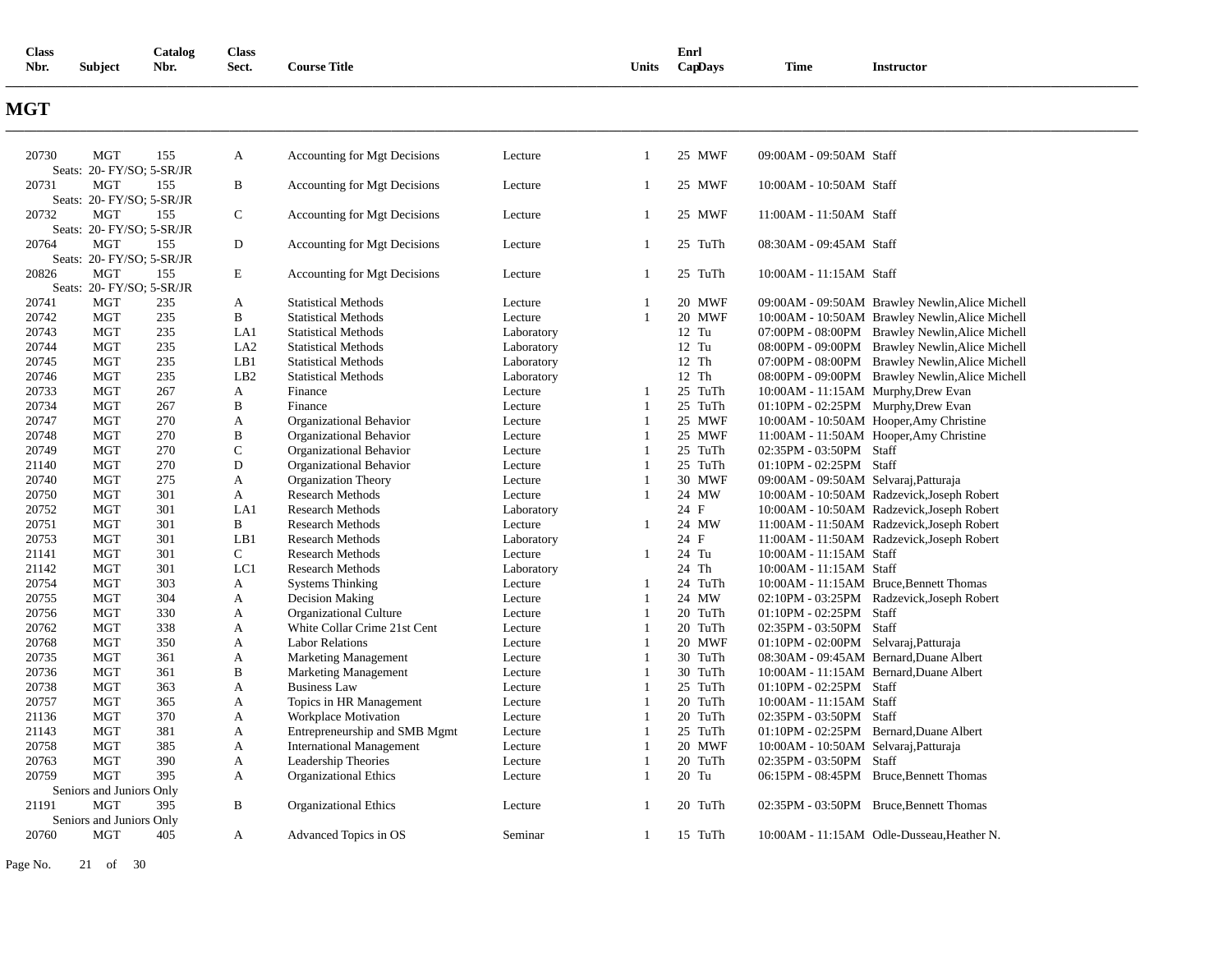| <b>Class</b><br>Nbr.                                                                                                                                                                                                                            | <b>Subject</b>                                                                                                                                                                                                                                                                                                                                                                                                                               | Catalog<br>Nbr.                                                                                                                                                                                                             | <b>Class</b><br>Sect.                                                                                                                                                                                                           | <b>Course Title</b>                                                                                                                                                                                                                                                                                                                                                                                                                                                                                                                                                                                                                             |                                                                                                                                                                                                                                                                                                                                                                                                                                                                                                                                                                                                                                                                                            | Units                                                                                                                                                                                                   |                                                                                                 | Enrl<br>CapDays                                                                                                                                                                                                                                                                                                                             | <b>Time</b>                                                                                                                                                                                                                                                                                                                                                                                                                                                                                                                                                                                                                                                         | <b>Instructor</b>                                                                                                                                                                                                                                                                                                                                                                                                  |
|-------------------------------------------------------------------------------------------------------------------------------------------------------------------------------------------------------------------------------------------------|----------------------------------------------------------------------------------------------------------------------------------------------------------------------------------------------------------------------------------------------------------------------------------------------------------------------------------------------------------------------------------------------------------------------------------------------|-----------------------------------------------------------------------------------------------------------------------------------------------------------------------------------------------------------------------------|---------------------------------------------------------------------------------------------------------------------------------------------------------------------------------------------------------------------------------|-------------------------------------------------------------------------------------------------------------------------------------------------------------------------------------------------------------------------------------------------------------------------------------------------------------------------------------------------------------------------------------------------------------------------------------------------------------------------------------------------------------------------------------------------------------------------------------------------------------------------------------------------|--------------------------------------------------------------------------------------------------------------------------------------------------------------------------------------------------------------------------------------------------------------------------------------------------------------------------------------------------------------------------------------------------------------------------------------------------------------------------------------------------------------------------------------------------------------------------------------------------------------------------------------------------------------------------------------------|---------------------------------------------------------------------------------------------------------------------------------------------------------------------------------------------------------|-------------------------------------------------------------------------------------------------|---------------------------------------------------------------------------------------------------------------------------------------------------------------------------------------------------------------------------------------------------------------------------------------------------------------------------------------------|---------------------------------------------------------------------------------------------------------------------------------------------------------------------------------------------------------------------------------------------------------------------------------------------------------------------------------------------------------------------------------------------------------------------------------------------------------------------------------------------------------------------------------------------------------------------------------------------------------------------------------------------------------------------|--------------------------------------------------------------------------------------------------------------------------------------------------------------------------------------------------------------------------------------------------------------------------------------------------------------------------------------------------------------------------------------------------------------------|
| <b>MGT</b>                                                                                                                                                                                                                                      |                                                                                                                                                                                                                                                                                                                                                                                                                                              |                                                                                                                                                                                                                             |                                                                                                                                                                                                                                 |                                                                                                                                                                                                                                                                                                                                                                                                                                                                                                                                                                                                                                                 |                                                                                                                                                                                                                                                                                                                                                                                                                                                                                                                                                                                                                                                                                            |                                                                                                                                                                                                         |                                                                                                 |                                                                                                                                                                                                                                                                                                                                             |                                                                                                                                                                                                                                                                                                                                                                                                                                                                                                                                                                                                                                                                     |                                                                                                                                                                                                                                                                                                                                                                                                                    |
| 21138<br>21139                                                                                                                                                                                                                                  | <b>MGT</b><br><b>MGT</b>                                                                                                                                                                                                                                                                                                                                                                                                                     | 405<br>410                                                                                                                                                                                                                  | $\, {\bf B}$<br>$\mathbf{A}$                                                                                                                                                                                                    | Advanced Topics in OS<br>Advanced Topics in Management                                                                                                                                                                                                                                                                                                                                                                                                                                                                                                                                                                                          | Seminar<br>Seminar                                                                                                                                                                                                                                                                                                                                                                                                                                                                                                                                                                                                                                                                         | $\mathbf{1}$                                                                                                                                                                                            |                                                                                                 | 15 WF<br>15 WF                                                                                                                                                                                                                                                                                                                              |                                                                                                                                                                                                                                                                                                                                                                                                                                                                                                                                                                                                                                                                     | 11:00AM - 12:15PM Brawley Newlin, Alice Michell<br>02:10PM - 03:25PM Hooper, Amy Christine                                                                                                                                                                                                                                                                                                                         |
| <b>MUSIC</b>                                                                                                                                                                                                                                    |                                                                                                                                                                                                                                                                                                                                                                                                                                              |                                                                                                                                                                                                                             |                                                                                                                                                                                                                                 |                                                                                                                                                                                                                                                                                                                                                                                                                                                                                                                                                                                                                                                 |                                                                                                                                                                                                                                                                                                                                                                                                                                                                                                                                                                                                                                                                                            |                                                                                                                                                                                                         |                                                                                                 |                                                                                                                                                                                                                                                                                                                                             |                                                                                                                                                                                                                                                                                                                                                                                                                                                                                                                                                                                                                                                                     |                                                                                                                                                                                                                                                                                                                                                                                                                    |
| 21156<br>21158<br>21159<br>21157<br>20210<br>20209<br>20131<br>20208<br>20719<br>20133<br>20408<br>20132<br>20134<br>20135<br>20136<br>20137<br>20138<br>20139<br>20140<br>20141<br>20142<br>20143<br>20144<br>20572<br>21163<br>21164<br>20199 | <b>MUSIC</b><br><b>MUSIC</b><br><b>MUSIC</b><br><b>MUSIC</b><br><b>MUSIC</b><br><b>MUSIC</b><br><b>MUSIC</b><br><b>MUSIC</b><br><b>MUSIC</b><br><b>MUSIC</b><br><b>MUSIC</b><br><b>MUSIC</b><br><b>MUSIC</b><br><b>MUSIC</b><br><b>MUSIC</b><br><b>MUSIC</b><br><b>MUSIC</b><br><b>MUSIC</b><br><b>MUSIC</b><br><b>MUSIC</b><br><b>MUSIC</b><br><b>MUSIC</b><br><b>MUSIC</b><br><b>MUSIC</b><br><b>MUSIC</b><br><b>MUSIC</b><br><b>MUSIC</b> | 121<br>121<br>121<br>121<br>123<br>123<br>125<br>126<br>127BA<br>127CL<br>127DS<br>127EU<br>127FL<br>127HN<br>127OB<br>127PE<br>127SX<br>127TB<br>127TR<br>127TU<br>128<br>129BA<br>129CE<br>129VA<br>129VN<br>129VN<br>158 | A<br>$\rm{JF}$<br>M <sub>O</sub><br><b>SH</b><br>JS<br>A<br>FH<br>PA<br>JW<br>AS<br>A<br><b>CW</b><br>A<br>KB<br><b>ND</b><br>$\rm PF$<br>AH<br><b>CW</b><br><b>SM</b><br>JC<br>JH<br>DH<br>IG<br>AC<br>A<br>ET<br>$\mathbf{A}$ | <b>Applied Voice</b><br><b>Applied Voice</b><br>Applied Voice<br>Applied Voice<br><b>Applied Piano</b><br><b>Applied Piano</b><br>Applied Organ<br>Jazz Improvisation<br><b>Applied Bassoon</b><br><b>Applied Clarinet</b><br>Applied Drum Set<br>Applied Euphonium<br><b>Applied Flute</b><br>Applied Horn<br><b>Applied Oboe</b><br><b>Applied Percussion</b><br><b>Applied Saxophone</b><br><b>Applied Trombone</b><br><b>Applied Trumpet</b><br>Applied Tuba<br><b>Applied Guitar</b><br><b>Applied Bass</b><br><b>Applied Cello</b><br><b>Applied Viola</b><br><b>Applied Violin</b><br><b>Applied Violin</b><br><b>Applied Studies II</b> | Studio<br><b>Applied Lessons</b><br><b>Applied Lessons</b><br><b>Applied Lessons</b><br><b>Applied Lessons</b><br>Studio<br><b>Applied Lessons</b><br><b>Applied Lessons</b><br><b>Applied Lessons</b><br><b>Applied Lessons</b><br><b>Applied Lessons</b><br><b>Applied Lessons</b><br><b>Applied Lessons</b><br><b>Applied Lessons</b><br><b>Applied Lessons</b><br><b>Applied Lessons</b><br><b>Applied Lessons</b><br><b>Applied Lessons</b><br><b>Applied Lessons</b><br><b>Applied Lessons</b><br><b>Applied Lessons</b><br><b>Applied Lessons</b><br><b>Applied Lessons</b><br><b>Applied Lessons</b><br><b>Applied Lessons</b><br><b>Applied Lessons</b><br><b>Applied Lessons</b> | 0.25 20 W<br>0.25<br>0.25<br>0.25<br>$0.25$ 7<br>0.25<br>$0.25 \quad 4$<br>$0.25 \quad 4$<br>0.25<br>0.25<br>$0.25 \quad 6$<br>0.25<br>0.25<br>$0.25 \quad 3$<br>0.25<br>0.25<br>0.25 10 W<br>0.25<br>1 | 6<br>$\overline{4}$<br>$\overline{4}$<br>$\overline{4}$<br>2<br>6<br>6<br>10<br>$8\phantom{.0}$ | 35 TBA<br>0.25 35 TBA<br>0.25 35 TBA<br>0.25 6 TBA<br>20 Th<br>3 TBA<br><b>TBA</b><br>0.25 10 TBA<br>0.25 4 TBA<br>0.25 10 TBA<br>0.25 2 TBA<br><b>TBA</b><br><b>TBA</b><br><b>TBA</b><br><b>TBA</b><br><b>TBA</b><br><b>TBA</b><br><b>TBA</b><br><b>TBA</b><br><b>TBA</b><br>TBA<br><b>TBA</b><br>10 TBA<br>Tu<br><b>TBA</b><br><b>TBA</b> | <b>TBA</b><br><b>TBA</b><br><b>TBA</b><br><b>TBA</b><br>12:00AM - 12:00AM Hell, Felix<br>12:00AM - 12:00AM Austerlitz, Paul<br>12:00AM - 12:00AM Scott, Aaron Dennis<br>12:00AM - 12:00AM Staff<br>12:00AM - 12:00AM Wise, Colin Jeffrey<br>12:00AM - 12:00AM Staff<br>12:00AM - 12:00AM Bell, Kenneth G.<br>12:00AM - 12:00AM Fadoul, Paul James<br>12:00AM - 12:00AM Heim, Amanda<br>12:00AM - 12:00AM Wise, Colin Jeffrey<br>12:00AM - 12:00AM Marx, Steven Gary<br>12:00AM - 12:00AM Hontz, James R.<br>12:00AM - 12:00AM Howell, Devin Lee<br>TBA<br>07:30PM - 09:00PM Toyoda, Elly<br>11:00AM - 01:00PM Toyoda, Elly<br><b>TBA</b><br>12:00AM - 12:00AM Staff | 06:00PM - 07:00PM Hochmiller, Susan Alison<br>Fahnestock, Jeffrey L.<br>Osifchin, Matthew Robert<br>Hochmiller, Susan Alison<br>Swigger, Jocelyn Anne<br>06:15PM - 07:30PM Swigger, Jocelyn Anne<br>12:00AM - 12:00AM Wharton IV, John William<br>12:00AM - 12:00AM Drewes, Noelle Carole<br>12:00AM - 12:00AM Cradler, John Michael<br>12:00AM - 12:00AM Gomes, Ismar Sergio<br>Cordle, Adam Paul<br>Toyoda, Elly |
| 20212<br>20222<br>20325<br>20211                                                                                                                                                                                                                | <b>MUSIC</b><br><b>MUSIC</b><br><b>MUSIC</b><br><b>MUSIC</b>                                                                                                                                                                                                                                                                                                                                                                                 | 221<br>221<br>221<br>221                                                                                                                                                                                                    | $\rm{JF}$<br>MO<br><b>SH</b><br>A                                                                                                                                                                                               | Voice<br>Voice<br>Voice<br>Voice                                                                                                                                                                                                                                                                                                                                                                                                                                                                                                                                                                                                                | <b>Applied Lessons</b><br><b>Applied Lessons</b><br><b>Applied Lessons</b><br>Studio                                                                                                                                                                                                                                                                                                                                                                                                                                                                                                                                                                                                       | 0.25<br>0.25<br>0.25<br>0.25 35 W                                                                                                                                                                       | 9<br>6<br>$7\phantom{.0}$                                                                       | <b>TBA</b><br>TBA<br><b>TBA</b><br>W                                                                                                                                                                                                                                                                                                        |                                                                                                                                                                                                                                                                                                                                                                                                                                                                                                                                                                                                                                                                     | 12:00AM - 12:00AM Fahnestock, Jeffrey L.<br>12:00AM - 12:00AM Osifchin, Matthew Robert<br>12:00AM - 12:00AM Hochmiller, Susan Alison<br>06:00PM - 07:00PM Hochmiller, Susan Alison<br>06:00PM - 07:00PM Hochmiller, Susan Alison                                                                                                                                                                                   |
| 20321<br>20213<br>20145<br>20197<br>20242                                                                                                                                                                                                       | Meeting in Schm 222<br>Staff, if needed<br><b>MUSIC</b><br><b>MUSIC</b><br><b>MUSIC</b><br><b>MUSIC</b><br><b>MUSIC</b>                                                                                                                                                                                                                                                                                                                      | 223<br>223<br>225<br>227BA<br>227CL                                                                                                                                                                                         | JS<br>A<br>FH<br>JW<br>AS                                                                                                                                                                                                       | Applied Piano<br>Applied Piano<br><b>Applied Organ</b><br><b>Applied Bassoon</b><br><b>Applied Clarinet</b>                                                                                                                                                                                                                                                                                                                                                                                                                                                                                                                                     | <b>Applied Lessons</b><br>Studio<br><b>Applied Lessons</b><br><b>Applied Lessons</b><br><b>Applied Lessons</b>                                                                                                                                                                                                                                                                                                                                                                                                                                                                                                                                                                             | 0.25<br>0.25                                                                                                                                                                                            |                                                                                                 | 18 TBA<br>20 Th<br>0.25 3 TBA<br>3 TBA<br>0.25 12 TBA                                                                                                                                                                                                                                                                                       | 12:00AM - 12:00AM Hell, Felix<br>12:00 AM - 12:00 AM Scott, Aaron Dennis                                                                                                                                                                                                                                                                                                                                                                                                                                                                                                                                                                                            | 12:00AM - 12:00AM Swigger, Jocelyn Anne<br>06:15PM - 07:30PM Swigger, Jocelyn Anne<br>12:00AM - 12:00AM Wharton IV, John William                                                                                                                                                                                                                                                                                   |

Page No. 22 of 30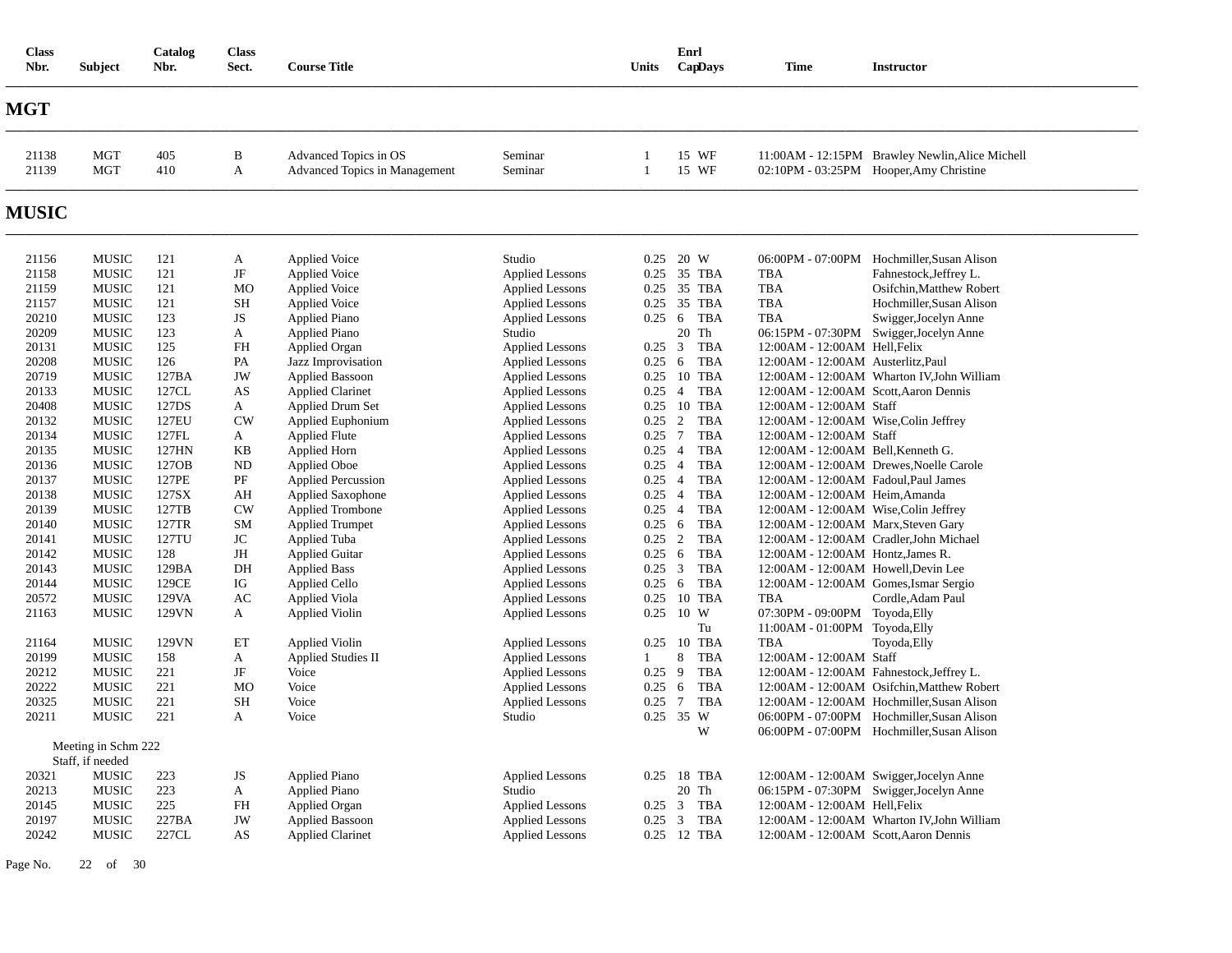| <b>Class</b>           | <b><i>Catalog</i></b> | Class |                     |       | Enrl    |             |            |
|------------------------|-----------------------|-------|---------------------|-------|---------|-------------|------------|
| <b>Subject</b><br>Nbr. | Nbr.                  | Sect. | <b>Course Title</b> | Units | CapDays | <b>Time</b> | Instructor |

### **MUSIC**

| 20909 | <b>MUSIC</b>     | 227EU | JC        | Applied Euphonium           | Applied Lessons        | 0.25 | 12 TBA          | <b>TBA</b>                            | Cradler.John Michael                    |
|-------|------------------|-------|-----------|-----------------------------|------------------------|------|-----------------|---------------------------------------|-----------------------------------------|
| 20147 | <b>MUSIC</b>     | 227FL | A         | Applied Flute               | Applied Lessons        | 0.25 | TBA<br>6        | 12:00AM - 12:00AM Staff               |                                         |
| 20148 | <b>MUSIC</b>     | 227HN | KB        | Applied Horn                | Applied Lessons        | 0.25 | <b>TBA</b>      | 12:00 AM - 12:00 AM Bell. Kenneth G.  |                                         |
| 20149 | <b>MUSIC</b>     | 227OB | <b>ND</b> | Applied Oboe                | Applied Lessons        | 0.25 | <b>TBA</b>      |                                       | 12:00AM - 12:00AM Drewes. Noelle Carole |
| 20150 | <b>MUSIC</b>     | 227PE | PF        | <b>Applied Percussion</b>   | Applied Lessons        | 0.25 | <b>TBA</b>      | 12:00AM - 12:00AM Fadoul.Paul James   |                                         |
| 20151 | <b>MUSIC</b>     | 227SX | AH        | <b>Applied Saxophone</b>    | Applied Lessons        | 0.25 | 12 TBA          | 12:00AM - 12:00AM Heim, Amanda        |                                         |
| 20152 | <b>MUSIC</b>     | 227TB | <b>CW</b> | <b>Applied Trombone</b>     | <b>Applied Lessons</b> | 0.25 | TBA             | 12:00AM - 12:00AM Wise, Colin Jeffrey |                                         |
| 20153 | <b>MUSIC</b>     | 227TR | <b>SM</b> | <b>Applied Trumpet</b>      | Applied Lessons        | 0.25 | <b>TBA</b><br>6 | 12:00AM - 12:00AM Marx, Steven Gary   |                                         |
| 20154 | <b>MUSIC</b>     | 227TU | JC        | Applied Tuba                | <b>Applied Lessons</b> | 0.25 | <b>TBA</b>      |                                       | 12:00AM - 12:00AM Cradler.John Michael  |
| 20155 | <b>MUSIC</b>     | 228   | JH        | <b>Applied Guitar</b>       | Applied Lessons        | 0.25 | <b>TBA</b>      | 12:00 AM - 12:00 AM Hontz, James R.   |                                         |
| 20156 | <b>MUSIC</b>     | 229BA | DH        | <b>Applied Bass</b>         | <b>Applied Lessons</b> | 0.25 | <b>TBA</b>      | 12:00AM - 12:00AM Howell. Devin Lee   |                                         |
| 20157 | <b>MUSIC</b>     | 229CE | IG        | Applied Cello               | Applied Lessons        | 0.25 | <b>TBA</b><br>6 |                                       | 12:00AM - 12:00AM Gomes, Ismar Sergio   |
| 20330 | <b>MUSIC</b>     | 229HP | XX        | Applied Harp                | Applied Lessons        | 0.25 | TBA<br>12       | 12:00AM - 12:00AM Staff               |                                         |
|       | Staff, if needed |       |           |                             |                        |      |                 |                                       |                                         |
| 20571 | <b>MUSIC</b>     | 229VA | AC        | Applied Viola               | Applied Lessons        | 0.25 | 12 TBA          | 12:00 AM - 12:00 AM Cordle. Adam Paul |                                         |
| 21165 | <b>MUSIC</b>     | 229VN | A         | <b>Applied Violin</b>       | Studio                 | 0.25 | 15 W            | 07:30PM - 09:00PM Toyoda, Elly        |                                         |
|       |                  |       |           |                             |                        |      | Tu              | 11:30AM - 01:00PM                     | Toyoda, Elly                            |
| 21166 | <b>MUSIC</b>     | 229VN | ET        | Applied Violin              | <b>Applied Lessons</b> | 0.25 | 12 TBA          | TBA                                   | Toyoda, Elly                            |
| 20541 | <b>MUSIC</b>     | 252   | AD        | <b>Applied Composition</b>  | Lecture                | 0.25 | Tu<br>5         | $01:00PM - 02:00PM$                   | Dorman, Avner                           |
| 20195 | <b>MUSIC</b>     | 258   | A         | <b>Applied Studies IV</b>   | Applied Lessons        |      | 12 TBA          | 12:00AM - 12:00AM Staff               |                                         |
| 20198 | <b>MUSIC</b>     | 358   | A         | <b>Applied Studies VI</b>   | Applied Lessons        |      | 12 TBA          | 12:00AM - 12:00AM Staff               |                                         |
| 20196 | <b>MUSIC</b>     | 458   | A         | <b>Applied Studies VIII</b> | Applied Lessons        |      | 12 TBA          | 12:00AM - 12:00AM Staff               |                                         |
|       |                  |       |           |                             |                        |      |                 |                                       |                                         |

**\_\_\_\_\_\_\_\_\_\_\_\_\_\_\_\_\_\_\_\_\_\_\_\_\_\_\_\_\_\_\_\_\_\_\_\_\_\_\_\_\_\_\_\_\_\_\_\_\_\_\_\_\_\_\_\_\_\_\_\_\_\_\_\_\_\_\_\_\_\_\_\_\_\_\_\_\_\_\_\_\_\_\_\_\_\_\_\_\_\_\_\_\_\_\_\_\_\_\_\_\_\_\_\_\_\_\_\_\_\_\_\_\_\_\_\_\_\_\_\_\_\_\_\_\_\_\_\_\_\_\_\_\_\_\_\_\_\_\_\_\_\_\_\_\_\_\_\_\_\_\_\_\_\_\_\_\_\_\_\_\_\_\_\_\_\_\_\_\_\_\_\_\_\_\_\_\_\_\_\_\_\_** 

**\_\_\_\_\_\_\_\_\_\_\_\_\_\_\_\_\_\_\_\_\_\_\_\_\_\_\_\_\_\_\_\_\_\_\_\_\_\_\_\_\_\_\_\_\_\_\_\_\_\_\_\_\_\_\_\_\_\_\_\_\_\_\_\_\_\_\_\_\_\_\_\_\_\_\_\_\_\_\_\_\_\_\_\_\_\_\_\_\_\_\_\_\_\_\_\_\_\_\_\_\_\_\_\_\_\_\_\_\_\_\_\_\_\_\_\_\_\_\_\_\_\_\_\_\_\_\_\_\_\_\_\_\_\_\_\_\_\_\_\_\_\_\_\_\_\_\_\_\_\_\_\_\_\_\_\_\_\_\_\_\_\_\_\_\_\_\_\_\_\_\_\_\_\_\_\_\_\_\_\_\_\_** 

## **MUS\_CLAS**

| 20817 | MUS CLAS105                                                            | A              | Intro to Contemporary Music     | Lecture  |      | 20 TuTh    | $02:35PM - 03:50PM$ Toyoda, Elly         |                          |
|-------|------------------------------------------------------------------------|----------------|---------------------------------|----------|------|------------|------------------------------------------|--------------------------|
| 20328 | MUS CLAS111                                                            | A              | <b>Fundamentals of Music</b>    | Lecture  |      | 12 MWF     | 09:00AM - 09:50AM Cordle, Adam Paul      |                          |
|       | Pre-req: Being able to match pitch and read either treble or bass clef |                |                                 |          |      |            |                                          |                          |
| 20464 | MUS CLAS121                                                            | A              | <b>Teaching Classroom Piano</b> | Lecture  | 0.25 | 10 MW      | 08:00AM - 08:50AM Foster, Timothy Biddle |                          |
| 20256 | MUS CLAS142                                                            | A              | Theory II                       | Lecture  |      | 18 MWF     | 09:00AM - 09:50AM O'Hara. William Evan   |                          |
| 20257 | MUS CLAS142                                                            | B              | Theory II                       | Lecture  |      | 18 MWF     | 09:00AM - 09:50AM Heim, Amanda           |                          |
| 20258 | MUS CLAS142                                                            | A <sub>1</sub> | Theory II                       | Activity |      | 12 TuTh    | 09:00AM - 09:50AM O'Hara, William Evan   |                          |
|       | Staff, pending enrollment                                              |                |                                 |          |      |            |                                          |                          |
| 20259 | MUS CLAS142                                                            | B1             | Theory II                       | Activity |      | 12 TuTh    | 10:00AM - 10:50AM O'Hara, William Evan   |                          |
| 20714 | MUS CLAS142                                                            | C <sub>1</sub> | Theory II                       | Activity |      | 12 TuTh    | 09:00AM - 09:50AM Cordle, Adam Paul      |                          |
| 21167 | MUS CLAS149                                                            | A              | Social Foundations of Music Ed  | Lecture  |      | 15 MW      | 02:10PM - 03:25PM Talbot.Brent Cumner    |                          |
| 21168 | MUS CLAS152                                                            | A              | Teaching and Learning Brass     | Lecture  | 0.25 | 12 MW      | 08:00AM - 08:50AM Marx, Steven Gary      |                          |
| 21169 | MUS CLAS170                                                            | А              | Video Game Music                | Lecture  |      | 20 MW      | 02:10PM - 03:25PM                        | O'Hara, William Evan     |
| 20129 | MUS CLAS205                                                            | A              | Conducting I                    | Lecture  |      | 16 MWF     | $01:10PM - 02:00PM$                      | Staff                    |
|       |                                                                        |                |                                 |          |      | <b>MWF</b> | $01:10PM - 02:00PM$                      | McCutcheon, Russell Gene |
| 20466 | MUS CLAS210                                                            | A              | Musicology I                    | Lecture  |      | 15 F       | $02:10PM - 03:00PM$                      | Robertson, Marta         |
|       |                                                                        |                |                                 |          |      | <b>MW</b>  | $02:10PM - 03:25PM$                      | Robertson, Marta         |
|       | Topic: Western Music in the Medieval Through Romantic Eras             |                |                                 |          |      |            |                                          |                          |
| 20467 | MUS CLAS210                                                            | B              | Musicology I                    | Lecture  |      | $15$ F     | 11:00AM - 11:50AM Robertson, Marta       |                          |
|       |                                                                        |                |                                 |          |      | <b>MW</b>  | 11:00AM - 12:15PM Robertson, Marta       |                          |
|       |                                                                        |                |                                 |          |      |            |                                          |                          |

Topic: Western Music in the Medieval Through Romantic Eras 23 of 30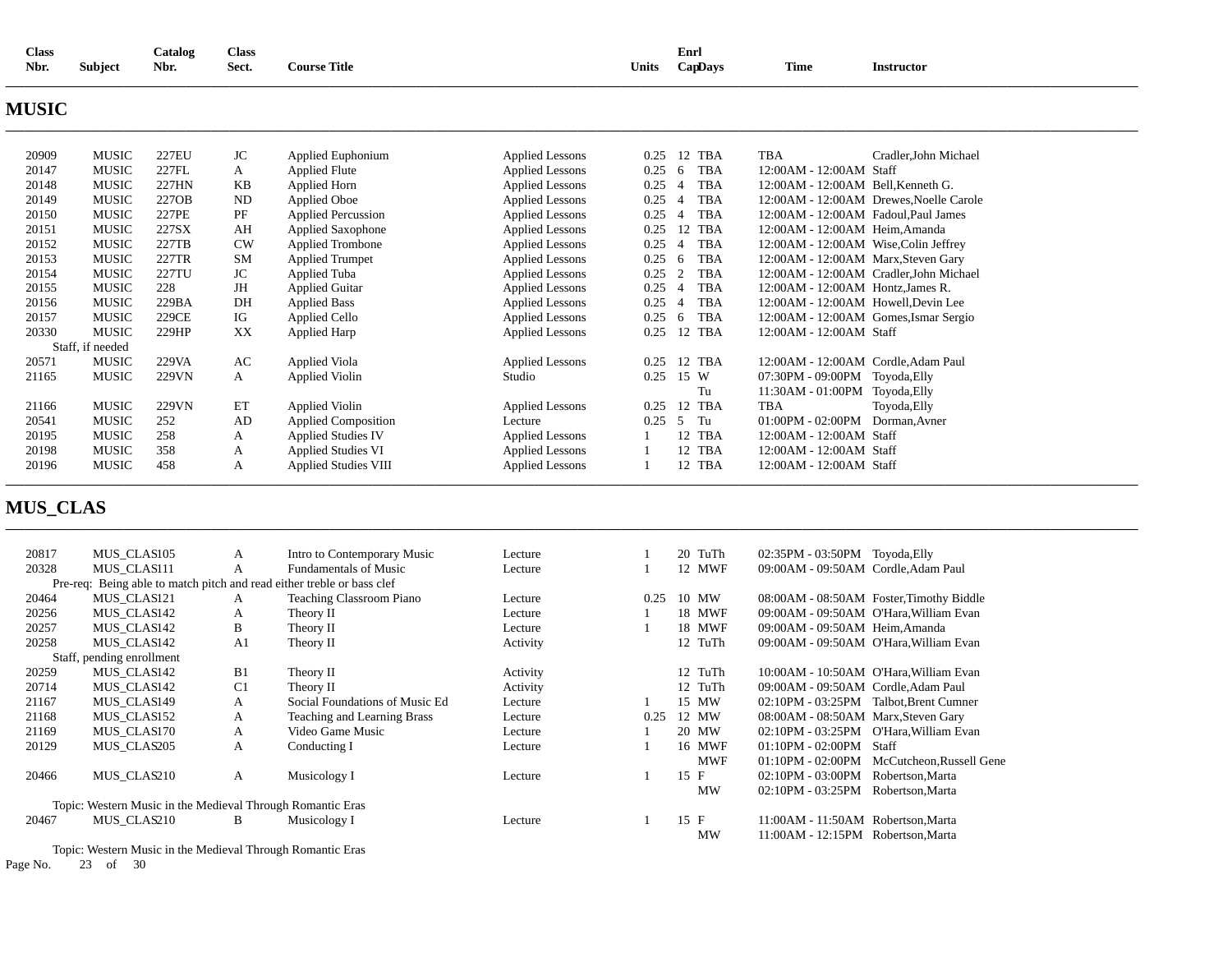| <b>Class</b><br>Nbr. | <b>Subject</b>                      | Catalog<br>Nbr.                                   | <b>Class</b><br>Sect. | <b>Course Title</b>               |                        | <b>Units</b> | Enrl<br>CapDays | <b>Time</b>                         | <b>Instructor</b>                        |
|----------------------|-------------------------------------|---------------------------------------------------|-----------------------|-----------------------------------|------------------------|--------------|-----------------|-------------------------------------|------------------------------------------|
| <b>MUS_CLAS</b>      |                                     |                                                   |                       |                                   |                        |              |                 |                                     |                                          |
| 21189                | MUS CLAS212                         |                                                   | A                     | Intro to Ethnomusicology          | Lecture                |              | 20 TuTh         | 02:35PM - 03:50PM Austerlitz.Paul   |                                          |
| 21170                | MUS CLAS214                         |                                                   | A                     | Vocal Literature 2                | Lecture                | 0.5          | 12 MW           |                                     | 11:00AM - 11:50AM Fahnestock, Jeffrey L. |
| 20250                | MUS CLAS242                         |                                                   | A                     | Theory IV                         | Lecture                | -1           | 25 MWF          | 10:00AM - 10:50AM Heim.Amanda       |                                          |
| 20251                | MUS CLAS242                         |                                                   | A <sub>1</sub>        | Theory IV                         | Activity               |              | 12 TuTh         | 10:00AM - 10:50AM Dorman, Avner     |                                          |
| 20252                | MUS CLAS242                         |                                                   | A2                    | Theory IV                         | Activity               |              | 12 TuTh         | 09:00AM - 09:50AM Dorman.Avner      |                                          |
| 20130                | MUS_CLAS250                         |                                                   | A                     | Opera Workshop                    | Lecture                |              | 25 F            | 04:00PM - 06:00PM Crowne.Scott F    |                                          |
|                      |                                     |                                                   |                       |                                   |                        |              |                 |                                     | Hochmiller, Susan Alison                 |
|                      |                                     |                                                   |                       |                                   |                        |              | F               | 04:00PM - 06:00PM Crowne.Scott F    |                                          |
|                      |                                     |                                                   |                       |                                   |                        |              |                 |                                     | Hochmiller, Susan Alison                 |
|                      |                                     |                                                   |                       |                                   |                        |              | M               | 04:00PM - 06:00PM Crowne.Scott F    |                                          |
|                      |                                     |                                                   |                       |                                   |                        |              |                 |                                     | Hochmiller, Susan Alison                 |
|                      |                                     |                                                   |                       |                                   |                        |              | M               | 04:00PM - 06:00PM                   | Crowne.Scott F                           |
|                      |                                     |                                                   |                       |                                   |                        |              |                 |                                     | Hochmiller, Susan Alison                 |
|                      |                                     | Monday and Friday 4 to 6 pm will meet in SCHM 222 |                       |                                   |                        |              |                 |                                     |                                          |
| 20717                | MUS CLAS318                         |                                                   | A                     | Africana Music: Juju to Hiphop    | Lecture                |              | 25 TuTh         | 02:35PM - 03:50PM Austerlitz.Paul   |                                          |
|                      | Cross-listed with AFS 318           |                                                   |                       |                                   |                        |              |                 |                                     |                                          |
|                      |                                     | AFS seats 15; MUS_CLAS 10 seats                   |                       |                                   |                        |              |                 |                                     |                                          |
| 20465                | MUS CLAS321                         |                                                   | A                     | <b>Teaching Adolescents Music</b> | Lecture                |              | 12 TuTh         |                                     | 01:10PM - 02:25PM Talbot.Brent Cumner    |
| 20271                | MUS CLAS332                         |                                                   | A                     | Lit of the Applied Instrument     | <b>Applied Lessons</b> | 0.5          | 10 TBA          | 12:00AM - 12:00AM Staff             |                                          |
|                      | PT/FT Faculty                       |                                                   |                       |                                   |                        |              |                 |                                     |                                          |
| 20272                | MUS CLAS334                         |                                                   | A                     | Pedagogy of Applied Music         | <b>Applied Lessons</b> | 0.5          | <b>TBA</b><br>6 | 12:00AM - 12:00AM Staff             |                                          |
| 20205                | PT/FT Faculty                       |                                                   |                       |                                   |                        |              | W               |                                     | 07:00PM - 09:00PM Talbot.Brent Cumner    |
| 20273                | MUS_CLAS440                         |                                                   | A                     | Music Student Teaching Seminar    | Lecture<br>Seminar     |              | 14 TuTh         | 01:10PM - 02:25PM Leal.Cesar Andres |                                          |
|                      | MUS CLAS442<br>Topic: Sound Studies |                                                   | A                     | Topics Seminar                    |                        |              |                 |                                     |                                          |
|                      |                                     |                                                   |                       |                                   |                        |              |                 |                                     |                                          |

# **MUS\_ENS**

| 20304 | MUS ENS 161                               | A  | Wind Symphony              | Ensemble | 0.25 | 50 MW    | 04:00PM - 06:00PM Staff          |                    |
|-------|-------------------------------------------|----|----------------------------|----------|------|----------|----------------------------------|--------------------|
|       | MUS ENS 161 held in SCHM222 WF 4 to 6 pm  |    |                            |          |      |          |                                  |                    |
| 20302 | MUS ENS 163                               | A  | Symphony Band              | Ensemble | 0.25 | 99 M     | 07:30PM - 09:30PM                | Staff              |
| 20303 | MUS ENS 165                               | CL | Orchestra                  | Ensemble | 0.25 | 70 TuTh  | 07:30PM - 09:30PM                | Leal, Cesar Andres |
|       | MUS ENS 165 Orchestra held in SCHM222     |    |                            |          |      |          |                                  |                    |
| 20307 | MUS ENS 171                               | PC | Jazz Ensemble              | Ensemble | 0.25 | 25 W     | 07:30PM - 09:30PM                | Carr.Paul          |
|       | MUS ENS 171 Jazz Ensemble held in SCHM117 |    |                            |          |      |          |                                  |                    |
| 20305 | MUS ENS 181                               | RN | College Choir              | Ensemble | 0.25 | 75 TuTh  | 04:00PM - 06:00PM                | Natter, Robert     |
|       |                                           |    |                            |          |      | TuTh     | 04:00PM - 06:00PM                | Natter.Robert      |
| 20306 | MUS ENS 182                               | RN | <b>Concert Choir</b>       | Ensemble | 0.25 | 100W     | 07:30PM - 09:30PM Natter.Robert  |                    |
|       |                                           |    |                            |          |      | W        | 07:30PM - 09:30PM                | Natter.Robert      |
| 20356 | MUS ENS 183                               | RN | Audeamus                   | Ensemble | 0.25 | 50 Tu    | 11:30AM - 01:00PM Natter, Robert |                    |
|       |                                           |    |                            |          |      | Tu       | 11:30AM - 01:00PM Natter, Robert |                    |
| 21171 | MUS ENS 191                               | A  | <b>Chamber Music</b>       | Ensemble | 0.25 | 20 TBA   | TBA                              | Staff              |
| 20393 | MUS ENS 193                               | A  | <b>Percussion Ensemble</b> | Ensemble | 0.25 | 10 F     | $04:00$ PM - $06:00$ PM          | Staff              |
| 20301 | MUS ENS 194                               | PA | Jazz Dispatch              | Ensemble | 0.25 | Tu<br>-6 | $04:00PM - 06:00PM$              | Austerlitz, Paul   |
|       | Jazz Dispatch held in SCHM117             |    |                            |          |      |          |                                  |                    |

Page No. 24 of 30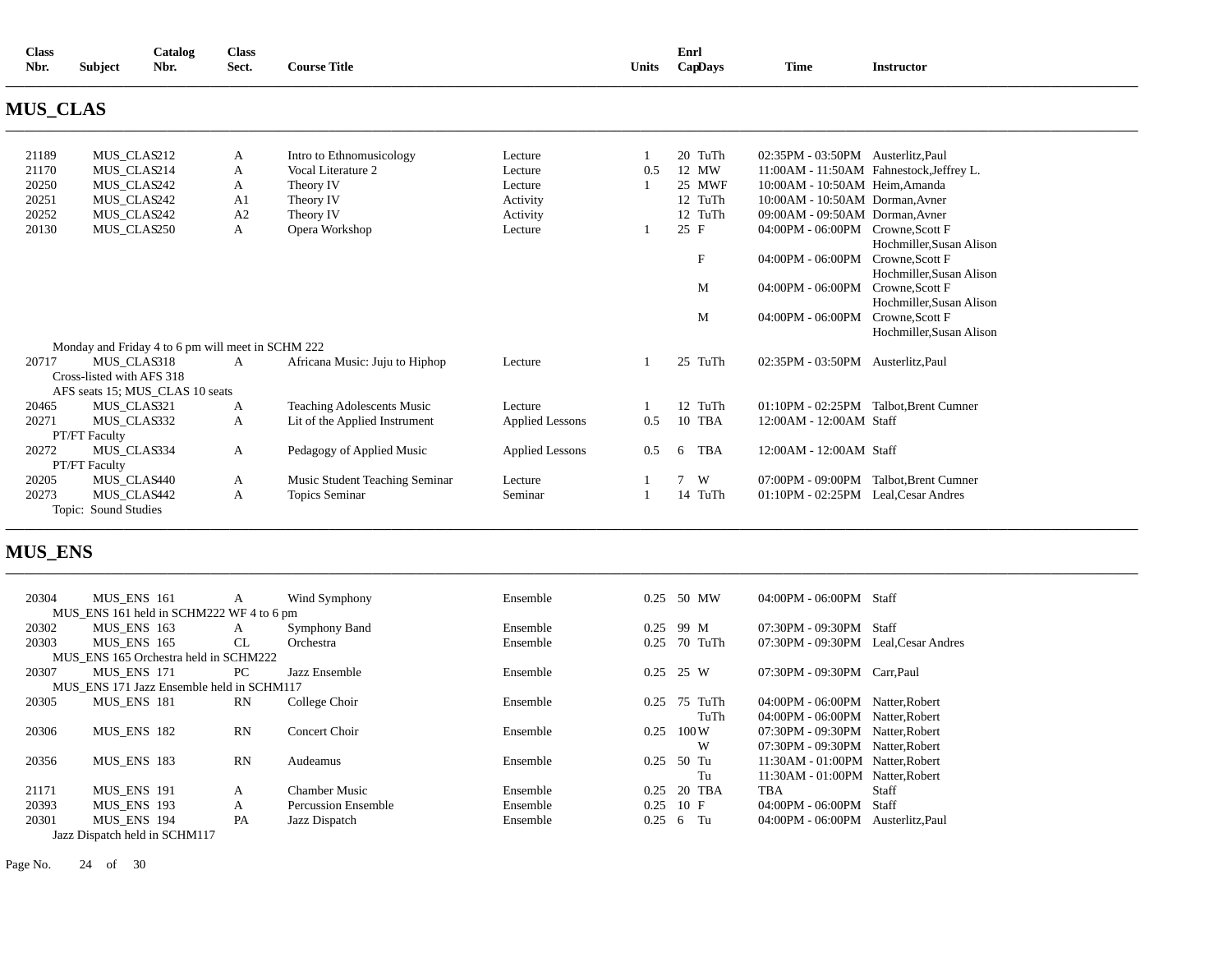| <b>Class</b><br>Nbr. | Subject      | Catalog<br>Nbr. | <b>Class</b><br>Sect. | <b>Course Title</b> |          | <b>Units</b> | Enrl<br>CapDays | Time                             | <b>Instructor</b>                      |  |
|----------------------|--------------|-----------------|-----------------------|---------------------|----------|--------------|-----------------|----------------------------------|----------------------------------------|--|
| <b>MUS_ENS</b>       |              |                 |                       |                     |          |              |                 |                                  |                                        |  |
| 20308                | MUS_ENS 195  |                 | RN                    | Camerata            | Ensemble |              | $0.25$ 20 W     | 04:00PM - 06:00PM Natter, Robert |                                        |  |
|                      |              |                 |                       |                     |          |              | М               | 04:00PM - 06:00PM Natter, Robert |                                        |  |
| 20469                | MUS ENS 197  |                 | BT                    | Gamelan Gita Semara | Ensemble |              | $0.25$ 25 Su    |                                  | 04:00PM - 06:00PM Talbot, Brent Cumner |  |
|                      | Meets Sunday |                 |                       |                     |          |              |                 |                                  |                                        |  |
|                      |              |                 |                       |                     |          |              |                 |                                  |                                        |  |
| <b>PHIL</b>          |              |                 |                       |                     |          |              |                 |                                  |                                        |  |
|                      |              |                 |                       |                     |          |              |                 |                                  |                                        |  |

| 20173 | PHIL                                   | 101 | А                                             | Introduction to Philosophy                                                                                                  | Lecture |  | 30 TuTh    |                                       | 10:00AM - 11:15AM Valmisa Oviedo.Mercedes Mari |
|-------|----------------------------------------|-----|-----------------------------------------------|-----------------------------------------------------------------------------------------------------------------------------|---------|--|------------|---------------------------------------|------------------------------------------------|
|       |                                        |     |                                               | No more than 10 Jr and/or Sr total (unless w/instructor permission); no more than 10 SO; FY no limit except total cap of 30 |         |  |            |                                       |                                                |
| 20174 | PHIL                                   | 101 | B                                             | Introduction to Philosophy                                                                                                  | Lecture |  | 30 MW      |                                       | 11:00AM - 12:15PM Anozie, Stanley Uche         |
|       |                                        |     |                                               | No more than 10 Jr and/or Sr total (unless w/instructor permission); no more than 10 SO; FY no limit except total cap of 30 |         |  |            |                                       |                                                |
| 20710 | <b>PHIL</b>                            | 150 | A                                             | Stand-up Philosophy                                                                                                         | Lecture |  | 25 MWF     | 10:00AM - 10:50AM Gimbel.Steven J.    |                                                |
| 20859 | PHIL                                   | 207 | A                                             | Early Modern European Phil                                                                                                  | Lecture |  | 15 MW      |                                       | 02:10PM - 03:25PM Anozie, Stanley Uche         |
| 21080 | PHIL                                   | 216 | A                                             | <b>Classical Chinese Philosophy</b>                                                                                         | Lecture |  | 25 TuTh    |                                       | 01:10PM - 02:25PM Valmisa Oviedo.Mercedes Mari |
| 21144 | PHIL                                   | 230 | A                                             | Ethics                                                                                                                      | Lecture |  | 25 TuTh    | 10:00AM - 11:15AM Greene.Nathifa      |                                                |
| 20333 | PHIL                                   | 240 | А                                             | World Philosophy                                                                                                            | Lecture |  | 25 MW      |                                       | 11:00AM - 12:15PM Valmisa Oviedo.Mercedes Mari |
|       |                                        |     | One PHIL course or FYS taught by PHIL faculty |                                                                                                                             |         |  |            |                                       |                                                |
| 21079 | <b>PHIL</b>                            | 252 | А                                             | Social & Political Philosophy                                                                                               | Lecture |  | 25 TuTh    |                                       | 01:10PM - 02:25PM Anozie, Stanley Uche         |
| 21072 | PHIL                                   | 265 | A                                             | Jewish Humor: Teyve to Seinfeld                                                                                             | Lecture |  | 25 MWF     | 09:00AM - 09:50AM Gimbel, Steven J.   |                                                |
| 21073 | PHIL                                   | 330 | A                                             | Language, Truth & Reality                                                                                                   | Lecture |  | 15 MW      | $02:10PM - 03:25PM$ Portmess. Lisa R. |                                                |
| 20334 | PHIL                                   | 400 | А                                             | Senior Seminar                                                                                                              | Seminar |  | 20 TuTh    | $02:35PM - 03:50PM$ Portmess. Lisa R. |                                                |
|       | Senior Status with major in Philosophy |     |                                               |                                                                                                                             |         |  |            |                                       |                                                |
| 20804 | PHIL                                   | 466 | LP                                            | <b>Senior Thesis</b>                                                                                                        | Lecture |  | <b>TBA</b> | <b>TBA</b>                            | Portmess, Lisa R.                              |
|       |                                        |     |                                               |                                                                                                                             |         |  |            |                                       |                                                |

### **PHY**

| 20079 | <b>PHY</b>                                | 104 | A                                                 | <b>Elementary Physics</b>             | Lecture    | 40 MWF     | 10:00AM - 10:50AM Staff             |                                               |
|-------|-------------------------------------------|-----|---------------------------------------------------|---------------------------------------|------------|------------|-------------------------------------|-----------------------------------------------|
| 20080 | <b>PHY</b>                                | 104 | B                                                 | <b>Elementary Physics</b>             | Lecture    | 40 MWF     | 11:00AM - 11:50AM Staff             |                                               |
| 20081 | <b>PHY</b>                                | 104 | L1                                                | <b>Elementary Physics</b>             | Laboratory | 40 Th      | $01:00PM - 03:50PM$                 | Andresen.Kurt                                 |
| 20082 | <b>PHY</b>                                | 104 | L2                                                | <b>Elementary Physics</b>             | Laboratory | 40 Th      | 07:00PM - 10:00PM Bryson, John Mark |                                               |
| 21034 | <b>PHY</b>                                | 107 | A                                                 | Physics of Music                      | Lecture    | 20 MWF     | 08:00AM - 08:50AM Crawford.Bret E.  |                                               |
| 21035 | <b>PHY</b>                                | 107 | LA1                                               | Physics of Music                      | Laboratory | 20 F       | 12:00PM - 02:50PM                   | Crawford.Bret E.                              |
| 20158 | <b>PHY</b>                                | 110 | A                                                 | <b>Introductory Physics II</b>        | Lecture    | 40 MWF     | 10:00AM - 10:50AM Sato. Yoshihiro   |                                               |
|       |                                           |     | Prerequisite: PHY 109 or permission of instructor |                                       |            |            |                                     |                                               |
| 20159 | <b>PHY</b>                                | 110 | L1                                                | <b>Introductory Physics II</b>        | Laboratory | 40 W       | $07:00$ PM - $10:00$ PM             | Staff                                         |
| 20083 | <b>PHY</b>                                | 112 | A                                                 | <b>Introductory Modern Physics II</b> | Lecture    | 24 Tu      |                                     | 11:25AM - 12:40PM Milingo, Jacquelynne Brenda |
|       |                                           |     |                                                   |                                       |            | <b>MWF</b> |                                     | 10:00AM - 10:50AM Milingo, Jacquelynne Brenda |
|       | First Years Only or Consent of Instructor |     |                                                   |                                       |            |            |                                     |                                               |
| 20084 | <b>PHY</b>                                | 112 | L1                                                | <b>Introductory Modern Physics II</b> | Laboratory | 12 M       | $01:00PM - 03:50PM$                 | Milingo, Jacquelynne Brenda                   |
| 20085 | <b>PHY</b>                                | 112 | L <sub>2</sub>                                    | <b>Introductory Modern Physics II</b> | Laboratory | 12 M       | $07:00$ PM - $10:00$ PM             | Puckett.James Graham                          |
| 21037 | <b>PHY</b>                                | 246 | A                                                 | The Physics of Life                   | Lecture    | 20 MWF     | 11:00AM - 11:50AM Andresen.Kurt     |                                               |
|       |                                           |     |                                                   |                                       |            |            |                                     | Frey, Shelli Lynne                            |
| 20086 | <b>PHY</b>                                | 255 | A                                                 | Math Techniques for Physicists        | Lecture    | 20 MWF     | 09:00AM - 09:50AM                   | Sato. Yoshihiro                               |
|       |                                           |     |                                                   |                                       |            |            |                                     |                                               |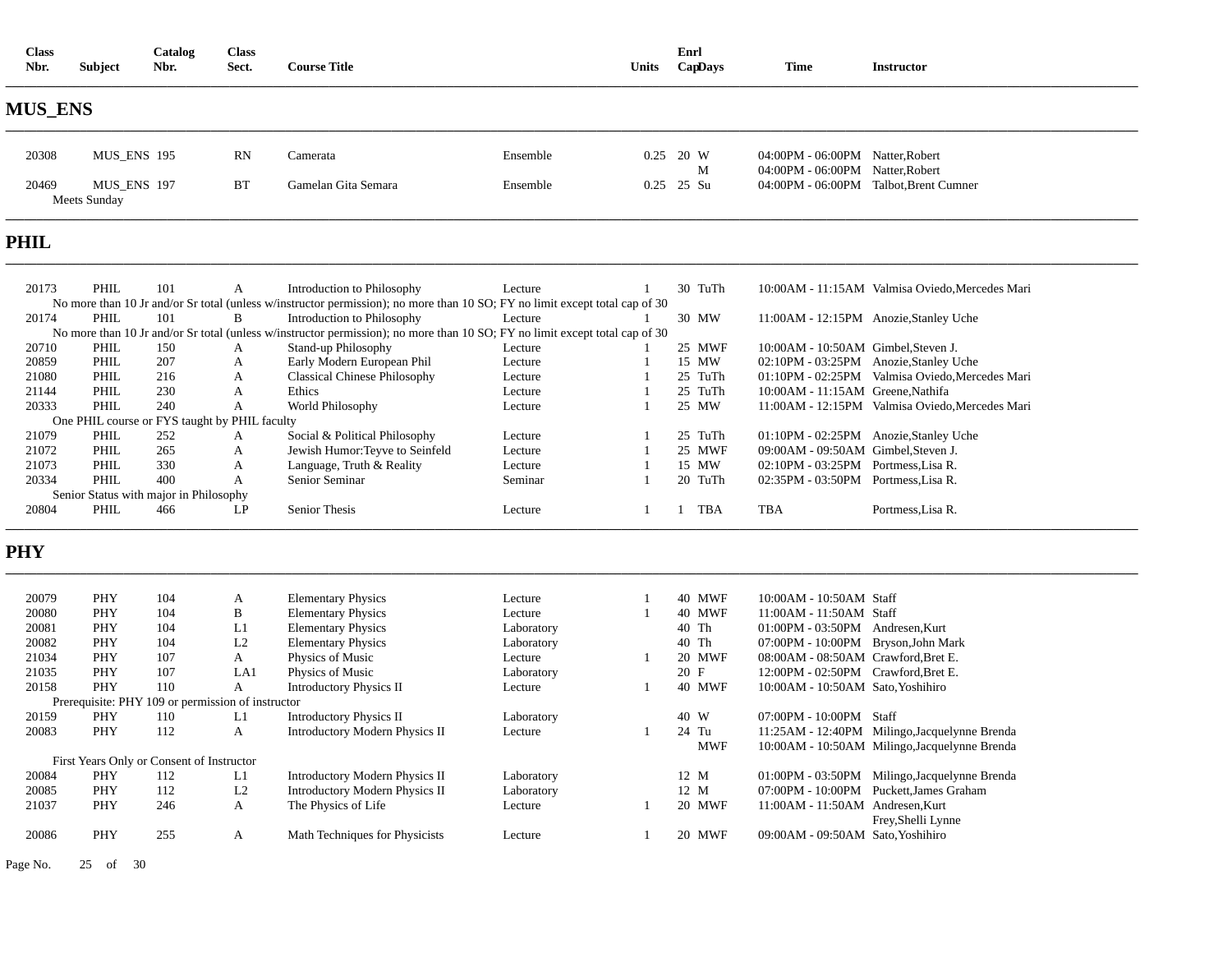| <b>Class</b><br>Nbr. | <b>Subject</b> | Catalog<br>Nbr.                          | <b>Class</b><br>Sect. | <b>Course Title</b>            |            | <b>Units</b>   | Enrl<br>CapDays | Time                                | <b>Instructor</b>                       |
|----------------------|----------------|------------------------------------------|-----------------------|--------------------------------|------------|----------------|-----------------|-------------------------------------|-----------------------------------------|
| <b>PHY</b>           |                |                                          |                       |                                |            |                |                 |                                     |                                         |
| 20346                | <b>PHY</b>     | 310                                      | A                     | Intro to Quantum Mechanics     | Lecture    | -1             | <b>20 MWF</b>   | 12:00PM - 12:50PM Sato, Yoshihiro   |                                         |
| 20678                | PHY            | 330                                      | A                     | Electricity & Magnetism        | Lecture    | $\mathbf{1}$   | <b>20 MWF</b>   | 11:00AM - 11:50AM Good, Timothy N.  |                                         |
| 21038                | PHY            | 352                                      | A                     | Optics and Laser Physics       | Lecture    | $\overline{1}$ | <b>MWF</b><br>9 | 09:00AM - 09:50AM Good, Timothy N.  |                                         |
| 21039                | PHY            | 352                                      | LA1                   | Optics and Laser Physics       | Laboratory |                | 9<br>MW         | 01:00PM - 03:50PM Good, Timothy N.  |                                         |
| POL                  |                |                                          |                       |                                |            |                |                 |                                     |                                         |
| 20116                | <b>POL</b>     | 101                                      | $\mathbf{A}$          | <b>American Government</b>     | Lecture    | -1             | 25 MWF          |                                     | 10:00AM - 10:50AM Larson.Bruce Anders   |
| 20117                | <b>POL</b>     | 101                                      | $\, {\bf B}$          | <b>American Government</b>     | Lecture    | $\mathbf{1}$   | 25 MWF          |                                     | 11:00AM - 11:50AM Larson, Bruce Anders  |
| 21083                | <b>POL</b>     | 101                                      | $\mathcal{C}$         | American Government            | Lecture    | -1             | 25 TuTh         | 10:00AM - 11:15AM Staff             |                                         |
| 21084                | POL            | 101                                      | D                     | American Government            | Lecture    | -1             | 25 TuF          | 11:25AM - 12:40PM Staff             |                                         |
| 20402                | <b>POL</b>     | 102                                      | A                     | Intro to Political Thought     | Lecture    | -1             | 25 TuTh         | 01:10PM - 02:25PM Pham, Kevin Doan  |                                         |
| 20118                | <b>POL</b>     | 103                                      | A                     | Intro International Relations  | Lecture    | -1             | 25 MWF          | 01:10PM - 02:00PM Akbaba, Yasemin   |                                         |
| 20119                | <b>POL</b>     | 103                                      | B                     | Intro International Relations  | Lecture    | -1             | 25 MWF          | 02:10PM - 03:00PM Akbaba, Yasemin   |                                         |
| 20120                | <b>POL</b>     | 104                                      | $\mathbf{A}$          | Intro to Comparative Politics  | Lecture    | -1             | 25 TuTh         | 10:00AM - 11:15AM Woo, Ae sil       |                                         |
| 20772                | <b>POL</b>     | 104                                      | B                     | Intro to Comparative Politics  | Lecture    | -1             | 25 TuTh         | 01:10PM - 02:25PM Woo, Ae sil       |                                         |
| 21085                | <b>POL</b>     | 203                                      | A                     | Topics in Internat'l Politics  | Lecture    | -1             | 25 TuTh         | 01:10PM - 02:25PM Reid, Lindsay     |                                         |
| 21086                | <b>POL</b>     | 204                                      | A                     | Topics in Comparative Politics | Lecture    | -1             | 25 MWF          |                                     | 10:00AM - 10:50AM Page,Douglas DuPre    |
| 20121                | <b>POL</b>     | 215                                      | A                     | Methods of Political Science   | Lecture    | $\overline{1}$ | 16 TuTh         | 10:00AM - 11:15AM Staff             |                                         |
| 20253                | POL            | 215                                      | B                     | Methods of Political Science   | Lecture    | -1             | 16 MF           | 11:00AM - 12:15PM Dawes, Roy Adrian |                                         |
| 20557                | <b>POL</b>     | 215                                      | $\mathcal{C}$         | Methods of Political Science   | Lecture    | -1             | 16 TuF          | 11:25AM - 12:40PM Staff             |                                         |
| 21088                | <b>POL</b>     | 228                                      | A                     | Race and Politics in U.S.      | Lecture    | -1             | 25 TuTh         | 01:10PM - 02:25PM Staff             |                                         |
| 21087                | <b>POL</b>     | 242                                      | $\mathbf{A}$          | United States Foreign Policy   | Lecture    | -1             | 25 TuTh         | 08:30AM - 09:45AM Reid, Lindsay     |                                         |
| 21089                | <b>POL</b>     | 255                                      | A                     | Film, Fiction& World Politics  | Lecture    | -1             | 25 MWF          | 11:00AM - 11:50AM Akbaba, Yasemin   |                                         |
| 21082                | POL            | 299                                      | $\mathbf{A}$          | Judicial Politics & Behavior   | Lecture    | -1             | 25 MWF          |                                     | 10:00AM - 10:50AM Boddery, Scott Simon  |
| 21090                | <b>POL</b>     | 301                                      | A                     | Topics in American Government  | Lecture    | 1              | <b>20 MWF</b>   |                                     | 01:10PM - 02:00PM Larson, Bruce Anders  |
| 20376                | <b>POL</b>     | 302                                      | A                     | Topics in Political Theory     | Lecture    | -1             | 20 TuTh         | 10:00AM - 11:15AM Pham, Kevin Doan  |                                         |
| 20525                | <b>POL</b>     | 303                                      | A                     | Topics in Internat'l Politics  | Lecture    | -1             | 20 TuTh         | 10:00AM - 11:15AM Reid, Lindsay     |                                         |
| 21091                | <b>POL</b>     | 303                                      | B                     | Topics in Internat'l Politics  | Lecture    | -1             | 20 Tu           | 06:30PM - 09:00PM Staff             |                                         |
| 20403                | POL            | 304                                      | A                     | How to be a Dictator           | Lecture    | -1             | 25 TuTh         | 02:35PM - 03:50PM Woo, Ae sil       |                                         |
| 21093                | <b>POL</b>     | 351                                      | A                     | Pol Economy of Armed Conflict  | Lecture    | -1             | 20 MW           |                                     | 11:00AM - 12:15PM Hartzell, Caroline A. |
| 21094                | <b>POL</b>     | 382                                      | A                     | Feminist Theory in Amer Pol    | Seminar    | -1             | 20 TuTh         | 02:35PM - 03:50PM Staff             |                                         |
| 21095                | POL            | 399                                      | A                     | Legal Analysis                 | Lecture    | -1             | <b>20 MWF</b>   |                                     | 02:10PM - 03:00PM Boddery, Scott Simon  |
| 20405                | <b>POL</b>     | 401                                      | A                     | Capstone-American Government   | Seminar    | $\overline{1}$ | 16 Th           | 01:10PM - 03:40PM Dawes, Roy Adrian |                                         |
|                      |                | Seniors Only; Political Science Capstone |                       |                                |            |                |                 |                                     |                                         |
| 20122                | <b>POL</b>     | 404                                      | $\mathbf{A}$          | Capstone-Comparative Politics  | Seminar    | -1             | 16 MWF          |                                     | 11:00AM - 11:50AM Page, Douglas DuPre   |
|                      |                | Seniors Only; Political Science Capstone |                       |                                |            |                |                 |                                     |                                         |
| <b>PORT</b>          |                |                                          |                       |                                |            |                |                 |                                     |                                         |

21007 PORT 205 A Accelerated Int Portuguese Lecture 1 18 MWF 01:10PM - 02:00PM Yager,Kent D.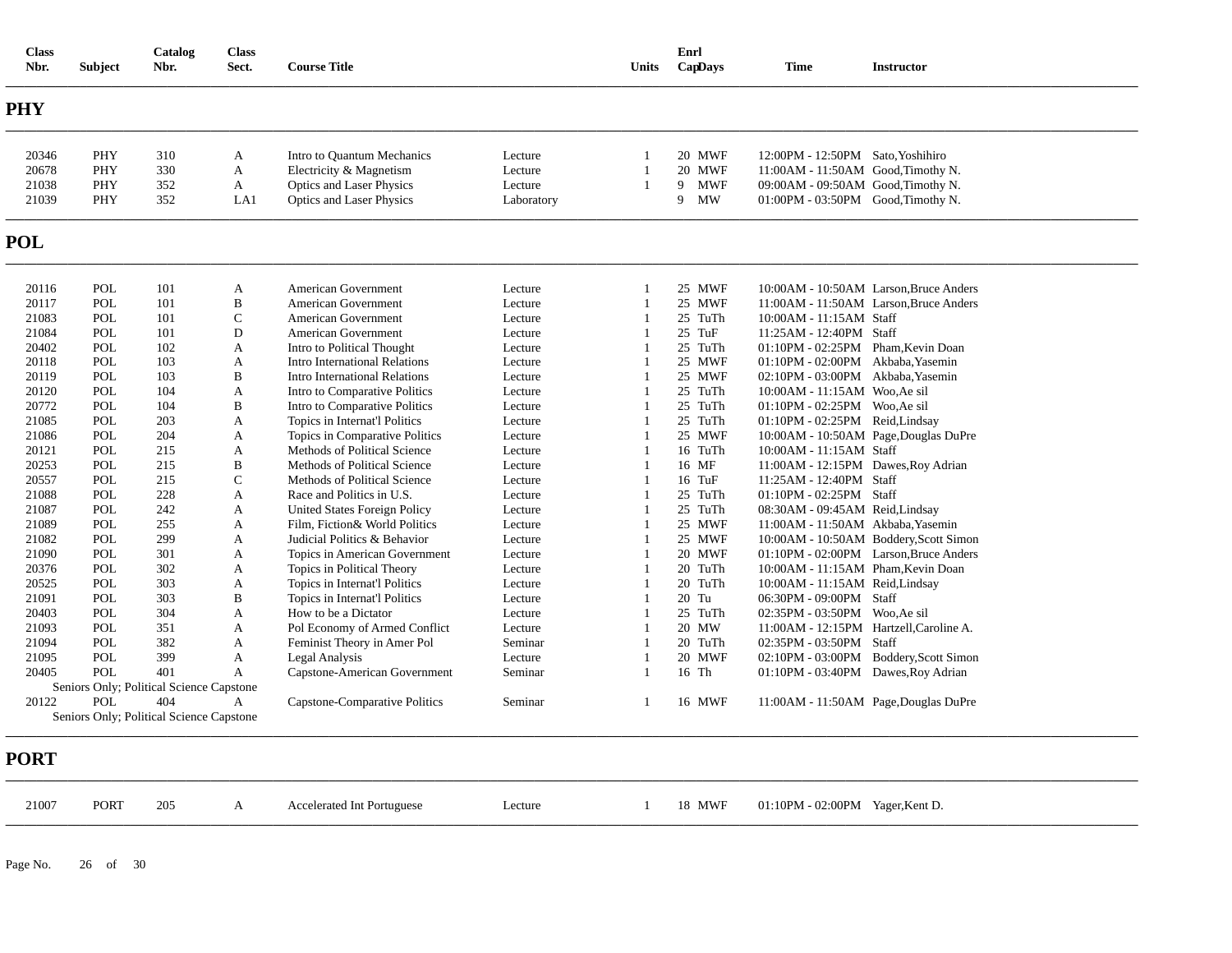| <b>Class</b><br>Nbr. | <b>Subject</b>                              | Catalog<br>Nbr.                        | <b>Class</b><br>Sect. | <b>Course Title</b>                                   |            | Units          | Enrl<br>CapDays | <b>Time</b>                           | <b>Instructor</b>                            |
|----------------------|---------------------------------------------|----------------------------------------|-----------------------|-------------------------------------------------------|------------|----------------|-----------------|---------------------------------------|----------------------------------------------|
| PP                   |                                             |                                        |                       |                                                       |            |                |                 |                                       |                                              |
| 20438                | PP                                          | 221                                    | A                     | Intro to Public Policy                                | Lecture    | $\overline{1}$ | 25 MWF          | 10:00AM - 10:50AM Douds, Anne         |                                              |
| 20631                | PP                                          | 305                                    | A                     | Adv Public Policy Analysis                            | Lecture    | $\overline{1}$ | 20 TuTh         | 01:10PM - 02:25PM Staff               |                                              |
| 20343                | PP                                          | 401                                    | A                     | Adv Topics in Public Policy                           | Seminar    | -1             | 20 M            | $01:10PM - 03:40PM$ Douds, Anne       |                                              |
| 20629                | PP                                          | 401                                    | B                     | Adv Topics in Public Policy                           | Seminar    | $\mathbf{1}$   | 20 W            | 01:10PM - 03:40PM Staff               |                                              |
| PSYCH                |                                             |                                        |                       |                                                       |            |                |                 |                                       |                                              |
| 20439                | <b>PSYCH</b>                                | 101<br>Seats: 4 JR/SR: 4 SO ; 22 FY    | A                     | Introduction to Psychology                            | Lecture    | $\mathbf{1}$   | 30 TuTh         |                                       | 08:30AM - 09:45AM Delaney, Katherine W.      |
| 20440                | <b>PSYCH</b><br>Seats: 4 JR/SR; 4 SO; 22 FY | 101                                    | B                     | Introduction to Psychology                            | Lecture    | $\mathbf{1}$   | 30 TuTh         |                                       | 10:00AM - 11:15AM Delaney, Katherine W.      |
| 20441                | <b>PSYCH</b><br>Seats: 4 JR/SR; 4 SO; 22 FY | 101                                    | $\mathsf{C}$          | Introduction to Psychology                            | Lecture    | 1              | 30 MWF          | 11:00AM - 11:50AM Tarner, Nina Louise |                                              |
| 20443                | <b>PSYCH</b><br>Seats: 4 JR/SR; 4 SO; 22 FY | 101                                    | D                     | Introduction to Psychology                            | Lecture    | 1              | 30 MW           | 11:00AM - 12:15PM Cain, Kathleen M.   |                                              |
| 20442                | <b>PSYCH</b>                                | 101<br>Seats: 4 JR/SR; 4 SO; 22 FY     | $\mathbf E$           | Introduction to Psychology                            | Lecture    | 1              | 30 MWF          | 01:10PM - 02:00PM Tarner, Nina Louise |                                              |
| 20335                | <b>PSYCH</b>                                | 205<br>Declared Psychology Majors Only | A                     | Introduction to Statistics                            | Lecture    | $\mathbf{1}$   | 25 MWF          |                                       | 10:00AM - 10:50AM Barlett, Natalie Dawn      |
| 20336                | <b>PSYCH</b>                                | 205                                    | LA1                   | Introduction to Statistics                            | Laboratory |                | 25 Th           |                                       | 01:10PM - 04:00PM Barlett, Natalie Dawn      |
| 20500                | <b>PSYCH</b>                                | 214                                    | A                     | Social Psychology                                     | Lecture    | $\overline{1}$ | 30 MWF          |                                       | 11:00AM - 11:50AM Barlett, Natalie Dawn      |
| 20316                | <b>PSYCH</b>                                | 215                                    | A                     | <b>Human Cognition</b>                                | Lecture    | -1             | 30 TuTh         | 01:10PM - 02:25PM Clark, Erin R.      |                                              |
| 20384                | <b>PSYCH</b>                                | 216                                    | A                     | Sensation and Perception                              | Lecture    | $\overline{1}$ | 30 TuTh         | 01:10PM - 02:25PM Russell, Richard    |                                              |
| 21004                | <b>PSYCH</b>                                | 222                                    | A                     | Abnormal Psychology                                   | Lecture    | -1             | 30 MWF          |                                       | 11:00AM - 12:15PM Berenson, Kathy Rae        |
| 21160                | <b>PSYCH</b>                                | 225                                    | A                     | Dev Psych: Infancy & Childhood                        | Lecture    | $\overline{1}$ | 30 MW           | 02:10PM - 03:25PM Goubet, Nathalie    |                                              |
| 20656                | <b>PSYCH</b>                                | 226                                    | A                     | Dev Psychology: Adolescence                           | Lecture    | $\mathbf{1}$   | 30 TuTh         |                                       | 01:10PM - 02:25PM Delaney, Katherine W.      |
| 21003                | <b>PSYCH</b>                                | 236                                    | A                     | Intro to Brain & Behavior                             | Lecture    | $\overline{1}$ | 30 MWF          | 09:00AM - 09:50AM Tarner, Nina Louise |                                              |
| 20507                | <b>PSYCH</b>                                | 305                                    | A                     | <b>Experimental Methods</b>                           | Lecture    | $\overline{1}$ | 15 TuTh         | 08:30AM - 09:45AM Russell, Richard    |                                              |
|                      |                                             |                                        |                       | Prerequisite: Two 200-level Psych Courses + PSYCH 205 |            |                |                 |                                       |                                              |
| 20508                | <b>PSYCH</b>                                | 305                                    | LA1                   | <b>Experimental Methods</b>                           | Laboratory |                | 15 W            | 01:10PM - 04:00PM Russell, Richard    |                                              |
| 20509                | <b>PSYCH</b>                                | 305                                    | B                     | <b>Experimental Methods</b>                           | Lecture    | $\overline{1}$ | 15 MW           | 11:00AM - 12:15PM Goubet, Nathalie    |                                              |
|                      |                                             |                                        |                       | Prerequisite: Two 200-level Psych Courses + PSYCH 205 |            |                |                 |                                       |                                              |
| 20511                | <b>PSYCH</b>                                | 305                                    | LB1                   | <b>Experimental Methods</b>                           | Laboratory |                | 15 Tu           | 01:10PM - 04:00PM Goubet, Nathalie    |                                              |
| 20793                | <b>PSYCH</b>                                | 305                                    | $\mathbf C$           | <b>Experimental Methods</b>                           | Lecture    | 1              | 15 TuTh         |                                       | 10:00AM - 11:15AM Wilson, Kevin Donald       |
|                      |                                             |                                        |                       | Prerequisite: Two 200-level Psych Courses + PSYCH 205 |            |                |                 |                                       |                                              |
| 20510                | <b>PSYCH</b>                                | 305                                    | LC1                   | <b>Experimental Methods</b>                           | Laboratory |                | 15 Tu           |                                       | 01:10PM - 04:00PM Wilson, Kevin Donald       |
| 20657                | <b>PSYCH</b>                                | 310                                    | A                     | Lab in Cultural Psychology                            | Lecture    | 1              | 12 MW           | 11:00AM - 12:15PM Mukherjee, Sahana   |                                              |
| 20658                | <b>PSYCH</b>                                | 310                                    | LA1                   | Lab in Cultural Psychology                            | Laboratory |                | 12 TBA          | <b>TBA</b>                            | Mukherjee, Sahana                            |
| 20395                | <b>PSYCH</b>                                | 315                                    | A                     | Lab in Thinking and Cognition                         | Lecture    | 1              | 12 TuTh         |                                       | 10:00AM - 11:15AM Fincher-Kiefer, Rebecca H. |
| 20396                | <b>PSYCH</b>                                | 315                                    | LA1                   | Lab in Thinking and Cognition                         | Laboratory |                | 12 TBA          | <b>TBA</b>                            | Fincher-Kiefer, Rebecca H.                   |
| 21005                | <b>PSYCH</b>                                | 321                                    | A                     | Lab in Personality & Psychopatho                      | Lecture    | 1              | 12 TuTh         | 02:35PM - 03:50PM                     | Berenson, Kathy Rae                          |
| 21006                | <b>PSYCH</b>                                | 321                                    | LA1                   | Lab in Personality & Psychopatho                      | Laboratory |                | 12 M            | 01:10PM - 04:00PM                     | Berenson, Kathy Rae                          |
| 20385                | <b>PSYCH</b>                                | 328                                    | A                     | Lab in Social & Emotional Dev                         | Lecture    | $\overline{1}$ | 12 TuTh         | $01:10PM - 02:25PM$                   | Cain, Kathleen M.                            |
| 20386                | <b>PSYCH</b>                                | 328                                    | LA1                   | Lab in Social & Emotional Dev                         | Laboratory |                | 12 W            | 01:10PM - 04:00PM Cain, Kathleen M.   |                                              |
| 20505                | <b>PSYCH</b>                                | 336                                    | A                     | Lab in Behavioral Neuroscience                        | Lecture    | 1              | 12 TuTh         | 01:10PM - 02:25PM Siviy, Stephen M.   |                                              |

Page No. 27 of 30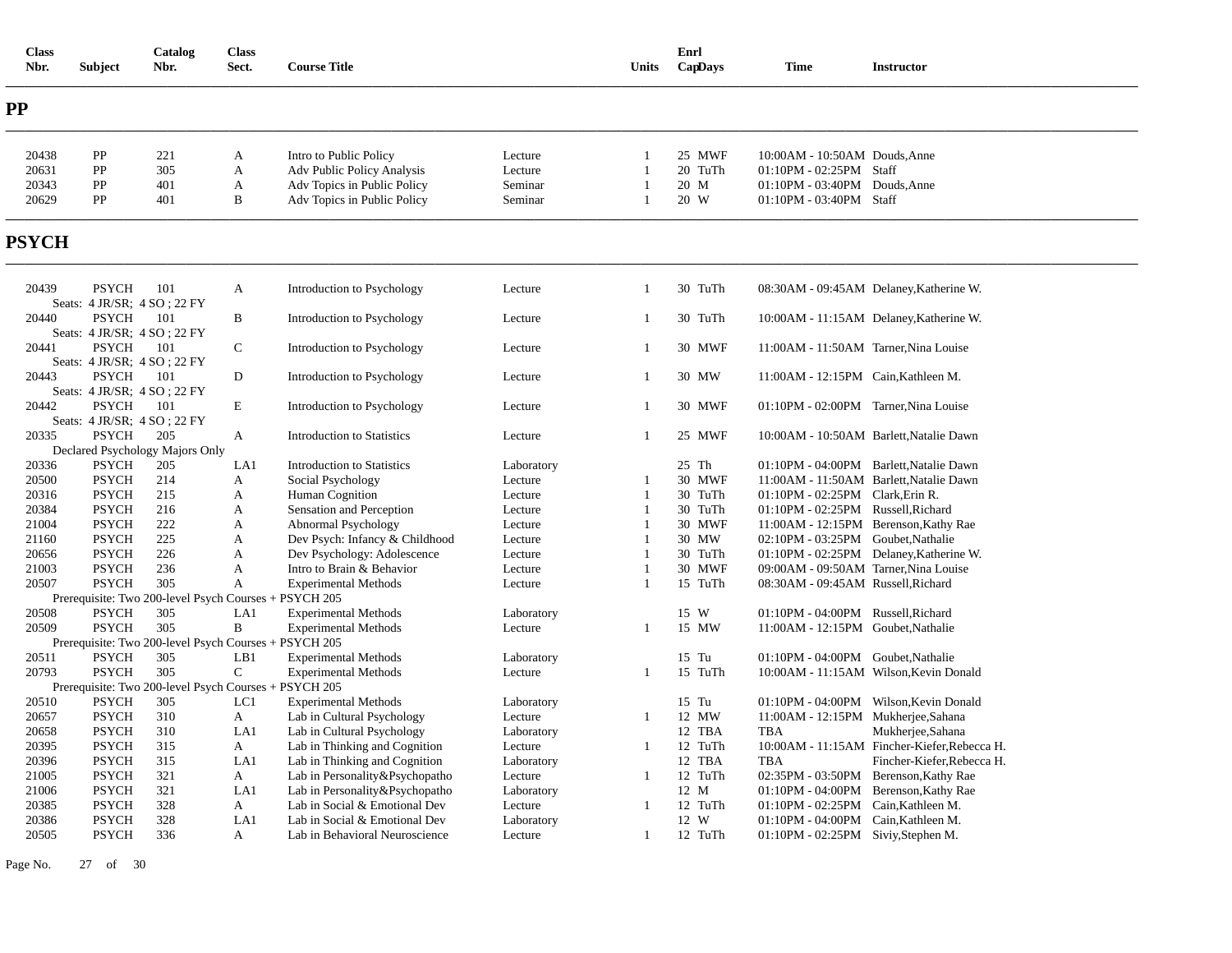| <b>Class</b><br>Nbr. | <b>Subject</b>               | Catalog<br>Nbr.                                         | <b>Class</b><br>Sect. | <b>Course Title</b>                                                    |                       | Units          | Enrl<br>CapDays | <b>Time</b>                                       | <b>Instructor</b>                         |
|----------------------|------------------------------|---------------------------------------------------------|-----------------------|------------------------------------------------------------------------|-----------------------|----------------|-----------------|---------------------------------------------------|-------------------------------------------|
| PSYCH                |                              |                                                         |                       |                                                                        |                       |                |                 |                                                   |                                           |
| 20506<br>20087       | <b>PSYCH</b><br><b>PSYCH</b> | 336<br>341                                              | LA1<br>$\mathbf{A}$   | Lab in Behavioral Neuroscience<br><b>History Psychological Science</b> | Laboratory<br>Lecture | -1             | 12 W<br>30 TuTh | <b>TBA</b><br>08:30AM - 09:45AM McCall, Daniel D. | Siviy, Stephen M.                         |
| REL                  |                              |                                                         |                       |                                                                        |                       |                |                 |                                                   |                                           |
| 20839                | <b>REL</b>                   | 101                                                     | A                     | Introduction to Religion                                               | Lecture               | $\mathbf{1}$   | 25 MW           | 02:10PM - 03:25PM Sommer.Deborah A.               |                                           |
|                      |                              | Enrollment Limit: 13 FY and 12 SO                       |                       |                                                                        |                       |                |                 |                                                   |                                           |
| 20374                | <b>REL</b>                   | 105                                                     | A                     | Bible & Modern Moral Issues                                            | Lecture               | $\overline{1}$ | 25 TuTh         | 01:10PM - 02:25PM Myers, Charles D.               |                                           |
| 21111                | <b>REL</b>                   | 134                                                     | A                     | Religion in America                                                    | Lecture               | -1             | 25 WF           | 02:10PM - 03:25PM Walsh, David                    |                                           |
|                      |                              | Enrollment Limit: 13 FY and 12 SO                       |                       |                                                                        |                       |                |                 |                                                   |                                           |
| 20523                | <b>REL</b>                   | 204                                                     | A                     | The Hebrew Scriptures                                                  | Lecture               | $\overline{1}$ | 25 MW           | 11:00AM - 12:15PM Myers, Charles D.               |                                           |
| 20992                | <b>REL</b>                   | 254                                                     | A                     | Intro to Confucianism                                                  | Lecture               | -1             | 25 TuTh         | 10:00AM - 11:15AM Sommer, Deborah A.              |                                           |
| 21181                | <b>REL</b>                   | 264                                                     | A                     | Nature, Environment, Religion                                          | Lecture               |                | 25 WF           | 11:00AM - 12:15PM Walsh, David                    |                                           |
| 20994                | <b>REL</b>                   | 272                                                     | A                     | Islam in the Modern World                                              | Lecture               | -1             | 25 TuTh         |                                                   | 08:30AM - 09:45AM Sijapati, Megan Adamson |
| 20993                | <b>REL</b>                   | 311                                                     | $\mathbf{A}$          | Jesus in First Three Gospels                                           | Seminar               | $\overline{1}$ | 15 TuTh         | 02:35PM - 03:50PM Myers, Charles D.               |                                           |
| 20654                | <b>REL</b>                   | 362                                                     | A                     | Violence/NonViolence:GlobalRel                                         | Seminar               | $\overline{1}$ | 15 W            |                                                   | 01:10PM - 03:40PM Sijapati, Megan Adamson |
| 20428                | <b>REL</b>                   | 400                                                     | $\mathbf{A}$          | Capstone Experience                                                    | Seminar               | $\overline{1}$ | 15 M            |                                                   | 01:10PM - 03:40PM Sijapati, Megan Adamson |
|                      |                              | Capstone Experience in Rel Studies                      |                       |                                                                        |                       |                |                 |                                                   |                                           |
|                      | Seniors Only                 |                                                         |                       |                                                                        |                       |                |                 |                                                   |                                           |
| SOC                  |                              |                                                         |                       |                                                                        |                       |                |                 |                                                   |                                           |
|                      |                              |                                                         |                       |                                                                        |                       |                |                 |                                                   |                                           |
| 20644                | <b>SOC</b>                   | 101<br>Enrollment Limit: 2 Sr, 4 Jr, 8 Soph, 11 FY      | A                     | Introduction to Sociology                                              | Lecture               | 1              | 25 MWF          | 02:10PM - 03:25PM Staff                           |                                           |
|                      | <b>SOC</b>                   | 103                                                     |                       |                                                                        |                       | 1              |                 |                                                   |                                           |
| 20360                |                              | Enrollment Limit: 2 Sr, 4 Jr, 8 Soph; 11 FY             | A                     | Introduction to Sociology                                              | Lecture               |                | 25 MW           |                                                   | 11:00AM - 12:15PM Standlee, Alecea Irene  |
| 20353                | <b>SOC</b>                   | 103                                                     | B                     | Introduction to Sociology                                              | Lecture               | 1              | 25 TuTh         |                                                   | 10:00AM - 11:15AM Standlee, Alecea Irene  |
|                      |                              | Enrollment Limit: 2 Sr, 4 Jr, 8 Soph, 11 FY             |                       |                                                                        |                       |                |                 |                                                   |                                           |
| 20996                | <b>SOC</b>                   | 103                                                     | $\mathsf{C}$          | Introduction to Sociology                                              | Lecture               | 1              | 25 TuTh         | 01:10PM - 02:25PM Lee, Jaein                      |                                           |
|                      |                              | Enrollment Limit: 2 Sr, 4 Jr, 8 Soph, 11 FY             |                       |                                                                        |                       |                |                 |                                                   |                                           |
| 20997                | <b>SOC</b>                   | 203                                                     | $\mathbf{A}$          | Population                                                             | Lecture               | $\overline{1}$ | 25 TuTh         | 10:00AM - 11:15AM Lee, Jaein                      |                                           |
| 20998                | <b>SOC</b>                   | 206                                                     | A                     | Sociology of the Family                                                | Lecture               | $\overline{1}$ | 25 MW           | 02:10PM - 03:25PM Harger, Brent Darren            |                                           |
| 20999                | <b>SOC</b>                   | 209                                                     | A                     | Race and Ethnicity                                                     | Lecture               | $\overline{1}$ | 18 TuTh         | 10:00AM - 11:15AM Hays, Cassie Megan              |                                           |
| 20788                | <b>SOC</b>                   | 239                                                     | A                     | Health, Medicine, and Society                                          | Lecture               | $\overline{1}$ | 18 MW           | 11:00AM - 12:15PM Lee, Jaein                      |                                           |
| 21000                | <b>SOC</b>                   | 245                                                     |                       | <b>Visual Sociology</b>                                                | Lecture               | $\overline{1}$ | 25 TuTh         | 08:30AM - 09:45AM Phua, VoonChin                  |                                           |
| 20425                | <b>SOC</b>                   | 262                                                     | A<br>A                | Social Dev of Latin America                                            | Lecture               | $\overline{1}$ | <b>20 MWF</b>   | 10:00AM - 10:50AM Betances, Emelio R.             |                                           |
|                      | Cross-listed with LAS 262    |                                                         |                       |                                                                        |                       |                |                 |                                                   |                                           |
| 20551                | <b>SOC</b>                   | 276                                                     | $\mathbf{A}$          | Social & Pol Problems: Mexico                                          | Lecture               | $\overline{1}$ | 20 MWF          | 01:10PM - 02:00PM Betances, Emelio R.             |                                           |
|                      | Cross-listed with LAS 276    |                                                         |                       |                                                                        |                       |                |                 |                                                   |                                           |
|                      |                              | Social and Political Problems: The case study of Mexico |                       |                                                                        |                       |                |                 |                                                   |                                           |
| 20125                | <b>SOC</b>                   | 296                                                     | A                     | Intro to Sociological Theory                                           | Lecture               |                | 14 TuTh         |                                                   | 02:35PM - 03:50PM Standlee, Alecea Irene  |
| 20448                | <b>SOC</b>                   | 298                                                     | $\mathbf{A}$          | Field Methods in Soc Research                                          | Lecture               | $\overline{1}$ | 12 MW           | 11:00AM - 12:15PM Harger, Brent Darren            |                                           |
|                      | Department Consent Required  |                                                         |                       |                                                                        |                       |                |                 |                                                   |                                           |
|                      |                              |                                                         |                       |                                                                        |                       |                |                 |                                                   |                                           |

Page No. 28 of 30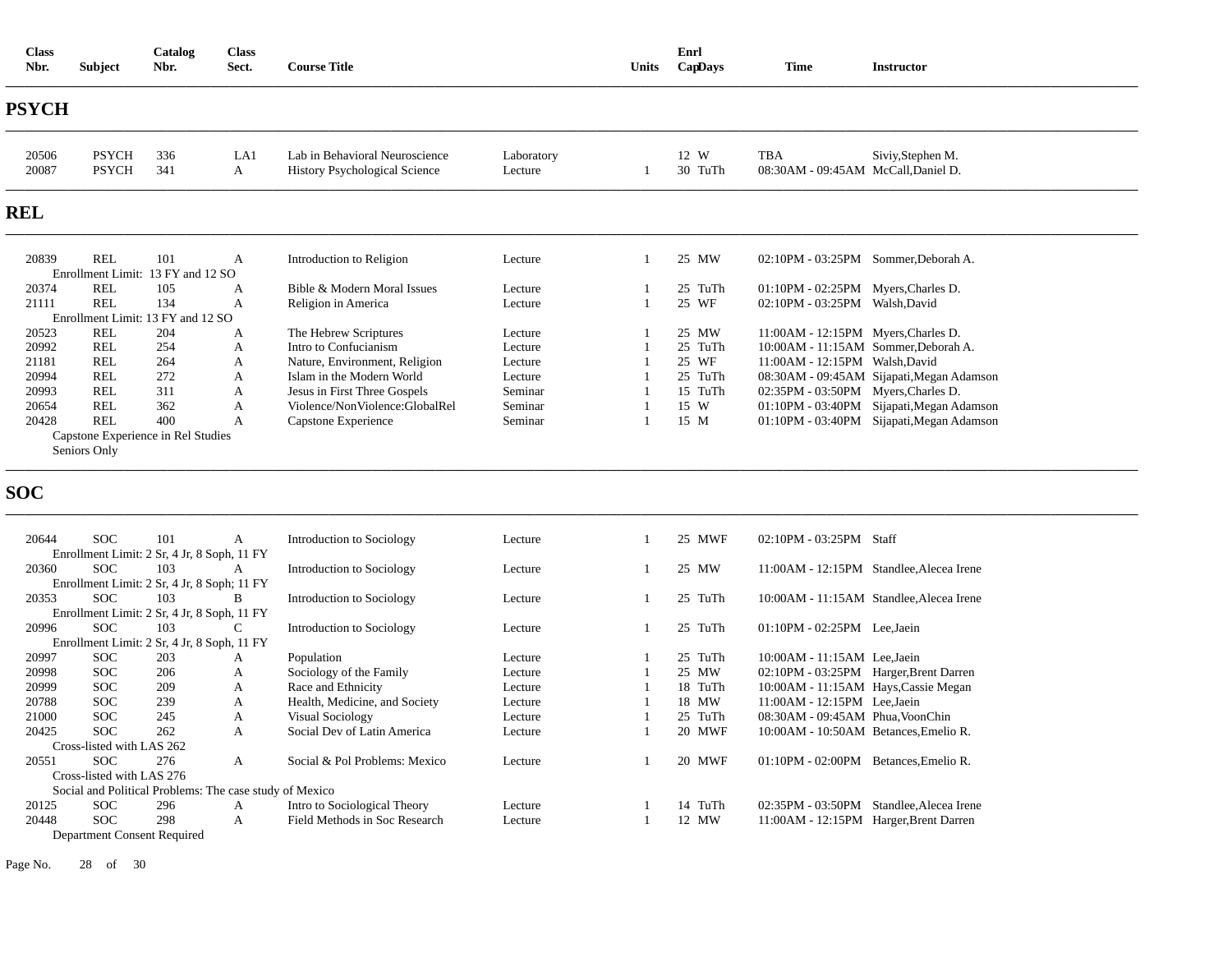| <b>Class</b><br>Nbr. | <b>Subject</b>              | Catalog<br>Nbr.                       | <b>Class</b><br>Sect. | <b>Course Title</b>               |            | <b>Units</b>   | Enrl | CapDays | <b>Time</b>                           | <b>Instructor</b>                               |
|----------------------|-----------------------------|---------------------------------------|-----------------------|-----------------------------------|------------|----------------|------|---------|---------------------------------------|-------------------------------------------------|
| <b>SOC</b>           |                             |                                       |                       |                                   |            |                |      |         |                                       |                                                 |
| 20646                | <b>SOC</b>                  | 299                                   | A                     | Data Analysis and Statistics      | Lecture    | 1              |      | 14 TuTh | 10:00AM - 11:15AM Phua, VoonChin      |                                                 |
| 20647                | <b>SOC</b>                  | 299                                   | LA <sub>1</sub>       | Data Analysis and Statistics      | Laboratory |                |      | 14 W    | 01:10PM - 03:40PM Phua, VoonChin      |                                                 |
| 20362                | <b>SOC</b>                  | 318                                   | A                     | Theories of Capitalism            | Lecture    | -1             |      | 16 TuTh | 02:35PM - 03:50PM Lair, Craig Dennis  |                                                 |
|                      |                             | <b>Instructor Permission Required</b> |                       |                                   |            |                |      |         |                                       |                                                 |
| 20126                | <b>SOC</b>                  | 400                                   | A                     | Sociology Seminar                 | Seminar    | 1              | 8    | Tu      | 11:55AM - 02:25PM Hays, Cassie Megan  |                                                 |
|                      | Department Consent required |                                       |                       |                                   |            |                |      |         |                                       |                                                 |
| 20643                | <b>SOC</b>                  | 400                                   | B                     | Sociology Seminar                 | Seminar    | 1              | 8    | Th      | 11:55AM - 02:25PM Hays, Cassie Megan  |                                                 |
| <b>SPAN</b>          |                             |                                       |                       |                                   |            |                |      |         |                                       |                                                 |
| 20486                | <b>SPAN</b>                 | 101                                   | A                     | <b>Elementary Spanish</b>         | Lecture    | 1              |      | 18 MWF  | 09:00AM - 09:50AM Sommers, Barbara J. |                                                 |
| 20623                | <b>SPAN</b>                 | 102                                   | A                     | <b>Elementary Spanish</b>         | Lecture    | $\mathbf{1}$   |      | 18 MWF  | 08:00AM - 08:50AM Staff               |                                                 |
| 20041                | <b>SPAN</b>                 | 102                                   | B                     | <b>Elementary Spanish</b>         | Lecture    | $\mathbf{1}$   |      | 18 MWF  |                                       | 09:00AM - 09:50AM Arroyo Garcia, Covadonga      |
| 20340                | <b>SPAN</b>                 | 102                                   | C                     | <b>Elementary Spanish</b>         | Lecture    | 1              |      | 18 MWF  |                                       | 10:00AM - 10:50AM Dumont, Jennifer Kelley       |
| 20341                | <b>SPAN</b>                 | 102                                   | D                     | <b>Elementary Spanish</b>         | Lecture    | 1              |      | 18 MWF  | 10:00AM - 10:50AM Sommers, Barbara J. |                                                 |
| 20342                | <b>SPAN</b>                 | 102                                   | $\mathbf E$           | <b>Elementary Spanish</b>         | Lecture    | $\mathbf{1}$   |      | 18 MWF  |                                       | 11:00AM - 11:50AM Arroyo Garcia, Covadonga      |
| 20406                | <b>SPAN</b>                 | 102                                   | $_{\rm F}$            | <b>Elementary Spanish</b>         | Lecture    | 1              |      | 18 MWF  |                                       | 01:10PM - 02:00PM Dumont, Jennifer Kelley       |
| 20454                | <b>SPAN</b>                 | 201                                   | A                     | Intermediate Spanish              | Lecture    | $\mathbf{1}$   |      | 18 MWF  | 10:00AM - 10:50AM Perez, Maria        |                                                 |
| 20042                | <b>SPAN</b>                 | 201                                   | B                     | Intermediate Spanish              | Lecture    | $\mathbf{1}$   |      | 18 MWF  | 11:00AM - 11:50AM Staff               |                                                 |
| 20314                | <b>SPAN</b>                 | 201                                   | $\mathsf{C}$          | Intermediate Spanish              | Lecture    | $\overline{1}$ |      | 18 MWF  |                                       | 01:10PM - 02:00PM Arroyo Garcia, Covadonga      |
| 20453                | <b>SPAN</b>                 | 201                                   | ${\rm D}$             | Intermediate Spanish              | Lecture    | $\mathbf{1}$   |      | 18 MWF  | 12:00PM - 12:50PM Staff               |                                                 |
| 21008                | <b>SPAN</b>                 | 201                                   | E                     | <b>Intermediate Spanish</b>       | Lecture    | $\mathbf{1}$   |      | 18 MWF  | 02:10PM - 03:00PM Staff               |                                                 |
| 20202                | <b>SPAN</b>                 | 202                                   | A                     | <b>Intermediate Spanish</b>       | Lecture    | $\overline{1}$ |      | 18 MWF  | 09:00AM - 09:50AM Staff               |                                                 |
| 20043                | <b>SPAN</b>                 | 202                                   | B                     | Intermediate Spanish              | Lecture    | $\mathbf{1}$   |      | 18 MWF  | 10:00AM - 10:50AM Staff               |                                                 |
| 20366                | <b>SPAN</b>                 | 202                                   | C                     | Intermediate Spanish              | Lecture    | $\mathbf{1}$   |      | 18 MWF  | 11:00AM - 11:50AM Perez, Maria        |                                                 |
| 20410                | <b>SPAN</b>                 | 202                                   | D                     | Intermediate Spanish              | Lecture    | $\mathbf{1}$   |      | 18 MWF  | 01:10PM - 02:00PM Perez, Maria        |                                                 |
| 20562                | <b>SPAN</b>                 | 202                                   | $\mathbf E$           | Intermediate Spanish              | Lecture    | $\mathbf{1}$   |      | 18 MWF  | 12:00PM - 12:50PM Staff               |                                                 |
| 20220                | <b>SPAN</b>                 | 301                                   | A                     | Span Comp:Conv & Cult             | Lecture    | $\mathbf{1}$   |      | 12 MWF  |                                       | 09:00AM - 09:50AM Rangelova, Radost Alexandrova |
| 20254                | <b>SPAN</b>                 | 301                                   | B                     | Span Comp:Conv & Cult             | Lecture    | 1              |      | 12 MWF  | 10:00AM - 10:50AM Yager, Kent D.      |                                                 |
| 20315                | <b>SPAN</b>                 | 301                                   | $\mathsf{C}$          | Span Comp, Conv & Cult            | Lecture    | $\mathbf{1}$   |      | 12 MWF  | 11:00AM - 11:50AM Yager, Kent D.      |                                                 |
| 21019                | <b>SPAN</b>                 | 301                                   | D                     | Span Comp, Conv & Cult            | Lecture    | $\mathbf{1}$   |      | 12 MWF  | 12:00PM - 12:50PM Lacayo, Aaron       |                                                 |
| 20544                | <b>SPAN</b>                 | 305                                   | A                     | Textual Culture: Methods & Theory | Lecture    | 1              |      | 12 MW   | 11:00AM - 12:15PM Trigo, Beatriz      |                                                 |
| 20545                | <b>SPAN</b>                 | 305                                   | B                     | Textual Culture: Methods & Theory | Lecture    | $\mathbf{1}$   |      | 12 MWF  | 11:00AM - 11:50AM Rolon, Alicia       |                                                 |
| 20546                | <b>SPAN</b>                 | 305                                   | $\mathsf{C}$          | Textual Culture: Methods & Theory | Lecture    | -1             |      | 12 TuTh |                                       | 10:00AM - 11:15AM Oechler, Christopher Carl     |
| 20624                | <b>SPAN</b>                 | 305                                   | D                     | Textual Culture: Methods & Theory | Lecture    | $\mathbf{1}$   |      | 12 MWF  | 12:00PM - 12:50PM Rolon, Alicia       |                                                 |
| 21027                | <b>SPAN</b>                 | 356                                   | $\mathbf{A}$          | Principles of Visual Analysis     | Lecture    | $\mathbf{1}$   |      | 12 MW   | 02:10PM - 03:25PM Trigo, Beatriz      |                                                 |
| 20625                | <b>SPAN</b>                 | 360                                   | A                     | Memory, Violence, and the Body    | Lecture    | $\overline{1}$ |      | 12 MW   | 02:10PM - 03:25PM Lacayo, Aaron       |                                                 |
| 21022                | <b>SPAN</b>                 | 378                                   | A                     | Contem Lit of Hispanic Carib      | Lecture    | $\overline{1}$ |      | 12 MW   |                                       | 11:00AM - 12:15PM Rangelova, Radost Alexandrova |
| 21023                | <b>SPAN</b>                 | 384                                   | A                     | Spanish Sociolinguistics          | Lecture    | $\mathbf{1}$   |      | 12 MW   |                                       | 11:00AM - 12:15PM Dumont, Jennifer Kelley       |
| 20047                | <b>SPAN</b>                 | 400                                   | A                     | Seminar                           | Seminar    | 1              |      | 12 TuTh |                                       | 08:30AM - 09:45AM Oechler, Christopher Carl     |
| 20487                | <b>SPAN</b>                 | 400                                   | B                     | Seminar                           | Seminar    | $\mathbf{1}$   |      | 12 TuTh | 02:35PM - 03:50PM Kaempfer, Alvaro    |                                                 |
|                      | Senior Seminar              |                                       |                       |                                   |            |                |      |         |                                       |                                                 |